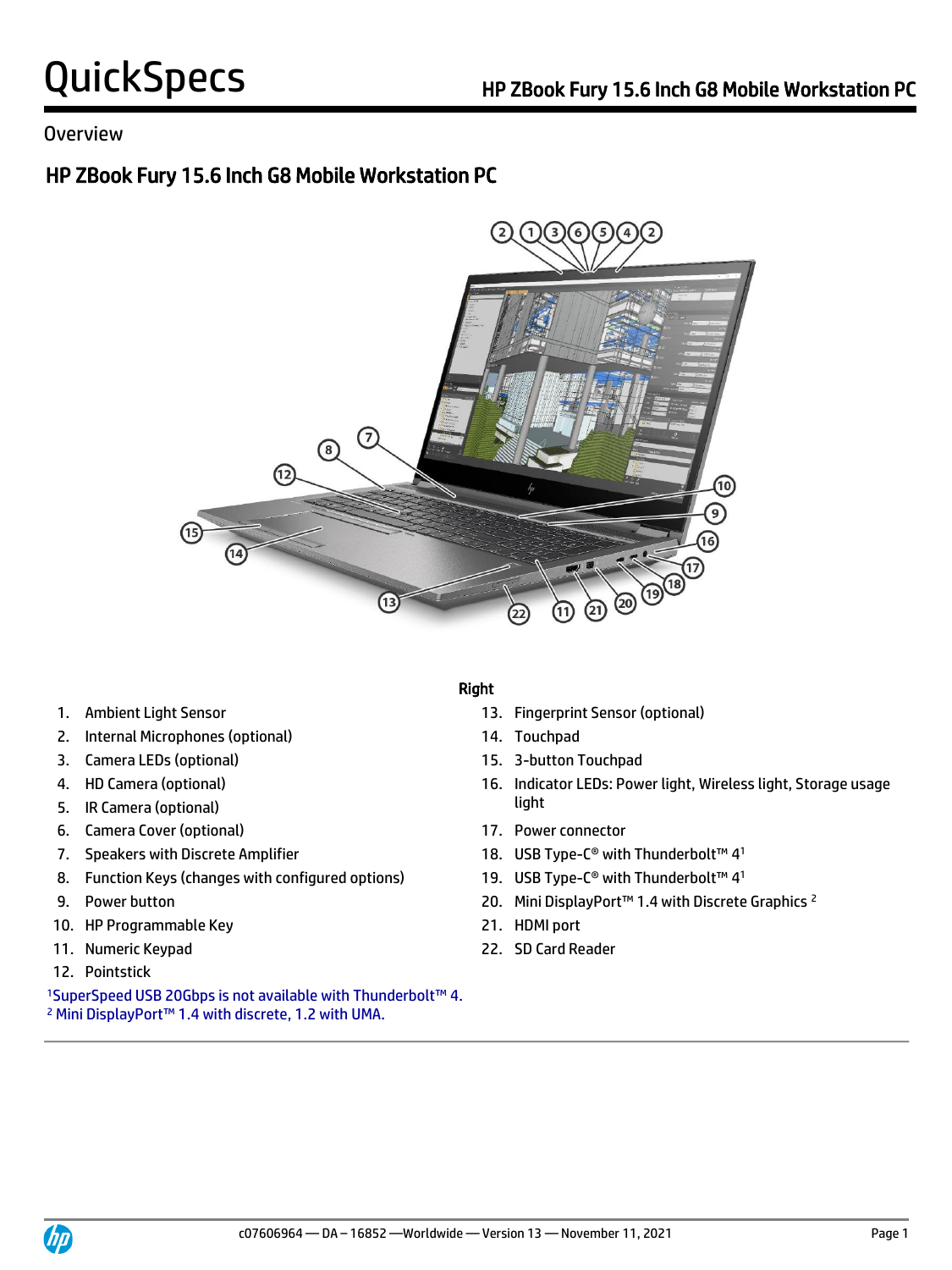## **Overview**



Left

- 
- 2. Nano security lock slot 5. Audio Combo Jack
- 3. USB 3.1 Gen 1 Charging Port 6. Smart Card Reader
- 1. RJ-45 4. USB 3.1 Gen 1
	-
	-

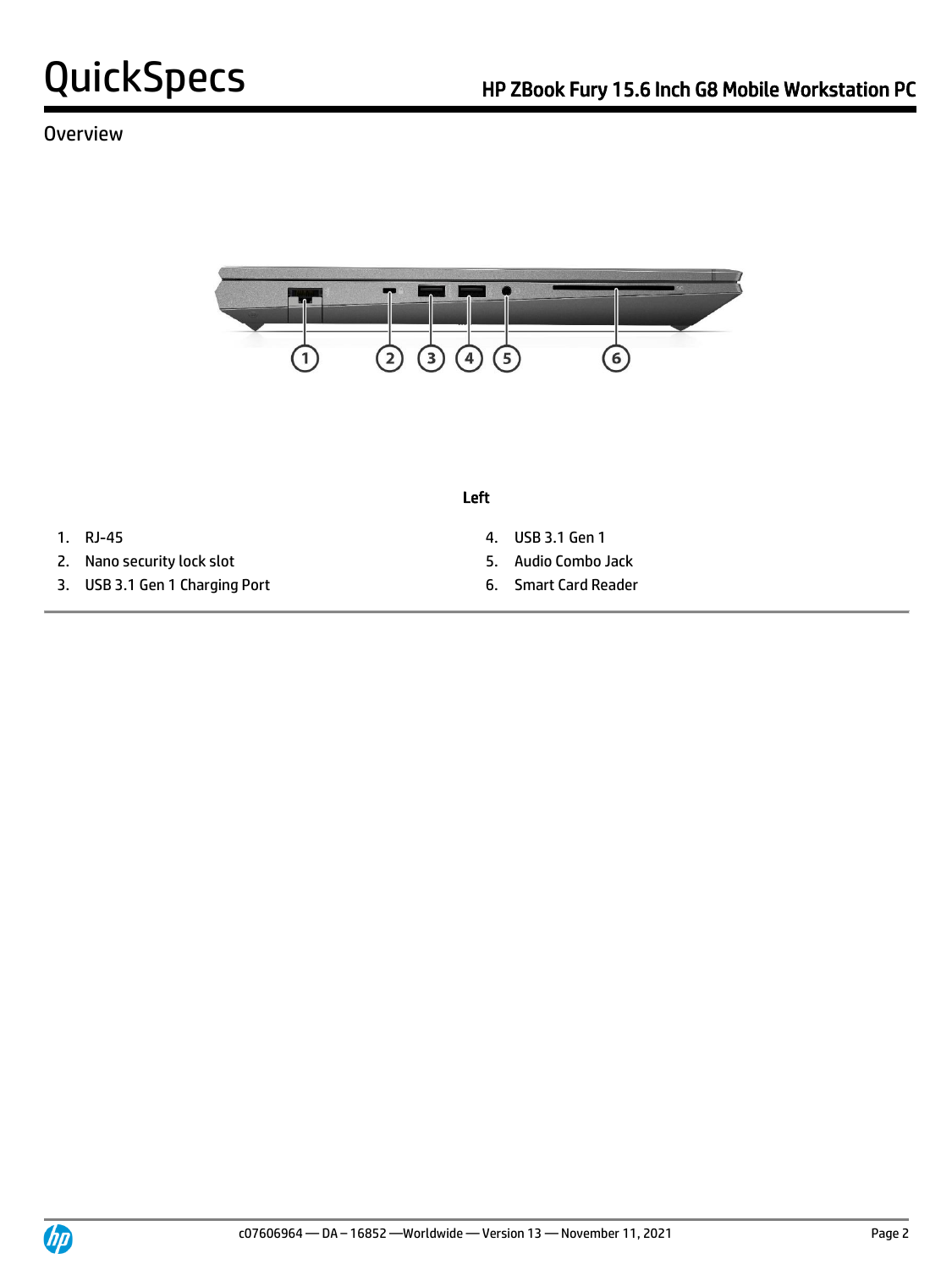## Overview

# At A Glance

- Work anywhere without compromising on performance or security with Windows 10 Pro <sup>1</sup> , powered by HP's collaboration and connectivity technology.
- Accelerate your workflow. Power through projects with up to 128 GB RAM <sup>2</sup> for fast rendering, editing and visual effects performance.
- Take multitasking to the next level with the Intel® Core™ i9 processor <sup>3</sup> designed to handle complex, multithreaded apps like Adobe® Premier Pro, and with fast clock speeds you can boost your speed on single threaded apps like Autodesk 3ds Max.<sup>4</sup>
- Run demanding professional apps with the newest generation Intel® Xeon® processors <sup>5</sup> for powerful performance and productivity.
- Experience high-end visualization and seamlessly render your biggest projects with the next generation NVIDIA® Ampere architecture with NVIDIA® T-Series and RTX A graphics<sup>19</sup>; Certified and supported for the apps you use every day.
- Strenuously tested to meet software certification and deliver superb performance with leading software providers, including Autodesk and Adobe® <sup>6</sup> .
- Blitz through multiple tasks and ditch external drives with up to 8 TB <sup>7</sup> , local PCIe NVMe storage up to 21x faster than standard HDD and 6x faster than SATA SSD<sup>9</sup>.
- Instantly protect against visual hacking with HP Sure View <sup>10</sup>, and defend against firmware and malware attacks with HP Sure Start <sup>11</sup> and HP Sure Sense <sup>12</sup>, and have peace of mind with multi-factor authentication- including an infrared camera and fingerprint scanner 13.
- Enhanced transfer and upload speeds via dual Thunderbolt™ 4 ports. Get wide-ranging connectivity options to ensure maximum device interaction: USB 3.0, HDMI, mDP, SD card, Smart Card Reader and more.
- Designed for ultimate durability, this ZBook undergoes brutal MIL-STD 810H <sup>14</sup> tests to help ensure this PC keeps rolling through your workday.
- Plug in to greater connectivity at your desktop with the HP Thunderbolt Dock for lightning-fast Thunderbolt™ 4 15 transfers and the flexibility to run more than up to 2 external 4k 16,17.
- Improve connectivity while on Wi-Fi® with HP Extended Range Wireless LAN that allows greater distance from transmission point and fast data throughput at shorter ranges 18.

## NOTE: See important legal disclosures for all listed specs in their respective features sections.

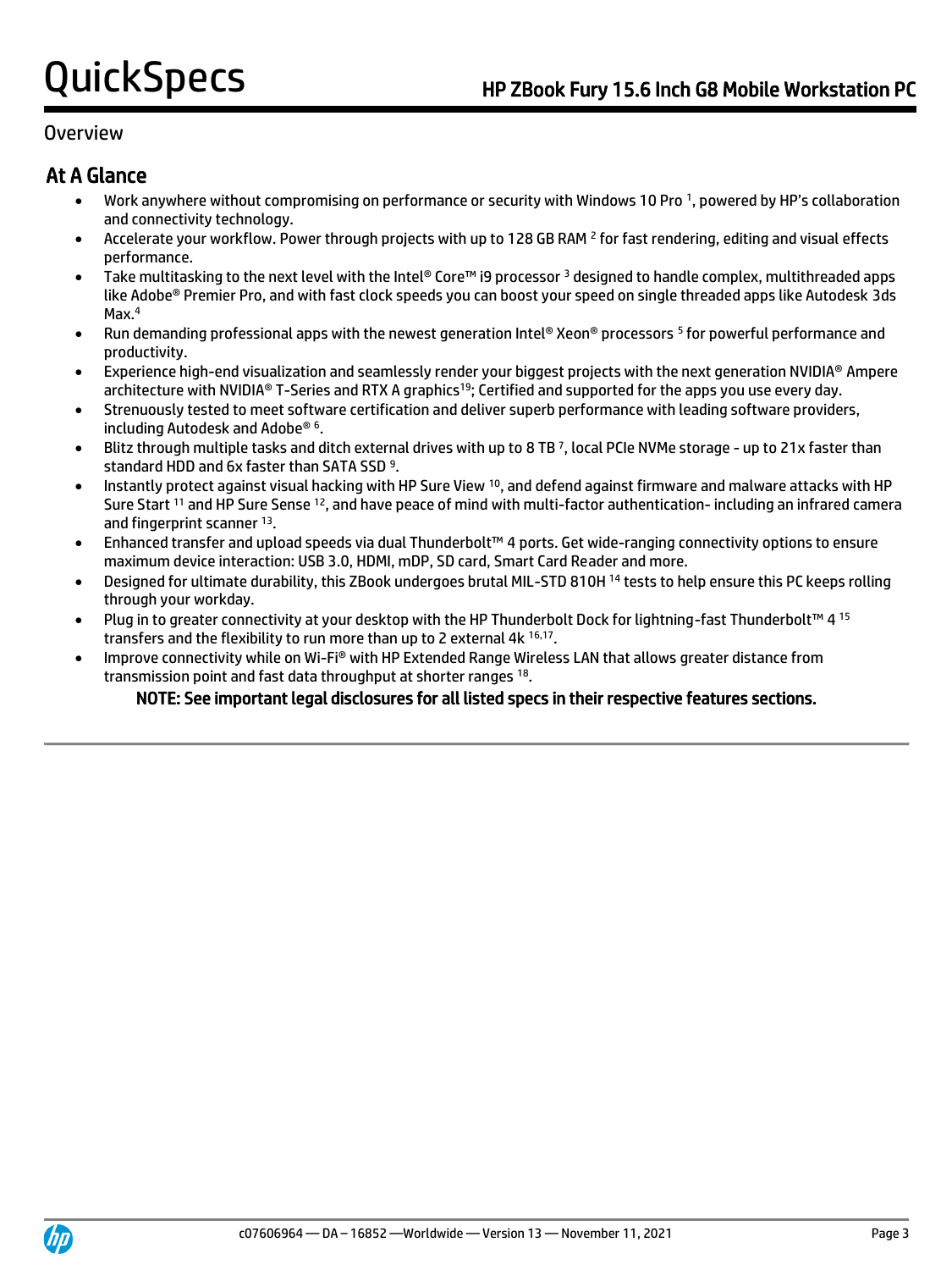# OPERATING SYSTEM

| <b>Preinstalled OS</b>   | Windows® 11 Pro1 - HP recommends Windows® 11 Pro1<br>Windows <sup>®</sup> 11 Home <sup>1</sup><br>Windows <sup>®</sup> 11 Home Single Language <sup>1</sup><br>Windows <sup>®</sup> 11 Pro (Windows <sup>®</sup> 11 Enterprise available with a Volume Licensing Agreement) <sup>1</sup><br>Windows <sup>®</sup> 10 Pro (available through downgrade rights from Windows <sup>®</sup> 11 Pro) <sup>1,3</sup><br>Windows <sup>®</sup> 11 Pro for Workstations <sup>1</sup><br>Windows® 10 Pro for Workstations (available through downgrade rights from Windows® 11 Pro for<br>Workstations) $1,3$<br>Windows <sup>®</sup> 10 Pro <sup>1,2</sup><br>Windows <sup>®</sup> 10 Home <sup>1,2</sup><br>Windows <sup>®</sup> 10 Home Single Language <sup>1,2</sup><br>Windows <sup>®</sup> 10 Pro (Windows <sup>®</sup> 10 Enterprise available with a Volume Licensing Agreement) <sup>1,2</sup><br>Windows <sup>®</sup> 10 Pro for Workstations <sup>1</sup><br>FreeDOS 3.0<br>Ubuntu Linux 20.044 |
|--------------------------|-------------------------------------------------------------------------------------------------------------------------------------------------------------------------------------------------------------------------------------------------------------------------------------------------------------------------------------------------------------------------------------------------------------------------------------------------------------------------------------------------------------------------------------------------------------------------------------------------------------------------------------------------------------------------------------------------------------------------------------------------------------------------------------------------------------------------------------------------------------------------------------------------------------------------------------------------------------------------------------------------|
| Web support OS           | Red Hat <sup>®</sup> Enterprise Linux <sup>®</sup> 8 <sup>4</sup><br>Windows <sup>®</sup> 10 Enterprise 64 <sup>1</sup>                                                                                                                                                                                                                                                                                                                                                                                                                                                                                                                                                                                                                                                                                                                                                                                                                                                                         |
| <b>Supported Version</b> | HP tested Windows 10, version 1909 on this platform. For testing information on newer versions of<br>Windows 10, please see https://support.hp.com/document/c05195282                                                                                                                                                                                                                                                                                                                                                                                                                                                                                                                                                                                                                                                                                                                                                                                                                           |

<sup>1</sup> Not all features are available in all editions or versions of Windows. Systems may require upgraded and/or separately purchased hardware, drivers, software or BIOS update to take full advantage of Windows functionality. Windows is automatically updated and enabled. High speed internet and Microsoft account required. ISP fees may apply and additional requirements may apply over time for updates. Se[e http://www.windows.com.](http://www.windows.com/)

<sup>2</sup> This PC comes with Windows 10 and a free Windows 11 upgrade. The Windows 11 upgrade will be delivered late 2021 into 2022. Timing varies by device. Certain features require specific hardware. See aka.ms/windows11-spec

<sup>3</sup> This system is preinstalled with Windows 10 Pro software and also comes with a license for Windows 11 Pro software and provision for recovery software. You may only use one version of the Windows software at a time. Switching between versions will require you to uninstall one version and install the other version. You must back up all data (files, photos, etc.) before uninstalling and installing operating systems to avoid loss of your data.

<sup>4</sup> For detailed Linux® OS/hardware support information, see: http/www.hp.com/linux\_hardware\_matrix

## PROCESSOR

 11 th Generation Intel® Xeon® W-11955M vPro® with Intel® UHD Graphics (2.6 GHz base frequency, up to 5.0 GHz with Intel® Turbo Boost Technology, 24 MB cache, 8 cores)<sup>1,2,3,4,5</sup>

11th Generation Intel® Core™ i9-11950H vPro® with Intel® UHD Graphics (2.6 GHz base frequency, up to 5.0 GHz with Intel® Turbo Boost Technology, 24 MB cache, 8 cores) 1,2,3,4,5

11th Generation Intel® Core™ i9-11900H with Intel® UHD Graphics (2.5 GHz base frequency, up to 4.9 GHz with Intel® Turbo Boost Technology, 24 MB L3 cache, 8 cores) 1,2,3,4,5

11th Generation Intel® Core™ i7-11850H vPro® with Intel® UHD Graphics (2.5 GHz base frequency, up to 4.8 GHz with Intel® Turbo Boost Technology, 24 MB L3 cache, 8 cores) 1,2,3,4,5

11th Generation Intel® Core™ i7 11800H with Intel® UHD Graphics (2.3 GHz base frequency, up to 4.6 GHz with Intel® Turbo Boost Technology, 24 MB L3 cache, 8 cores)<sup>1,2,3,4,5</sup>

11th Generation Intel® Core™ i5-11500H vPro® with Intel® UHD Graphics (2.9 GHz base frequency, up to 4.6 GHz with Intel® Turbo Boost Technology, 12 MB L3 cache, 6 cores)1,2,3,4.5

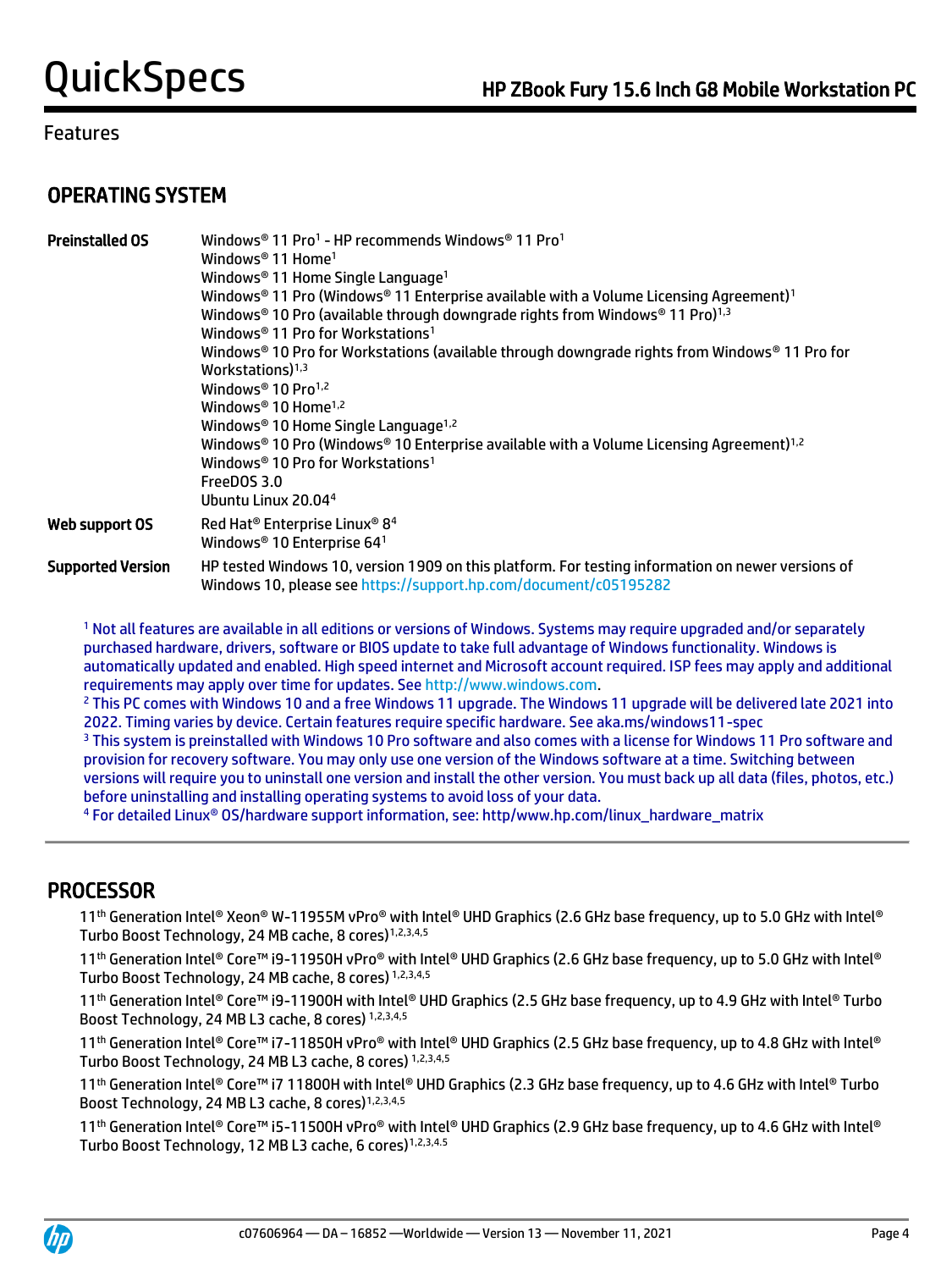<sup>1</sup> Multicore is designed to improve performance of certain software products. Not all customers or software applications will necessarily benefit from use of this technology. Performance and clock frequency will vary depending on application workload and your hardware and software configurations. Intel's numbering, branding and/or naming is not a measurement of higher performance.

<sup>2</sup> Processor speed denotes maximum performance mode; processors will run at lower speeds in battery optimization mode. 3 Intel® Turbo Boost performance varies depending on hardware, software and overall system configuration. Energy Efficient Turbo is a power management feature that can lower the maximum core ratio (frequency), if the CPU thinks it can achieve about the same performance as with the maximum turbo frequency. Energy Efficient Turbo feature is disabled in Comet Lake H in order to prioritize performance in DC mode. It can be changed in F10 BIOS settings. See

www.intel.com/technology/turboboost for more information.<sup>4</sup> In accordance with Microsoft's support policy, HP does not support the Windows 8 or Windows 7 operating system on products configured with Intel and AMD 7th generation and forward processors or provide any Windows 8 or Windows 7 drivers on [http://www.support.hp.com.](http://www.support.hp.com/)

<sup>5</sup> For full Intel® vPro® functionality, Windows 10 Pro 64 bit, a vPro supported processor, vPro enabled chipset, vPro enabled wired LAN and/or WLAN card and TPM 2.0 are required. Some functionality requires additional 3rd party software in order to run. Se[e http://intel.com/vpro](http://intel.com/vpro)

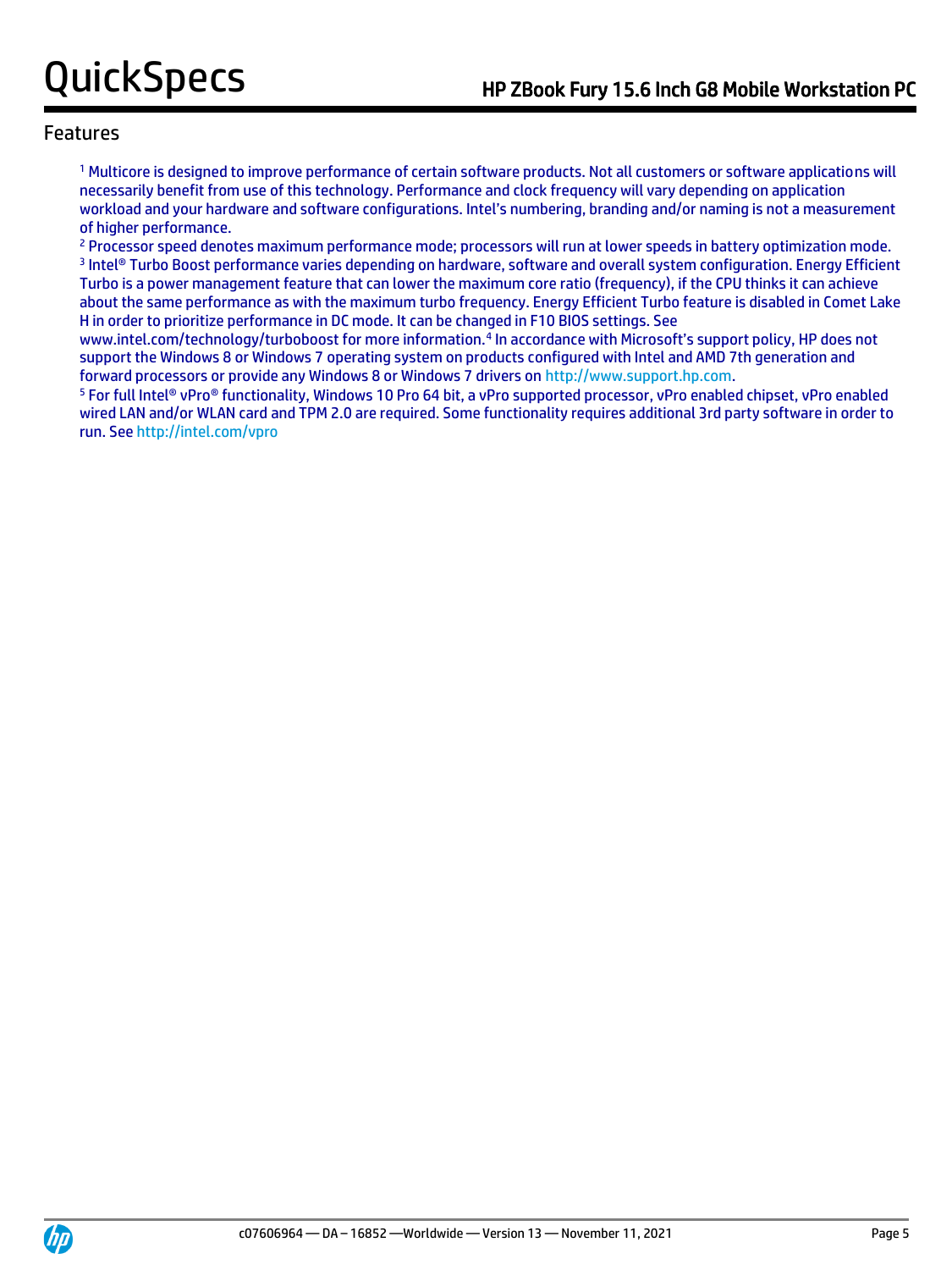# **CHIPSET**

Mobile Intel® TigerLake PCH-H, WM 590

# INTEL® CORE™ I5 WITH VPRO/CORE I7 WITH VPRO/XEON® WITH VPRO TECHNOLOGY CAPABLE

 Intel® Core™ i5 with vPro™, Core™ i7 with vPro™, Core™ i9 with vPro™ and Xeon® with vPro™ technology is a selectable feature that is available on units configured with select processors, a qualified Intel® WLAN module and a preinstalled Windows® operating system. It provides advances in remote manageability, security, energy efficient performance, and wireless connectivity. Intel® Active Management Technology (iAMT) offers built-in manageability and proactive security for networked mobile workstations, even when they are powered off\* or when the operating system is inoperable. It can help identify threats before they reach the network, isolate infected systems, and update regardless of their power state. <sup>1,2</sup>

<sup>1</sup> Requires a Windows operating system, network hardware and software, connection with a power source, and a direct (non-VPN) corporate network connection which is either cable or wireless LAN.

<sup>2</sup> For full Intel® vPro® functionality, Windows 10 Pro 64 bit, a vPro supported processor, vPro enabled chipset, vPro enabled wired LAN and/or WLAN card and TPM 2.0 are required. Some functionality requires additional 3rd party software in order to run. Se[e http://intel.com/vpro](http://intel.com/vpro)

## **GRAPHICS**

Integrated

Intel® UHD Graphics 1,2,3,4,5

## Discrete

NVIDIA Graphic options: NVIDIA RTX™ A5000 (16 GB GDDR6 dedicated)1,2,3,4,5,7 NVIDIA RTX™ A4000 (8 GB GDDR6 dedicated)1,2,3,4,5,7 NVIDIA RTX™ A3000 (6 GB GDDR6 dedicated)1,2,3,4,5,7 NVIDIA RTX™ A2000 (4 GB GDDR6 dedicated)1,2,3,4,5 NVIDIA® T1200 (4 GB GDDR6 dedicated) 1,2,3,4,5

AMD Graphic options: AMD Radeon Pro W6600M (8 GB GDDR6 dedicated) 1,2,3,4,5,7

<sup>1</sup> UHD content required to view UHD images.

<sup>2</sup> Support HD decode, DX11, DX12, HDMI 2.0b, HDCP 2.3 via DP up to 4K @ 60Hz and via HDMI up to 4K @ 60Hz (NVIDIA RTX™ A5000, RTX A4000, RTX A3000, RTX A2000, AMD Radeon Pro W6600M support HDMI 2.1 with FRL)

<sup>3</sup> HDMI cable Sold Separately

<sup>4</sup> Shared video memory (UMA) uses part of the total system memory for video performance. System memory dedicated to video performance is not available for other use by other programs. <sup>5</sup> miniDP cable sold separately.

<sup>6</sup>GPU configurations may be limited to specific panel options

<sup>7</sup> The HP custom vapor chamber (Z VaporForce) is only available on configurations with NVIDIA® RTX™ A3000 graphics and greater or AMD Radeon graphics

# Multi Display Support

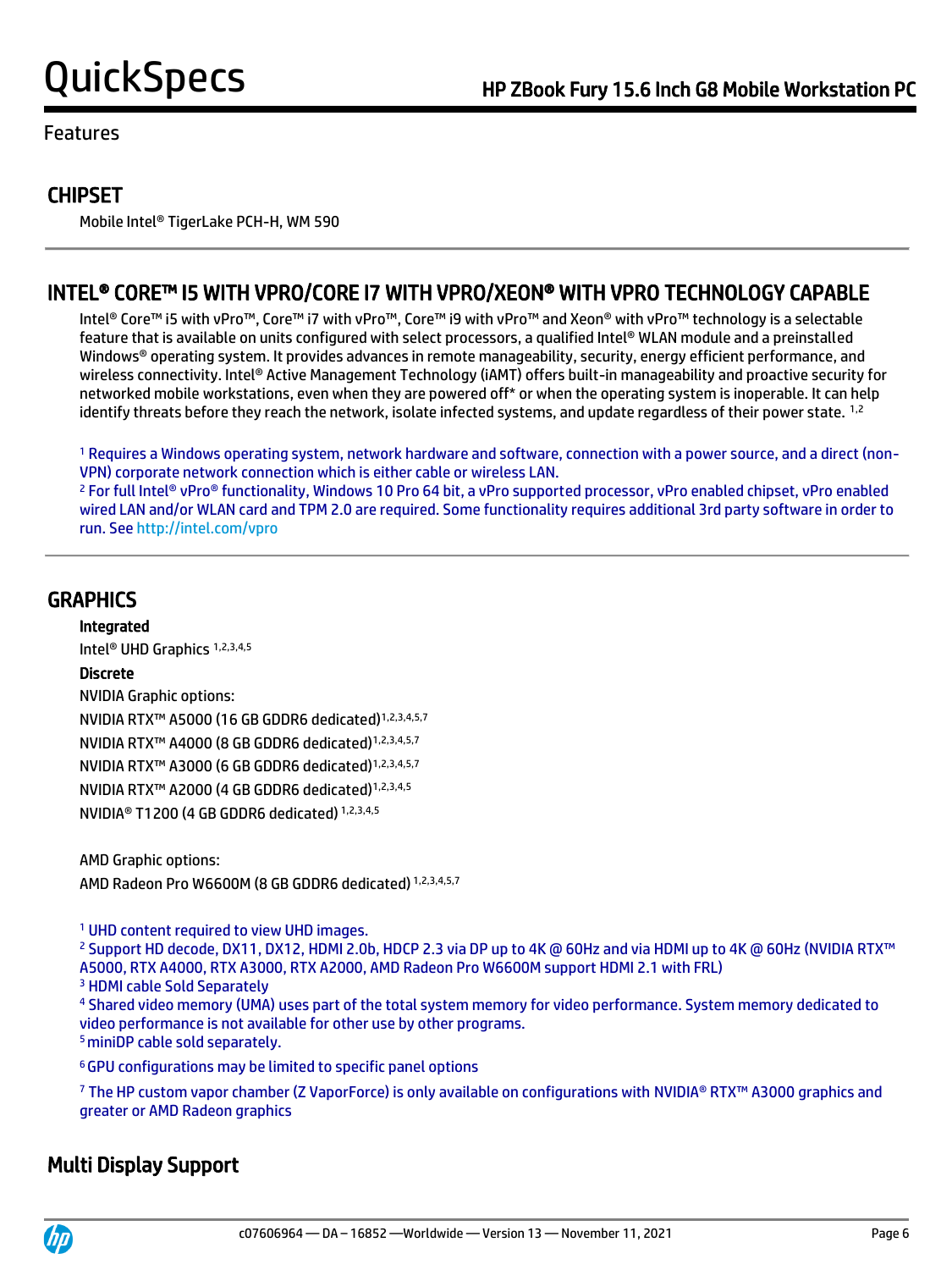## Without HP Thunderbolt™ Dock G2

UMA Graphics: Unit supports up to 3 independent displays. Any combination of displays outputs may be used except one of Thunderbolt™ 4 and HDMI.

Hybrid Graphics (NVIDIA): Unit supports up to 4 independent displays. Any combination of displays outputs may be used except when using one USBC and HDMI are exclusive

Hybrid Graphics (AMD): Unit supports up to 4 independent displays. Any combination of displays outputs may be used except when using one USBC and HDMI are exclusive

NOTE: If Thunderbolt™ only port on the dock is connected, then the three external displays will not function.

### With HP Thunderbolt™ Dock G2

UMA Graphics: Unit supports up to 3 independent displays. Any combination of displays outputs may be used except one of Thunderbolt™ 4 and HDMI.

Hybrid Graphics (NVIDIA): Unit supports up to 4 independent displays. Any combination of displays outputs may be used except when using one USBC and HDMI are exclusive

Hybrid Graphics (AMD): Unit supports up to 6 independent displays. Any combination of displays outputs may be used except when using one USBC and HDMI are exclusive

NOTE: Resolutions are dependent upon monitor capability and resolution and color depth settings.

## **DISPLAY**

### Non-touch

- 15.6" diagonal FHD (1920 x 1080) IPS eDP1.2 anti-glare WLED-backlit and ambient light sensor 250 nits 45% NTSC1,2
- 15.6" diagonal FHD (1920 x 1080) IPS eDP1.3 + PSR anti-glare WLED-backlit and ambient light sensor 400 nits 72% NTSC 1,2
- 15.6" diagonal FHD (1920 x 1080) IPS eDP1.3 + PSR anti-glare WLED-backlit and ambient light sensor 1000 nits 72% NTSC Next Gen HP SureView Reflect 1,2,5,7
- Next Gen HP Dream Color display 15.6" diagonal UHD (3840 x 2160) IPS 120Hz eDP1.4 + PSR2 anti-glare BV LED-backlit and ambient light sensor 600 nits 100% DCI-P31,2,3

### Touch

• 15.6" diagonal UHD (3840 x 2160) IPS eDP1.4 + PSR2 WLED-backlit touch screen with Corning® Gorilla® Glass 5 and ambient light sensor 600 nits 100% DCI-P3 1,2,3,7

### HP Virtual Reality<sup>6</sup> Headset (sold separately)

- **HP Reverb**
- HP Reverb G2

### <sup>1</sup> UHD content required to view UHD images.

- <sup>2</sup> Resolutions are dependent upon monitor capability, and resolution and color depth settings.
- <sup>3</sup>Display options may be limited to specific GPU Configurations.
- <sup>5</sup> HP Sure View Reflect is optional and must be configured at purchase.
- <sup>6</sup> Virtual Reality content is required to view Virtual Reality images

7Actual brightness will be lower with Sure View or touchscreen.



 $\overline{a}$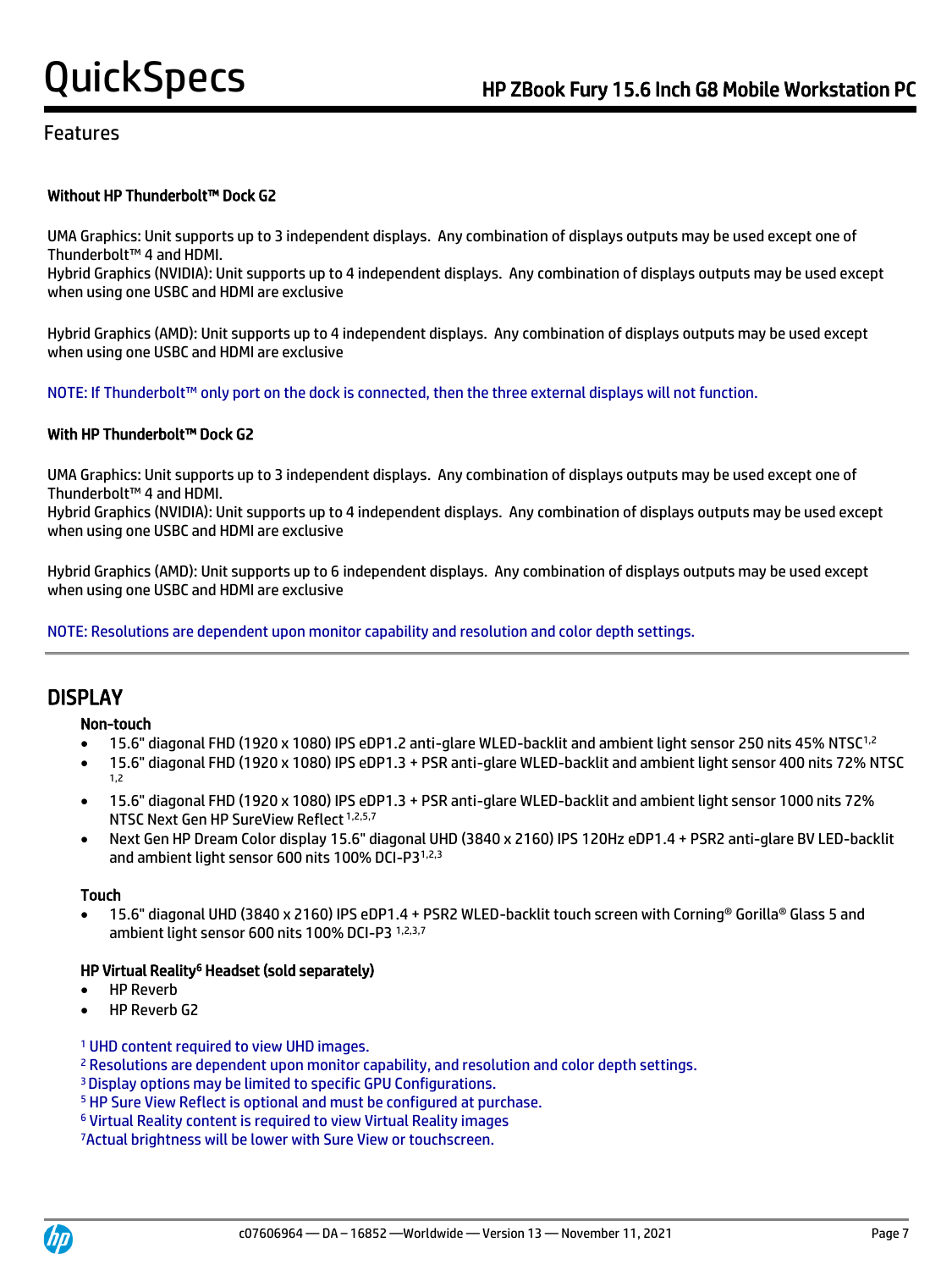## STORAGE AND DRIVES\*

### Max Storage

8TB through four M.2 NVMe drives 6TB through two M.2 NVMe drives and one 2.5" SATA drive

## (up to 1) HDD Storage (SATA 3.2)<sup>4</sup>

500 GB 7200 rpm SATA FIPS 140-2 SED HDD 500 GB 7200 rpm SATA HDD 1 TB 7200 rpm SATA HDD 2 TB 5400 rpm SATA HDD

## (up to 4) M.2 Storage (NVMe™ PCIe SSD)

256 GB PCIe (NVMe™) TLC Solid State Drive 256 GB PCIe (NVMe™) TLC Self Encrypting (SED) Solid State Drive 512 GB PCIe (NVMe™) TLC Solid State Drive 512 GB PCIe (NVMe™) TLC Self Encrypting (SED) Solid State Drive 1 TB PCIe (NVMe™) TLC Solid State Drive<sup>3</sup> 1 TB PCIe (NVMe™) TLC Self Encrypting (SED) Solid State Drive 2 TB PCIe (NVMe™) TLC Solid State Drive<sup>3</sup> 2 TB PCIe (NVMe™) TLC Self Encrypting (SED) Solid State Drive

256 GB PCIe Gen4 (NVMe™) TLC Solid State Drive5,\*\* 256 GB PCIe Gen4 (NVMe™) TLC Self Encrypting (SED) OPAL2 Solid State Drive<sup>5,\*\*</sup> GB PCIe Gen4 (NVMe™) TLC Solid State Drive5,\*\* GB PCIe Gen4 (NVMe™) TLC Self Encrypting (SED) OPAL2 Solid State Drive5,\*\* TB PCIe Gen4 (NVMe™) TLC Solid State Drive5,\*\* TB PCIe Gen4 (NVMe™) TLC Solid State Drive5,\*\*

Storage slot 1-4 can support NVMe protocol Storage slot 1, 3 and 4 can support SATA protocol Only storage slots 1-3 can support RAID System is preset to Modern Standby Disconnected with factory preinstall image PCIe Gen4 drives will only work at PCIe Gen3 speed.

\* For storage drives, GB = 1 billion bytes. TB = 1 trillion bytes. Actual formatted capacity is less. Up to 35GB of disk is reserved for system recovery software. \*\* Available late September 2021.

# DRIVE CONTROLLERS

RAID: RAID: RAID: RAID 0 and RAID 1 support<sup>1</sup>

M.2 Storage Bay (PCIe NVMe) PCIe Gen 3 x 4 lanes NVMe Solid State Drive

<sup>1</sup> Support only available with 1TB + 1TB M.2 storage or 2TB + 2TB M.2 storage combinations <sup>2</sup>Not available if slots if storage slots 3 or 4 are selected

# **MEMORY**

### Maximum Memory<sup>2,3,5</sup>

128 GB DDR4-3200 non-ECC SDRAM DIMM1, DIMM3, DIMM2, DIMM4 64 GB DDR4-3200 ECC SDRAM 4 DDR4 SODIMMS<sup>4</sup> Supports Dual Channel Memory1



 $\overline{a}$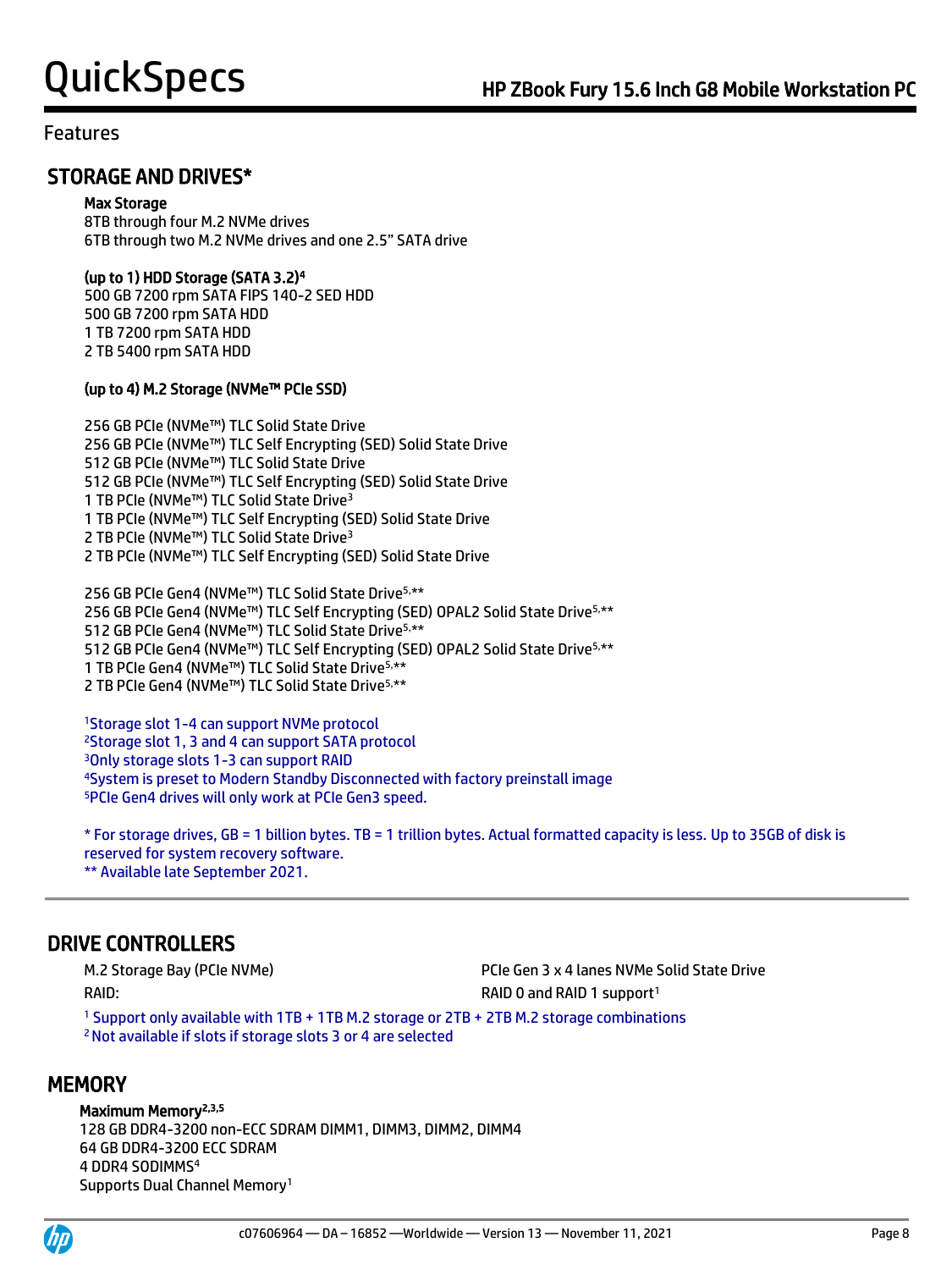Slots are customer accessible / upgradeable

<sup>1</sup>Maximized dual-channel performance requires SODIMMs of the same size and speed in both memory channels. <sup>2</sup> Due to the non-industry standard nature of some third-party memory modules, we recommend HP branded memory to ensure compatibility. If you mix memory speeds, the system will perform at the lower memory speed. <sup>3</sup>Transfer rates up to 3200 MT/s for nECC and ECC memory combinations when memory suppliers are consistent. If suppliers are not consistent, speeds may drop to 2933 MT/s for nECC and 2933 MT/s for ECC memory combinations. A custom configuration including part number AY104AV can be used to lock in a consistent vendor. 4 Intel® allows architectures designed with four DIMM slots to run at 3200 MT/s

<sup>5</sup>Maximum memory capacities assume Windows 64-bit operating systems. With Windows 32-bit operating systems, memory above 3 GB may not all be available due to system resource requirements.

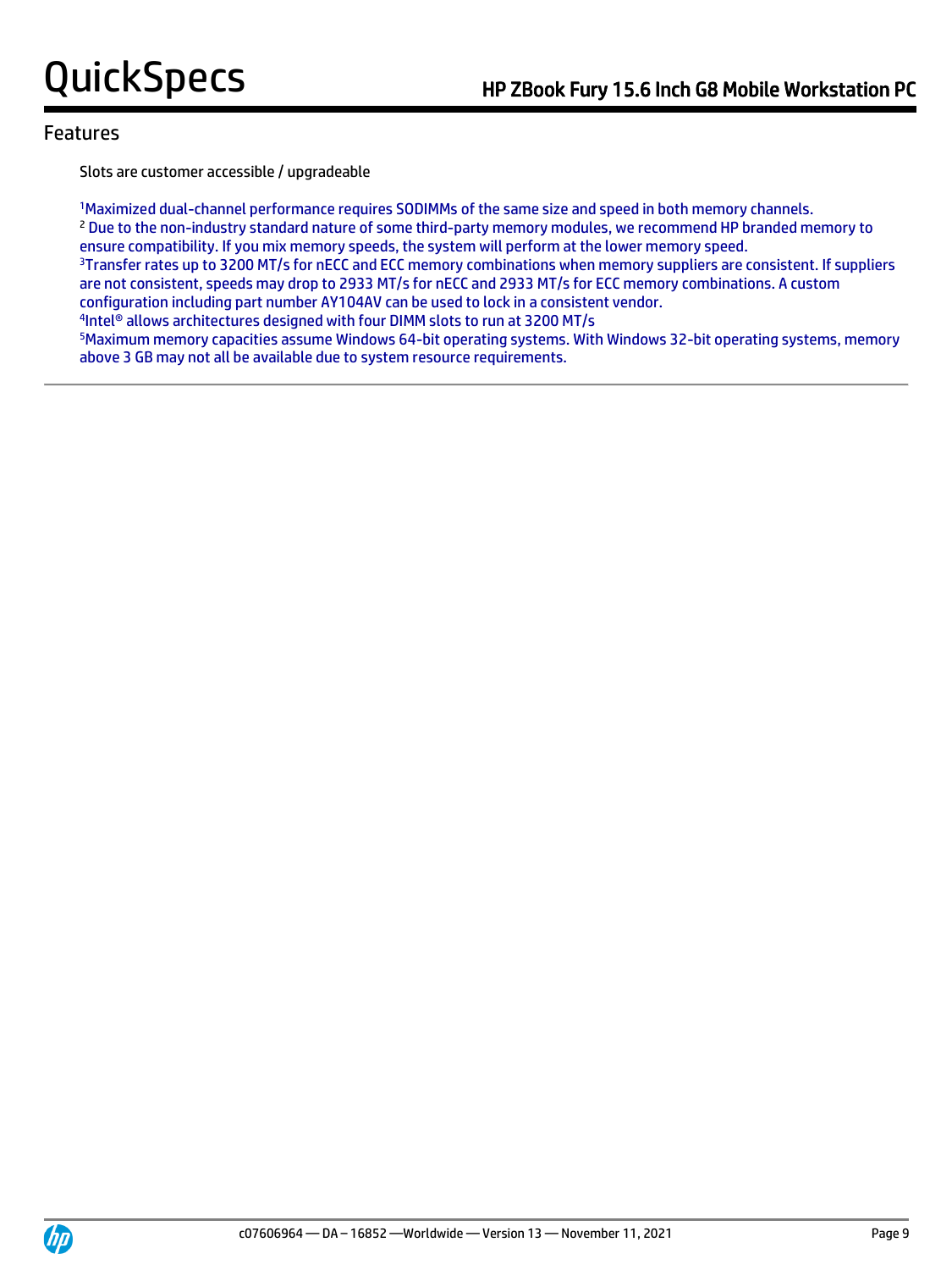# NETWORKING/COMMUNICATIONS

### LAN

Intel® I219-LM GbE, vPro™<sup>1</sup> Intel® I219-V GbE, non-vPro™<sup>1</sup>

<sup>1</sup>GbE - The term "10/100/1000" or "Gigabit" Ethernet indicates compatibility with IEEE standard 802.3ab for Gigabit Ethernet, and does not connote actual operating speed of 1 Gb/s. For high-speed transmission, connection to a Gigabit Ethernet server and network infrastructure is required.

## WLAN

Intel® Wi-Fi 6 AX201 (2x2) and Bluetooth® 5.2 combo, vPro™ <sup>1</sup> Intel® Wi-Fi 6 AX201 (2x2) and Bluetooth® 5.2 combo, non-vPro™ 1,2

<sup>1</sup>Wireless cards are optional or add-on features and requires separately purchased wireless access point and internet service. Availability of public wireless access points limited. Only available in countries where 802.11ax is supported.

<sup>2</sup> Wireless access point and Internet service required and sold separately. Availability of public wireless access points limited. Wi-Fi 6 (802.11ax) is backwards compatible with prior 802.11 specs. The specifications for Wi-Fi 6 are draft specifications and are not final. If the final specifications differ from the draft specifications, it may affect the ability of the notebook to communicate with other 802.11ax WLAN devices. Only available in countries where 802.11ax is supported.

### WWAN<sup>1</sup>

Intel® XMM™ 7360 LTE Advanced CAT 9<sup>3</sup>

Nano SIM card slot<sup>2,3</sup>

A removable SIM is an orderable option for selected 4G LTE notebooks. The removable physical eSIM is placed on the SIM tray on the notebook like a standard SIM card. The removable eSIM is programmable and is not limited to a single carrier. You must add eSIM profile to connect to the internet using cellular data.

<sup>1</sup> WWAN use requires separately purchased service contract. Check with service provider for coverage and availability in your area. Connection speeds will vary due to location, environment, network conditions, and other factors. 4G LTE not available on all products, and in all regions.

<sup>2</sup> All units have an internal SIM card slot but 'For WWAN' base units ship with antennas. <sup>3</sup> Works with Windows 10 only.

## Optional Near Field Communication (NFC) module

## AUDIO/MULTIMEDIA

### Audio

Audio by Bang & Olufsen, dual stereo speakers, HP World Facing Microphone dual array digital microphone<sup>1</sup>, functions keys for volume up and down, combo microphone/headphone jack, HD audio

<sup>1</sup>Dual-microphone array when equipped with optional webcam and optional world facing microphone.

# Camera<sup>1, 2, 3</sup>

720p HD webcam with IR 720p HD webcam

<sup>1</sup> FHD and HD content required to view HD images respectively.

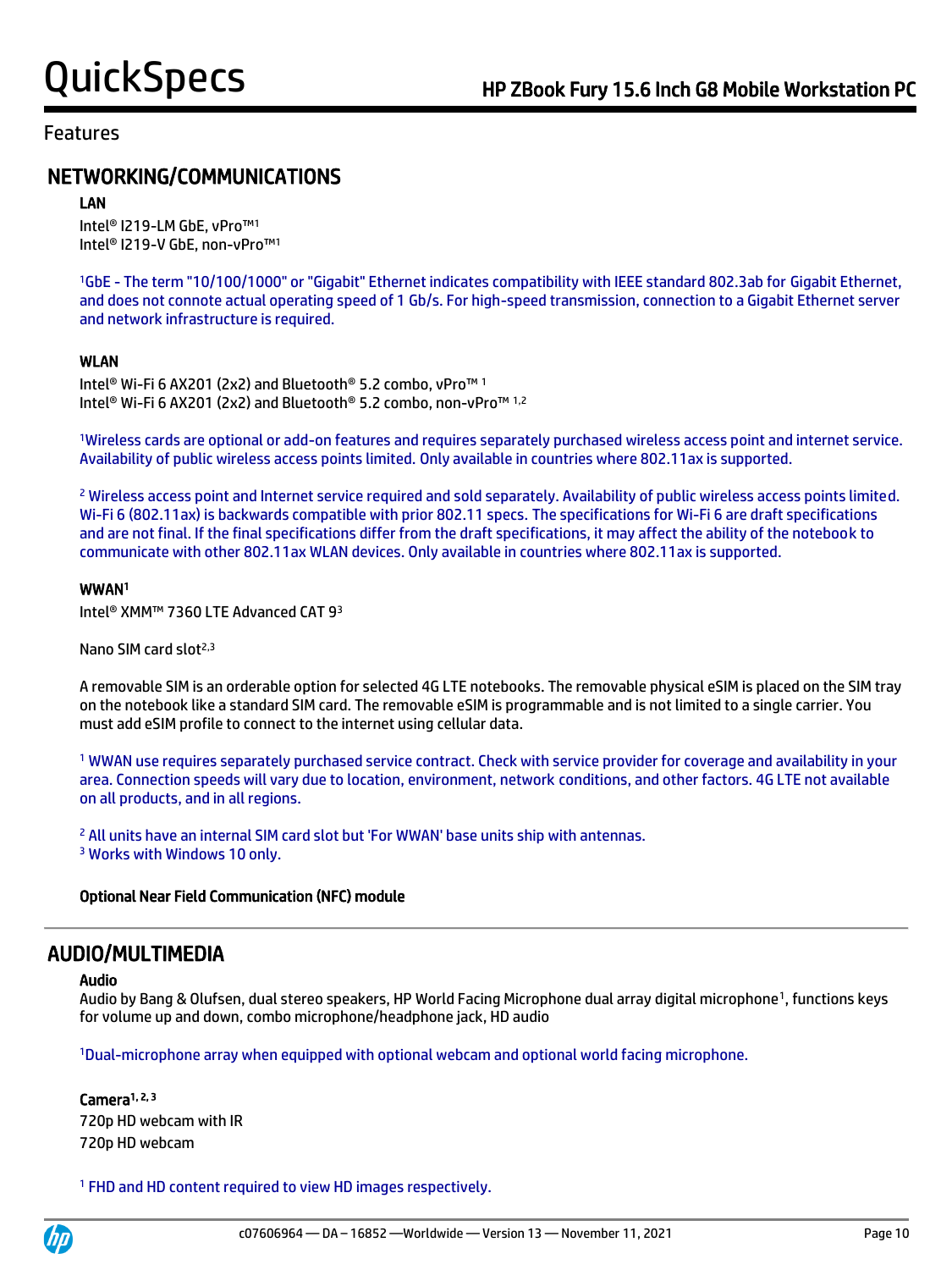<sup>2</sup> Windows Hello face authentication utilizes a camera specially configured for near infrared (IR) imaging to authenticate and unlock Windows devices as well as unlock your Microsoft Passport. 3Camera-configured options come with a Privacy Shutter

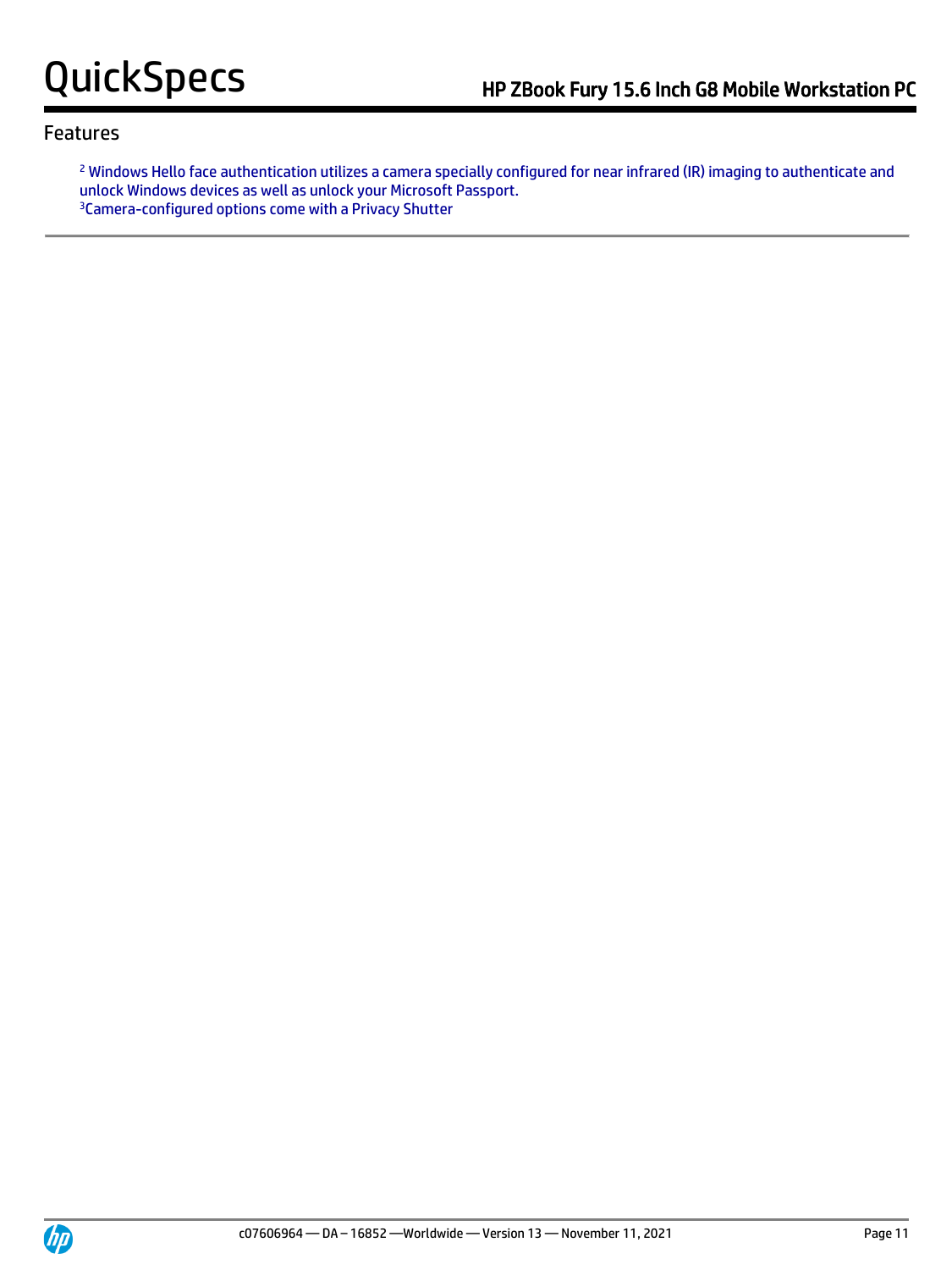# KEYBOARDS/POINTING DEVICES/BUTTONS & FUNCTION KEYS

### Keyboard

HP Premium Quiet Keyboard, full-size, spill-resistant, backlit, a Programmable Key, with sperate numeric keypad, HP DuraKey, touchpad with glass surface, multi-touch gestures and taps enabled

## Pointing Devices

Dual pointstick; Touchpad with multi-touch gestures enabled, taps enabled as default; Microsoft Precision Touchpad Default Gestures Support

## SOFTWARE AND SECURITY

### Workstation ISV Certifications

See the latest list of certifications at[: http://www.hp.com/go/isv](http://www.hp.com/go/isv)

## HP ZCENTRAL REMOTE BOOST SOFTWARE

The remote desktop solution for serious workstation users and their most demanding applications. Download at: http://www.hp.com/go/RGS

### HP Performance Advisor

HP Performance Advisor enables optimal configuration of HP Mobile Workstations delivering stability and best performance. HP Performance Advisor will guide your system setup allowing a "custom" configuration that best matches the workstation to user requirements. Download at: http://www.hp.com/go/performanceadvisor

### Software

Adobe Creative Cloud Bundle Bing search for IE11 Buy Office Data Science Stack HP Admin HP Connection Optimizer<sup>20,9</sup> HP Cloud Recovery<sup>21</sup> HP Easy Clean HP PC Hardware Diagnostics HP Privacy Settings HP Hotkey Support HP JumpStart HP Noise Cancellation Software HP Performance Advisor<sup>8</sup> HP QuickDrop<sup>22</sup> HP Recovery Manager HP Remote Graphics Software HP Smart Support<sup>19</sup> HP Support Assistant<sup>1</sup> HP ZCentral Remote Boost 2020 Software for Z workstation<sup>23,2</sup> Native Miracast support Tile Application

### Security Management

Absolute persistence module32,6 HP BIOSphere Gen6 30,5 HP Client Security Suite Gen7<sup>16</sup> HP Device Access Manager HP FingerPrint Sensor HP Manageability Integration Kit<sup>24,11</sup>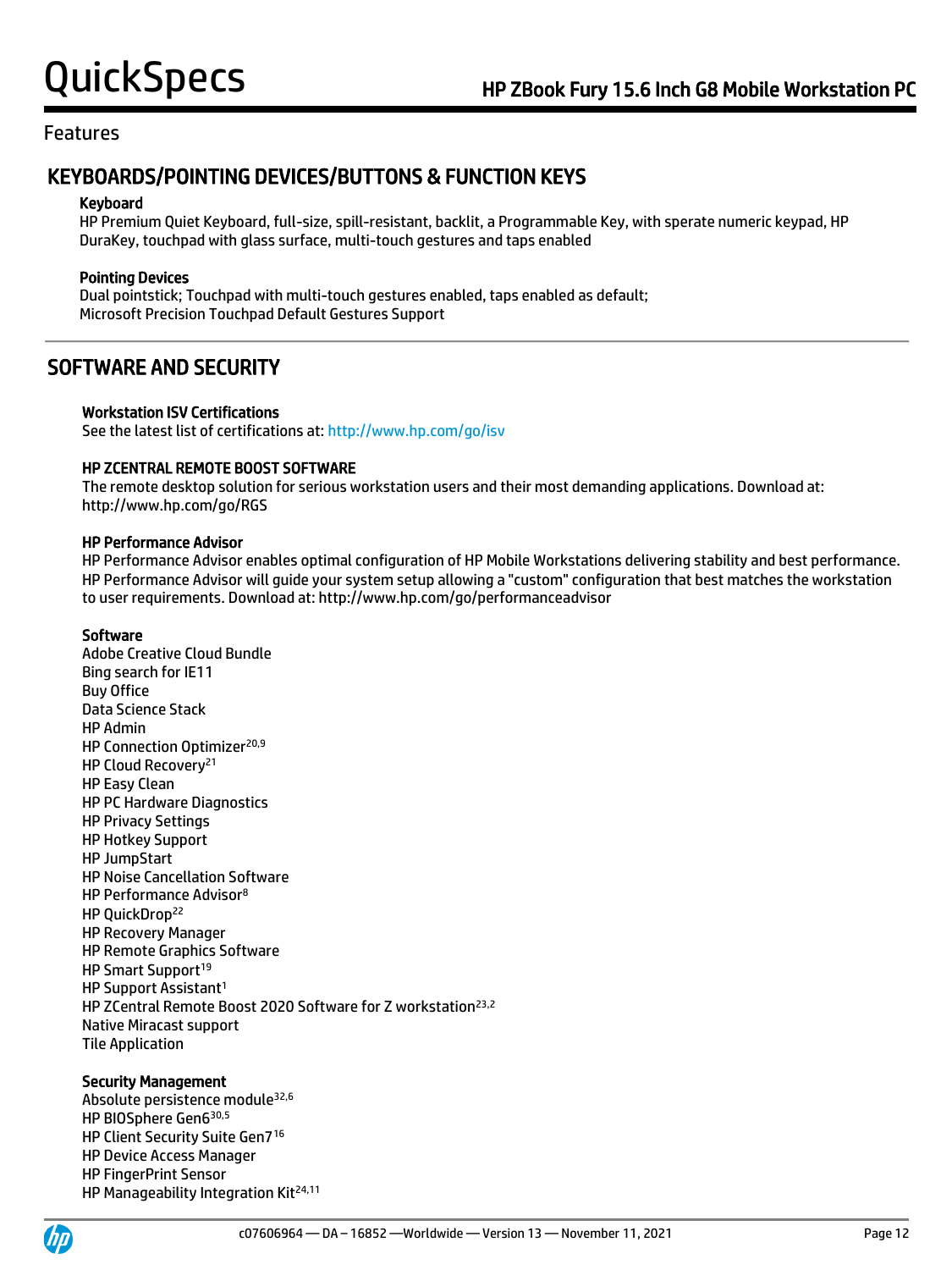HP Power On Authentication HP Secure Erase<sup>31</sup> HP Security Manager HP Secure Platform HP Sure Click<sup>26</sup> HP Sure Recover Gen4 28,13 HP Sure Run<sup>27</sup> HP Sure Sense<sup>25,17</sup> HP Sure Start Gen6 29,14 HP SureView Reflect; HP Tamper Lock Master Boot Record security; Microsoft Defender<sup>10</sup> Pre-boot authentication Nano security lock slot<sup>12</sup> Smartcard Reader - Alcor AU9560 (FIPS 201 Compliant) Trusted Platform Module TPM 2.0 Embedded Security Chip with Windows 10 (Common Criteria EAL4+ Certified)(FIPS 140-2 Level 2 Certified)<sup>33</sup> Windows Secured Core

## BIOS Version

ISO/IEC 19678: 2015 (formerly NIST 800-147) compliant UEFI version: 2.7

## TPM

Model: Infineon SLB9670 Version: 7.85 Revision: TPM 2.0 FIPS 140-2 Compliant: Yes

### Smartcard Reader

Model Number: Alcor AU9560 FIPS 201 Compliant: Yes

### For more information on HP Client Security Software Suite, refer to http://www.hp.com/go/clientsecurity.

### <sup>1</sup> HP Support Assistant - Requires Windows and Internet Access.

<sup>2</sup> HP ZCentral Remote Boost Sender does not come preinstalled on Z Workstations but can be downloaded and run on all Z desktop and laptops without license purchase. With non-Z sender devices, purchase of perpetual individual license or perpetual floating license per simultaneously executing versions and purchase of ZCentral Remote Boost Software Support is required. ZCentral Remote Boost Sender for non-Z Hardware requires a license and Windows 10, RHEL/CentOS (7 or 8), or UBUNTU 18.04 or 20.04 LTS operating systems. macOS (10.14 or newer) operating system and ThinPro 7.2 are only supported on the receiver side. Requires network access. The software is available for download at hp.com/ZCentralRemoteBoost.

<sup>5</sup> HP BIOSphere Gen6 is available on select HP Pro, Elite and ZBook PCs. See product specifications for details. Features may vary depending on the platform and configurations. <sup>6</sup> Absolute agent is shipped turned off, and will be activated when customers activate a purchased subscription. Subscriptions can be purchased for terms ranging multiple years. Service is limited, check with Absolute for availability outside the U.S. The Absolute Recovery Guarantee is a limited warranty. Certain conditions apply. For full details visit: http://www.absolute.com/company/legal/agreements/computrace-agreement. Data Delete is an optional service provided by Absolute Software. If utilized, the Recovery Guarantee is null and void. In order to use the Data Delete service, customers must first sign a Pre-Authorization Agreement and either obtain a PIN or purchase one or more RSA SecurID tokens from Absolute Software.

<sup>8</sup> HP Performance Advisor Software - HP Performance Advisor is ready and waiting to help you get the most out of your HP Workstation from day one—and every day after. Learn more or download at: https://www8.hp.com/us/en/workstations/performance-advisor.html <sup>9</sup> HP Connection Optimizer requires Windows 10.

<sup>10</sup> Microsoft Defender Opt in and internet connection required for updates.

<sup>11</sup> HP Manageability Integration Kit can be downloaded from http://www.hp.com/go/clientmanagement.

<sup>12</sup> Nano Security lock slot is Lock sold separately.

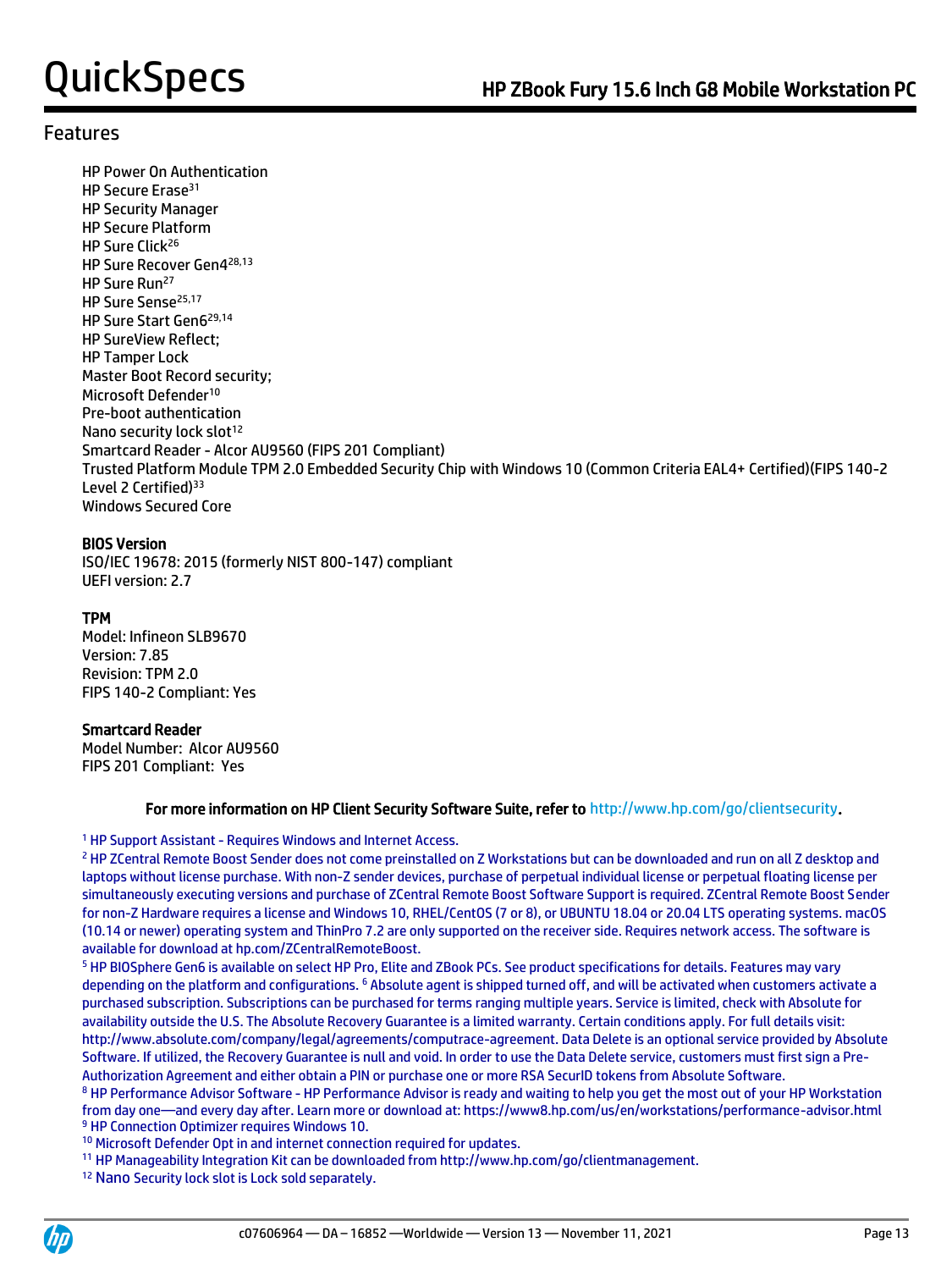<sup>13</sup> HP Sure Recover Gen3: See product specifications for availability. Requires an open, wired network connection. You must back up important files, data, photos, videos, etc. before using HP Sure Recover to avoid loss of data. HP Sure Recover (Gen1) does not support platforms with Intel® Optane™.

<sup>14</sup> HP Sure Start Gen6 is available on select HP PCs with Intel processors. See product specifications for availability.

<sup>15</sup> For the methods outlined in the National Institute of Standards and Technology Special Publication 800-88 "Clear" sanitation method. HP Secure Erase does not support platforms with Intel® Optane™.

<sup>16</sup> HP Client Security Manager Gen5 requires Windows and is available on select HP Pro, Elite and ZBook PCs. See product specifications for details.

<sup>17</sup> HP Sure Sense requires Windows 10. See product specifications for availability.

<sup>18</sup> Wireless access point and Internet service required and sold separately. Availability of public wireless access points limited.

<sup>19</sup> HP Smart Support is available to commercial customers through your HP Service Representative and HP Factory Configuration Services; or it can be downloaded at: http://www.hp.com/smart-support. HP Smart Support automatically collects the telemetry necessary upon initial boot of the product to deliver device-level configuration data and health insights.

<sup>20</sup>HP Connection Optimizer requires Windows 10.

21 HP Cloud Recovery is available for Z by HP, HP Elite and Pro desktops and laptops PCs with Intel® or AMD processors and requires an open, wired network connection. Note: You must back up important files, data, photos, videos, etc. before use to avoid loss of data. Detail please refer to: <https://support.hp.com/us-en/document/c05115630>

<sup>22</sup> HP QuickDrop requires Internet access and Windows 10 PC preinstalled with HP QuickDrop app and either an Android device (phone or tablet) running Android 7 or higher with the Android HP QuickDrop app, and /or an iOS device (phone or tablet) running iOS 12 or higher with the iOS HP QuickDrop app.

<sup>23</sup> HP ZCentral Remote Boost Sender does not come preinstalled on Z Workstations but can be downloaded and run on all Z desktop and laptops without license purchase. With non-Z sender devices, purchase of perpetual individual license or perpetual floating license per simultaneously executing versions and purchase of ZCentral Remote Boost Software Support is required. ZCentral Remote Boost Sender for non-Z Hardware requires a license and Windows 10, RHEL/CentOS (7 or 8), or UBUNTU 18.04 or 20.04 LTS operating systems. macOS (10.14 or newer) operating system and ThinPro 7 are only supported on the receiver side. Requires network access. The software is available for download at hp.com/ZCentralRemoteBoost.

<sup>24</sup> HP Manageability Integration Kit can be downloaded from <http://www.hp.com/go/clientmanagement>.

<sup>25</sup> HP Sure Sense is available on select HP PCs and is not available with Windows10 Home.

<sup>26</sup> HP Sure Click requires Windows 10. See https://bit.ly/2PrLT6A\_SureClick for complete details.

<sup>27</sup> HP Sure Run is available on select HP PCs and requires Windows 10.

<sup>28</sup> HP Sure Recover Gen4 is available on select HP PCs and requires Windows 10 and an open network connection. You must back up important files, data, photos, videos, etc. before using HP Sure Recover to avoid loss of data. Network based recovery using Wi-Fi is only available on PCs with Intel Wi-Fi Module.

29 HP Sure Start Gen6 is available on select HP PCs.

<sup>30</sup> HP BIOSphere Gen6 features may vary depending on the platform and configuration.

<sup>31</sup> For the methods outlined in the National Institute of Standards and Technology Special Publication 800-88 "Clear" sanitation method. HP Secure Erase does not support platforms with Intel® Optane™.

32 Absolute firmware module is shipped turned off and can only be activated with the purchase a license subscription and full activation of the software agent. License subscriptions can be purchased for terms ranging multiple years. Service is limited, check with Absolute for availability outside the U.S. Certain conditions apply. For full details visit:

<https://www.absolute.com/about/legal/agreements/absolute/>.

33 TPM 2.0 is limited on HP ThinPro/HP Smart Zero, and functionality is dependent upon use of a customer-enabled application that can locate the TPM chip.

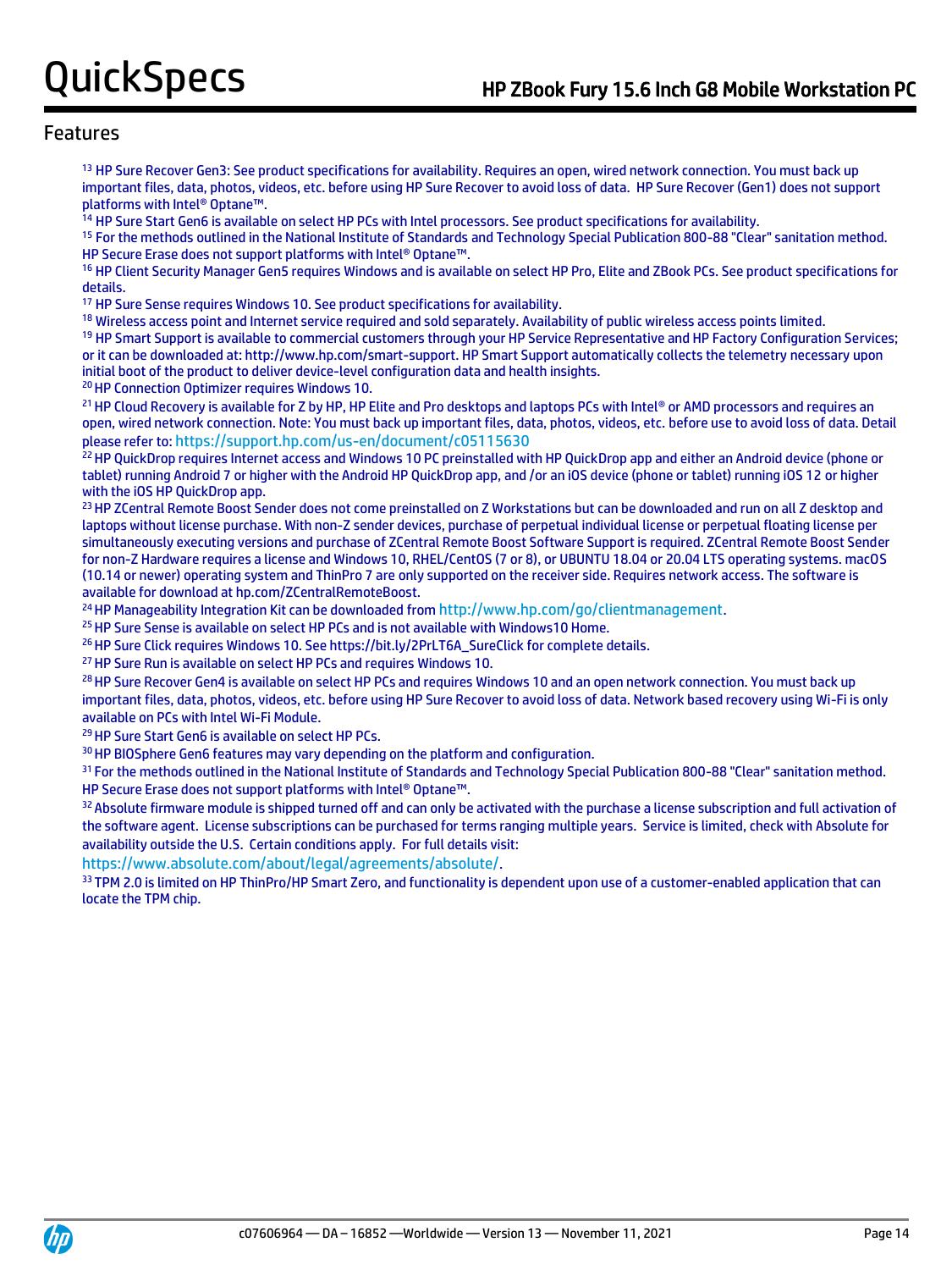## POWER

## Power Supply

120 W Slim Smart external AC power adapter 150 W Slim Smart external AC power adapter 200 W UltraSlim Smart external AC power adapter

## Primary Battery

HP Long Life 8-cell, 94 Wh Li-ion polymer<sup>2,4</sup> Note: batteries are customer replaceable.

## Battery life<sup>1</sup>

MM18: Up to 10 hours and 18 minutes

120 W power adapter is configurable with Intel UMA graphics 150 W power adapter is configurable with NVIDIA® T1200 and RTX A2000 configurations 200 W power adapter is configurable with NVIDIA RTX A3000<sup>3</sup> or higher and AMD configurations

### Power to System

Up to 100 W via USB-C<sup>®</sup> (up to 75 W on non HP machines) Separate AC power needed for HP ZBooks that require more than 100 W power delivered via USB-C® alt mode.

<sup>1</sup>Battery life will vary depending on the product model, configuration, loaded applications, features, use, wireless functionality and power management settings. The maximum capacity of the battery will naturally decrease with time and usage. See MobileMark18 battery benchmark https://bapco.com/products/mobilemark-2018/ for additional details. <sup>2</sup>Batteries have a default one year limited warranty except for Long Life batteries which will have same 1-year or 3-year limited warranty as the platform. Refer to http://www.hp.com/support/batterywarranty/ for additional battery information.

<sup>3</sup>The HP custom vapor chamber (Z VaporForce) is only available on configurations with NVIDIA® RTX™ A3000 graphics and greater or AMD Radeon graphics

<sup>4</sup>Actual battery Watt-hours (Wh) will vary from design capacity. Battery capacity will naturally decrease with shelf life, time, usage, environment, temperature, system configuration, loaded apps, features, power management settings and other factors.

## ENVIRONMENTAL

ENERGY STAR® certified and EPEAT® registered where applicable.<sup>1</sup>

Low halogen<sup>2</sup>

<sup>1</sup> Based on US EPEAT® registration according to IEEE 1680.1-2018 EPEAT®. Status varies by country. Visit www.epeat.net for more information.

<sup>2</sup> External power supplies, power cords, cables and peripherals are not low halogen. Service parts obtained after purchase may not be low halogen.

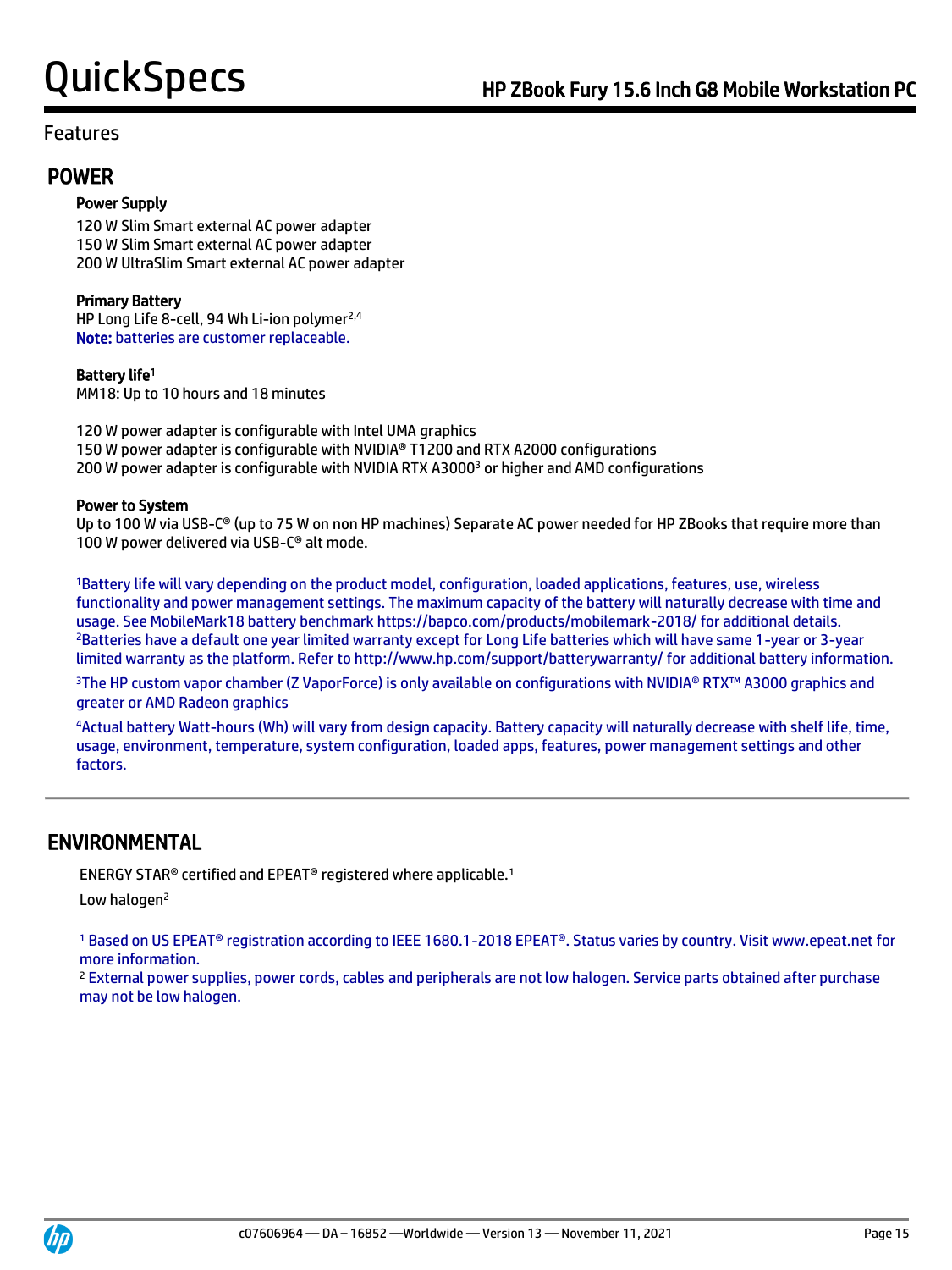## WEIGHTS & DIMENSIONS

## Dimensions (w x d x h)

36.1 x 24.25 x 2.595 cm 14.21 x 9.55 x 1.0222 in

### Max. hinge open angle on: 180°

## **Weights**

Starting at 2.35kg (5.18 lb) Weight varies by configuration and components.

A deck: Anodized Aluminum + plastic antenna cover + magnesium inner structure B deck: ; Plastic bezel + Touch has Corning® Gorilla ® Glass 5 (option) C deck: Anodized Aluminum + magnesium inner structure D deck: Magnesium Die Cast E door: Magnesium Die Cast Metal Alloy Hinges

## Note:

- $A = Top$
- B = Panel Area
- C = Keyboard/Touchpad surface
- D = Bottom

# PORTS/SLOTS

## Left side<sup>6</sup>

1 RJ-45

- 1 SuperSpeed USB Type-A 5Gbps signaling rate (charging) [USB 3.1 Gen 1 Type A charging]
- 1 SuperSpeed USB Type-A 5Gbps signaling rate [USB 3.1 Gen 1 Type A]
- 1 headphone/microphone combo
- 1 smart card reader

## Right side<sup>6</sup>

1 power connector

2 USB Type-C® (Thunderbolt™ 48, pass through support DisplayPort™ 1.42, USB 4, with BC 1.2)

- 1 Mini DisplayPort™ 1.4 with Discrete Graphics<sup>2</sup>
- 1 HDMI 2.0b or HDMI 2.1 (depends on graphics selection)<sup>1,3,4,5,7</sup>

1 SD 7.0 Media Card Reader<sup>9</sup>

<sup>1</sup> HDMI port-cable not included.

<sup>2</sup> Mini DisplayPort™ 1.4 with discrete, 1.2 with UMA.

3 HDMI 2.0b with NVIDIA T1200 and UMA (NVIDIA RTX™ A5000, RTX A4000, RTX A3000, RTX A2000, AMD Radeon Pro W6600M support HDMI 2.1 with FRL)

<sup>4</sup>When both USB Type-C® are in use, HDMI cannot be detected

<sup>5</sup>When one USB Type-C® is in use, HDMI can be detected if USB Type-C® in use is assigned to different channel

<sup>6</sup>When product is under heavy power loading, performance may be reduced to prevent battery drain. Disconnecting USB devices will restore system performance

<sup>7</sup>HDMI 2.1 not supported with T1200/UMA GPU

8 SuperSpeed USB 20Gbps is not available with Thunderbolt™ 4.

<sup>9</sup>SD4.0 cards will run at SD3 speed for any SD 7.0 host. This is the SD 7.0 standard.

# SERVICE AND SUPPORT

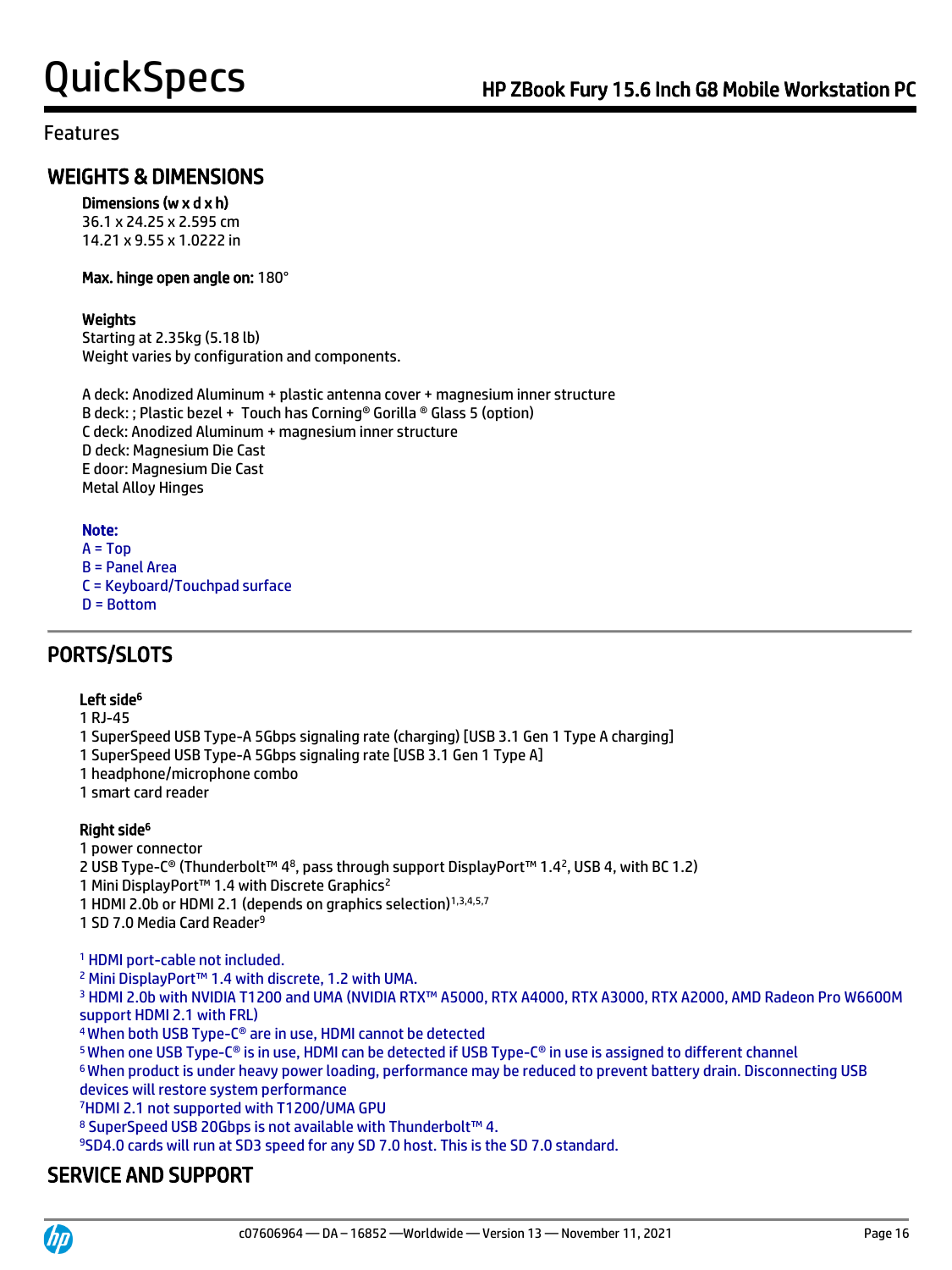HP Services offers 3-year and 1-year limited warranties and 90 day software limited warranty options depending on country. Batteries have a default one year limited warranty except for Long Life batteries which will have same 1-year or 3-year limited warranty as the platform. Refer to http://www.hp.com/support/batterywarranty/ for additional battery information. On-site service and extended coverage is also available. HP Care Pack Services are optional extended service contracts that go beyond the standard limited warranties. To choose the right level of service for your HP product, use the HP Care Pack Services Lookup Tool at: http://www.hp.com/go/cpc.

<sup>1</sup>Sold separately or as an optional feature. Service levels and response times for HP Care Packs may vary depending on your geographic location. Service starts on date of hardware purchase. Restrictions and limitations apply. HP services are governed by the applicable HP terms and conditions of service provided or indicated to Customer at the time of purchase. Customer may have additional statutory rights according to applicable local laws, and such rights are not in any way affected by the HP terms and conditions of service or the HP Limited Warranty provided with your HP Product. Consult your local HP Customer Support Center for details.

# CERTIFICATION AND COMPLIANCE

 Energy Efficiency Compliance ENERGY STAR® certified Energy Efficiency Compliance EPEAT<sup>®</sup> GOLD

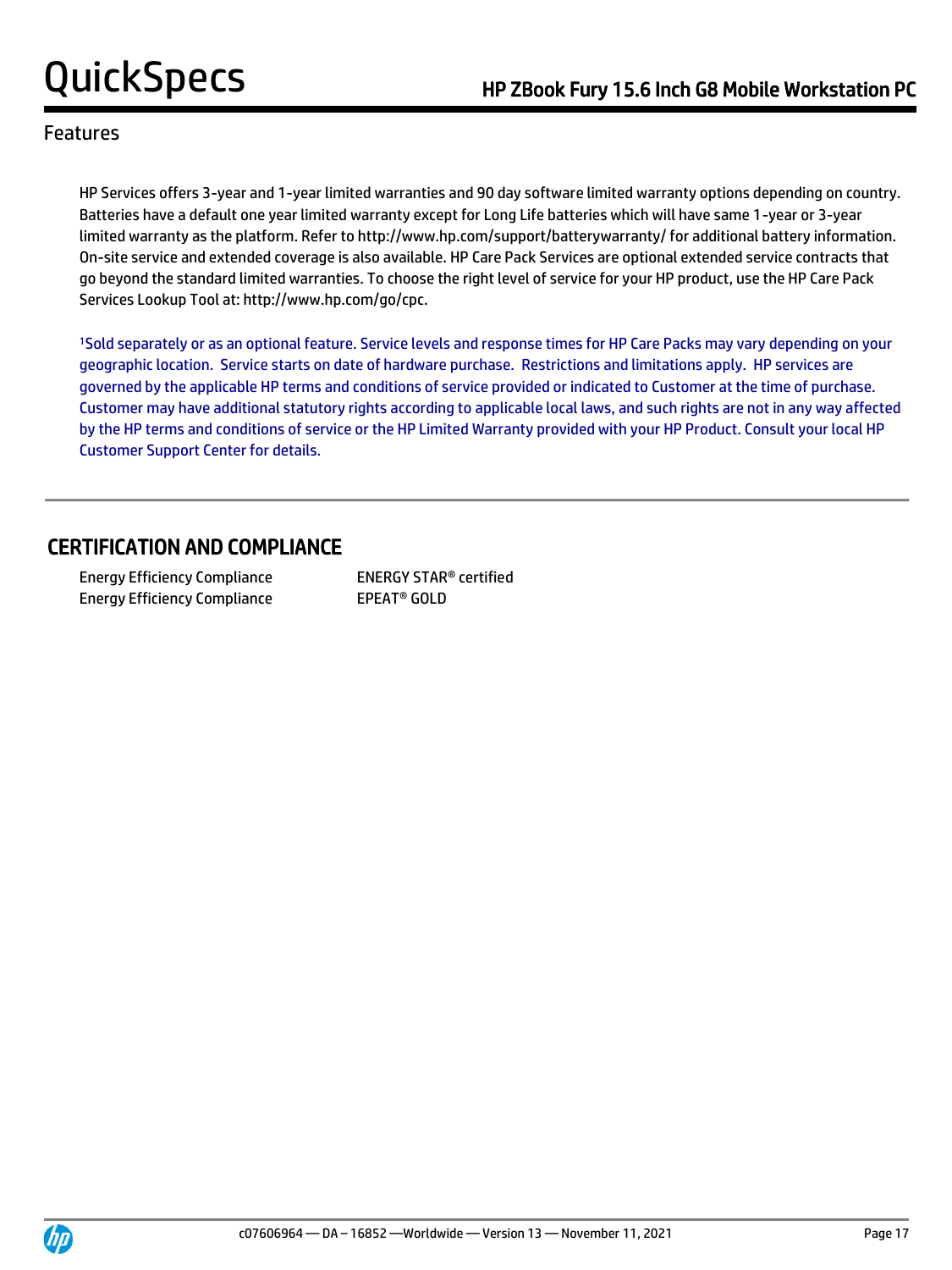# Technical Specifications – System Unit

# SYSTEM UNIT

| <b>Stand-Alone Power</b><br><b>Requirements (AC Power)</b>                                 | <b>Nominal Operating</b><br>Voltage                       | 19.5V                                                      |                                         |  |
|--------------------------------------------------------------------------------------------|-----------------------------------------------------------|------------------------------------------------------------|-----------------------------------------|--|
|                                                                                            | <b>Average Operating</b><br>Power(idle)                   | System in idle mode + max<br>panel brightness              | <b>Adapter Safety test</b><br>condition |  |
|                                                                                            | <b>Discrete Graphics</b>                                  | 80W                                                        |                                         |  |
|                                                                                            | <b>Max Operating Power</b>                                | <200W                                                      |                                         |  |
| <b>Operating</b><br><b>Temperature</b><br>32° to 95° F (0° to 35° C) (Not Writing Optical) |                                                           |                                                            |                                         |  |
|                                                                                            | Non-operating                                             | -4° to 140° F (-20° to 60° C) (writing optical)            |                                         |  |
| <b>Relative Humidity</b>                                                                   | <b>Operating</b>                                          | 10% to 90%, non-condensing                                 |                                         |  |
|                                                                                            | Non-operating                                             | 5% to 95%, 101.6° F (38.7° C) maximum wet bulb temperature |                                         |  |
| <b>Shock</b>                                                                               | <b>Operating</b>                                          | 40 G, 2 ms, half-sine                                      |                                         |  |
|                                                                                            | Non-operating                                             | 200 G, 2 ms, half-sine                                     |                                         |  |
| <b>Random Vibration</b>                                                                    | <b>Operating</b><br>$0.75$ grms                           |                                                            |                                         |  |
|                                                                                            | Non-operating                                             | 1.50 grms                                                  |                                         |  |
| <b>Maximum Altitude</b>                                                                    | <b>Operating</b><br>-50 to 10,000 ft. (-15.24 to 3,048 m) |                                                            |                                         |  |
| (unpressurized)                                                                            | Non-operating                                             | -50 to 15,000 ft. (-15.24 to 12,192 m)                     |                                         |  |
| <b>Planned Industry</b>                                                                    | <b>UL</b>                                                 | Yes                                                        |                                         |  |
| <b>Standard</b><br><b>Certifications</b>                                                   | <b>CSA</b>                                                | Yes                                                        |                                         |  |
|                                                                                            | <b>FCC Compliance</b>                                     | Yes                                                        |                                         |  |
|                                                                                            | <b>ENERGY STAR®</b>                                       | Yes                                                        |                                         |  |
|                                                                                            | <b>EPEAT®</b>                                             | Yes                                                        |                                         |  |
|                                                                                            | <b>ICES</b>                                               | Yes                                                        |                                         |  |
|                                                                                            | <b>Australia / NZ A-Tick</b><br>Compliance                | Yes                                                        |                                         |  |
|                                                                                            | <b>CCC</b>                                                | Yes                                                        |                                         |  |
|                                                                                            | Japan VCCI Compliance                                     | Yes                                                        |                                         |  |
|                                                                                            | <b>KCC</b>                                                | Yes                                                        |                                         |  |
|                                                                                            | <b>BSMI</b>                                               | Yes                                                        |                                         |  |
|                                                                                            | <b>CE Marking Compliance</b>                              | Yes                                                        |                                         |  |
|                                                                                            | MIL STD 810H                                              | Yes                                                        |                                         |  |
|                                                                                            | <b>BNCI or BELUS</b>                                      | Yes                                                        |                                         |  |
|                                                                                            | <b>GOST</b>                                               | Yes                                                        |                                         |  |
|                                                                                            | Saudi Arabian                                             |                                                            |                                         |  |
|                                                                                            | Compliance (ICCP)                                         | Yes                                                        |                                         |  |
|                                                                                            | <b>UKRSERTCOMPUTER</b>                                    | Yes                                                        |                                         |  |

<sup>1</sup>Configurations of the HP ZBook Fury 15.6 inch G8 that are ENERGY STAR® qualified are identified as HP ZBook Fury 15.6 inch G8 ENERGY STAR on HP websites and o[n http://www.energystar.gov.](http://www.energystar.gov/)

<sup>2</sup> EPEAT® registered where applicable. EPEAT registration varies by country. See http://www.epeat.net for registration status by country. Search keyword generator on HP's 3rd party option store for solar generator accessories at www.hp.com/go/options.

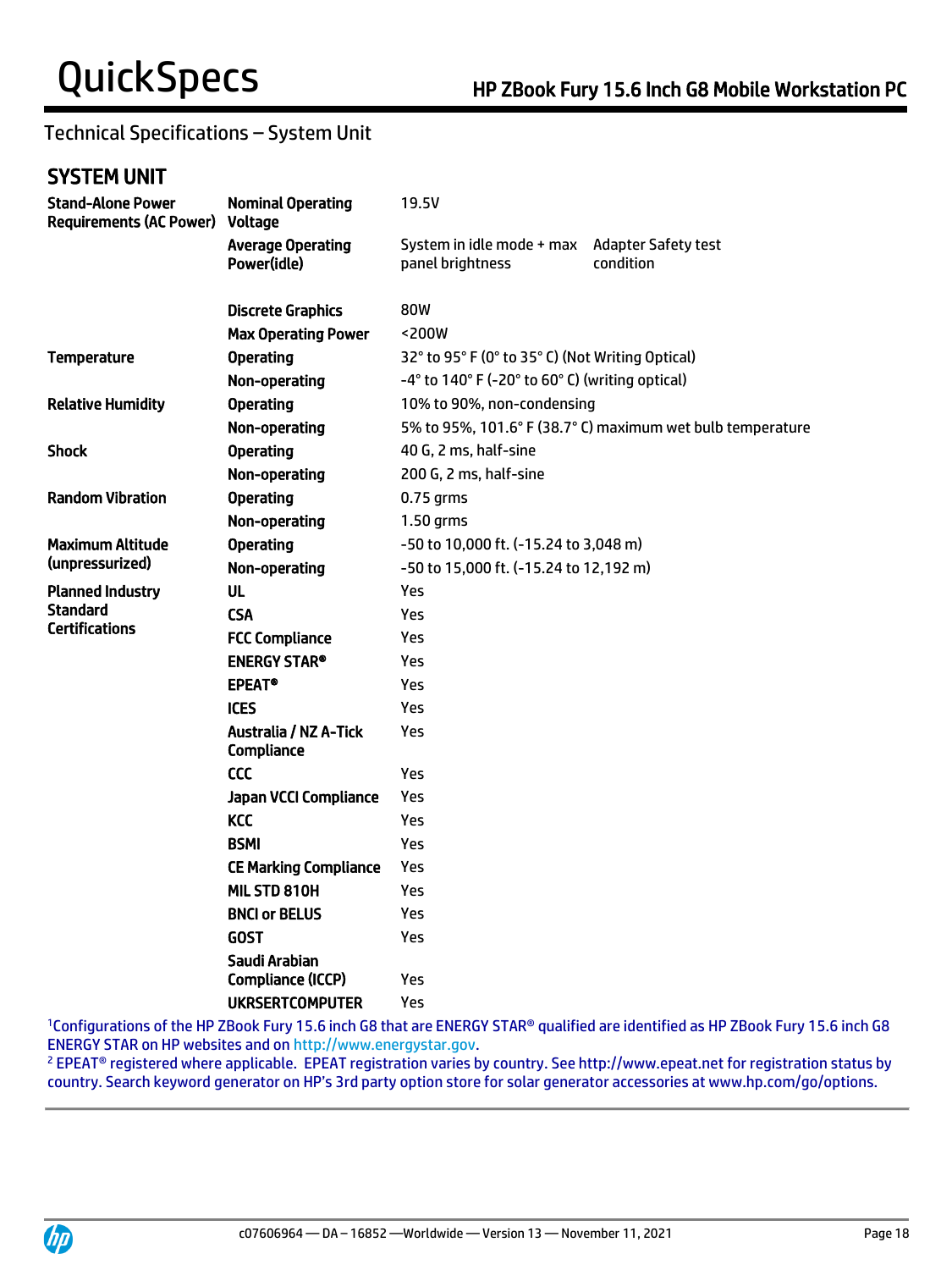# Technical Specifications – Displays

# **DISPLAYS**

| 15.6" diagonal FHD IPS                                                                                   | <b>Outline Dimensions (W x H)</b> | 350.96 x 216.65 mm (max)  |                   |
|----------------------------------------------------------------------------------------------------------|-----------------------------------|---------------------------|-------------------|
| eDP1.2 anti-glare WLED-<br>backlit and ambient light<br>sensor 250 nits 45% NTSC<br>$(1920 \times 1080)$ | <b>Active Area</b>                | 344.16 x 193.59 mm (typ.) |                   |
|                                                                                                          | Weight                            | 370 g (max)               |                   |
|                                                                                                          | <b>Diagonal Size</b>              | 15.6 inch                 |                   |
|                                                                                                          | <b>Thickness</b>                  | $3.2$ mm (max)            |                   |
|                                                                                                          | <b>Interface</b>                  | eDP 1.2                   |                   |
|                                                                                                          | <b>Panel Technology</b>           | IPS                       |                   |
|                                                                                                          | <b>Surface Treatment</b>          | Anti-Glare                |                   |
|                                                                                                          | <b>Touch Enabled</b>              | No                        |                   |
|                                                                                                          | <b>Refresh Rate</b>               | 60 Hz                     |                   |
|                                                                                                          | <b>Brightness</b>                 | 250 nits                  |                   |
|                                                                                                          | <b>Pixel Resolution</b>           | <b>Format</b>             | 1920 x 1080 (FHD) |
|                                                                                                          |                                   | Configuration             | RGB               |
|                                                                                                          | <b>Backlight</b>                  | <b>LED</b>                |                   |
|                                                                                                          | <b>PPI</b>                        | 166                       |                   |
|                                                                                                          | <b>Color Gamut Coverage</b>       | <b>45% NTSC</b>           |                   |
|                                                                                                          | <b>Color Depth</b>                | 6 bits + Hi FRC           |                   |
|                                                                                                          | <b>Viewing Angle</b>              | UWVA 85/85/85/85          |                   |

All specifications represent the typical specifications provided by HP's component manufacturers; actual performance may vary either higher or lower.

15.6" diagonal FHD IPS eDP1.3 + PSR anti-glare WLED-backlit and ambient light sensor 400 nits 72% NTSC (1920 x 1080)

| <b>Outline Dimensions (W x H)</b> | 350.96 x 216.75 mm (max)  |                   |  |
|-----------------------------------|---------------------------|-------------------|--|
| <b>Active Area</b>                | 344.16 x 193.59 mm (typ.) |                   |  |
| Weight                            | 370 g (max)               |                   |  |
| <b>Diagonal Size</b>              | 15.6 inch                 |                   |  |
| <b>Thickness</b>                  | $3.2$ mm (max)            |                   |  |
| <b>Interface</b>                  | eDP 1.3 + PSR             |                   |  |
| <b>Panel Technology</b>           | ips                       |                   |  |
| <b>Surface Treatment</b>          | Anti-Glare                |                   |  |
| <b>Touch Enabled</b>              | No                        |                   |  |
| <b>Refresh Rate</b>               | 60 Hz                     |                   |  |
| <b>Brightness</b>                 | 400 nits                  |                   |  |
| <b>Pixel Resolution</b>           | <b>Format</b>             | 1920 x 1080 (FHD) |  |
|                                   | Configuration             | <b>RGB</b>        |  |
| <b>Backlight</b>                  | LED                       |                   |  |
| <b>PPI</b>                        | 142                       |                   |  |
| <b>Color Gamut Coverage</b>       | <b>72% NTSC</b>           |                   |  |
| <b>Color Depth</b>                | 6 bits + Hi FRC           |                   |  |
| Viewing Angle                     | UWVA 85/85/85/85          |                   |  |

All specifications represent the typical specifications provided by HP's component manufacturers; actual performance may vary either higher or lower.



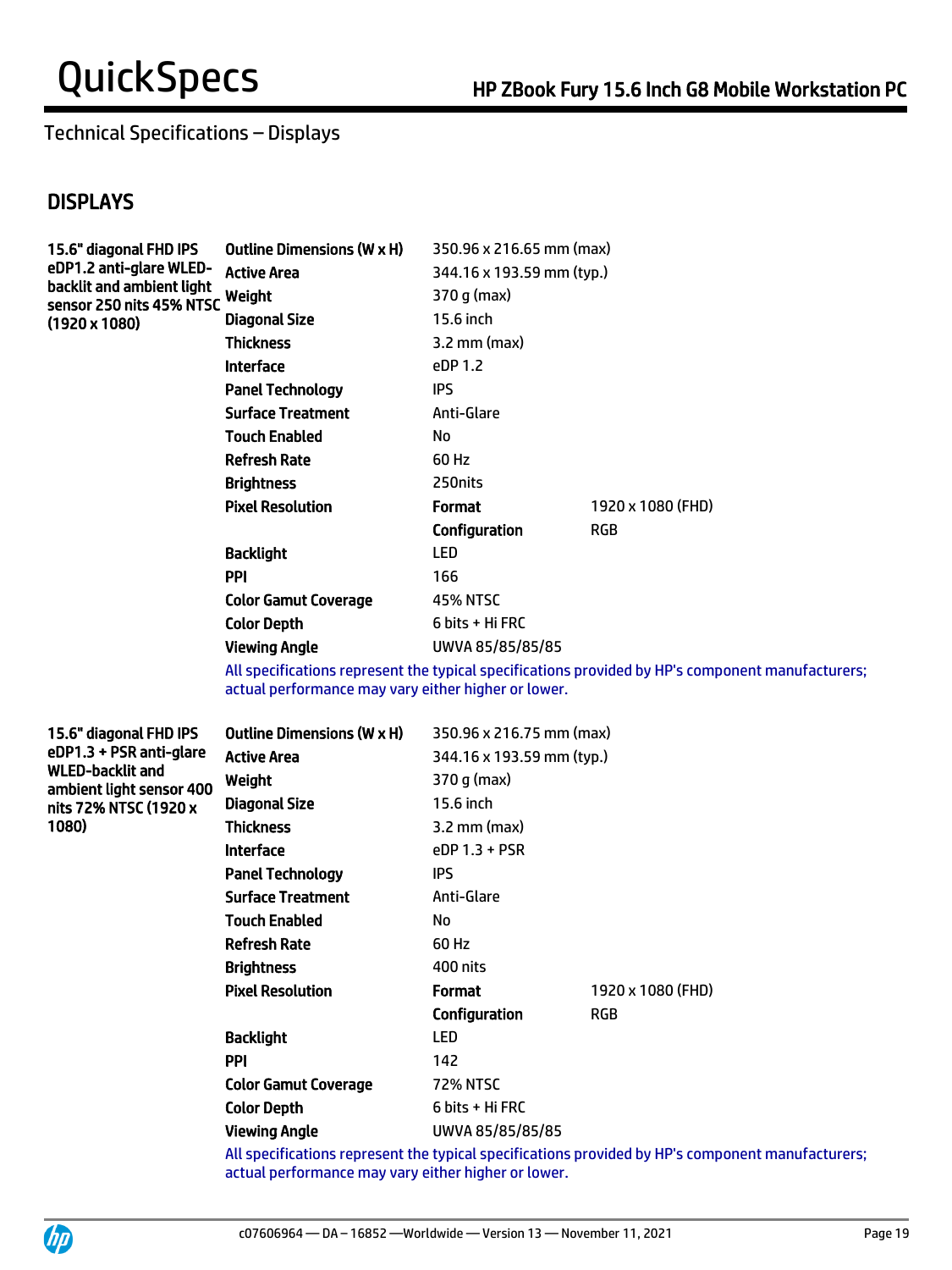# Technical Specifications – Displays

| <b>Next Gen HP SureView</b>                                                                           | <b>Outline Dimensions (W x H)</b> | 349.52 x 205.39 (mm) max                                                                                        |                   |
|-------------------------------------------------------------------------------------------------------|-----------------------------------|-----------------------------------------------------------------------------------------------------------------|-------------------|
| Reflect 15.6" diagonal<br>FHD IPS eDP1.3 + PSR<br>anti-glare WLED-backlit<br>and ambient light sensor | <b>Active Area</b>                | 344.16 x 193.59 typ.                                                                                            |                   |
|                                                                                                       | Weight                            | 370g max.                                                                                                       |                   |
|                                                                                                       | <b>Diagonal Size</b>              | 15.6 inch                                                                                                       |                   |
| <b>1000 nits 72% NTSC</b>                                                                             | <b>Thickness</b>                  | $2.6$ mm / $4.5$ mm max. (PCB)                                                                                  |                   |
| $(1920 \times 1080)$                                                                                  | <b>Interface</b>                  | eDP                                                                                                             |                   |
|                                                                                                       | <b>Panel Technology</b>           | <b>IPS</b>                                                                                                      |                   |
|                                                                                                       | <b>Surface Treatment</b>          | Anti-Glare                                                                                                      |                   |
|                                                                                                       | <b>Touch Enabled</b>              | No                                                                                                              |                   |
|                                                                                                       | <b>Contrast Ratio</b>             | 1500:1 (typ.)                                                                                                   |                   |
|                                                                                                       | <b>Refresh Rate</b>               | 60Hz                                                                                                            |                   |
|                                                                                                       | <b>Brightness</b>                 | 1000 nits                                                                                                       |                   |
|                                                                                                       | <b>Pixel Resolution</b>           | <b>Pitch</b>                                                                                                    | 1920 x 1080 (FHD) |
|                                                                                                       |                                   | <b>Format</b>                                                                                                   | <b>RGB</b>        |
|                                                                                                       | <b>Backlight</b>                  | <b>LED</b>                                                                                                      |                   |
|                                                                                                       | <b>PPI</b>                        | 141                                                                                                             |                   |
|                                                                                                       | <b>Color Gamut Coverage</b>       | <b>72% NTSC</b>                                                                                                 |                   |
|                                                                                                       | <b>Color Depth</b>                | 8 bits                                                                                                          |                   |
|                                                                                                       | <b>Viewing Angle</b>              | UWVA 85/85/85/85                                                                                                |                   |
|                                                                                                       |                                   | and the state of the state of the state of the state of the state of the state of the state of the state of the |                   |

All specifications represent the typical specifications provided by HP's component manufacturers; actual performance may vary either higher or lower.

Next Gen HP Dream Color Outline Dimensions (W x H) 350.22 x 216.27 mm (max) display 15.6" diagonal UHD IPS 120Hz eDP1.4 + PSR2 anti-glare BV LEDbacklit and ambient light sensor 600 nits 100% DCI-P3 (3840 x 2160)

| Active Area             | 344.22 x 193.62 (mm) |                   |
|-------------------------|----------------------|-------------------|
| Weight                  | 300g max.            |                   |
| Diagonal Size           | 15.6 inch            |                   |
| Thickness               | $2.6$ (mm) max       |                   |
| Interface               | $eDP 1.4 + PSR2$     |                   |
| Panel Technology        | <b>IPS</b>           |                   |
| Surface Treatment       | Anti-Glare           |                   |
| Touch Enabled           | No                   |                   |
| Contrast Ratio          | 1200:1 (typ.)        |                   |
| Refresh Rate            | 120Hz                |                   |
| Brightness              | 600 nits             |                   |
| <b>Pixel Resolution</b> | <b>Pitch</b>         | 3840 x 2160 (UHD) |
|                         | <b>Format</b>        | <b>RGB</b>        |
| Backlight               | <b>LED</b>           |                   |
| PPI                     | 282                  |                   |
| Color Gamut Coverage    | 100% DCI-P3          |                   |
| Delta E                 | $2$                  |                   |
| <b>Color Depth</b>      | 8 bits               |                   |
| Viewing Angle           | UWVA 85/85/85/85     |                   |

All specifications represent the typical specifications provided by HP's component manufacturers; actual performance may vary either higher or lower.

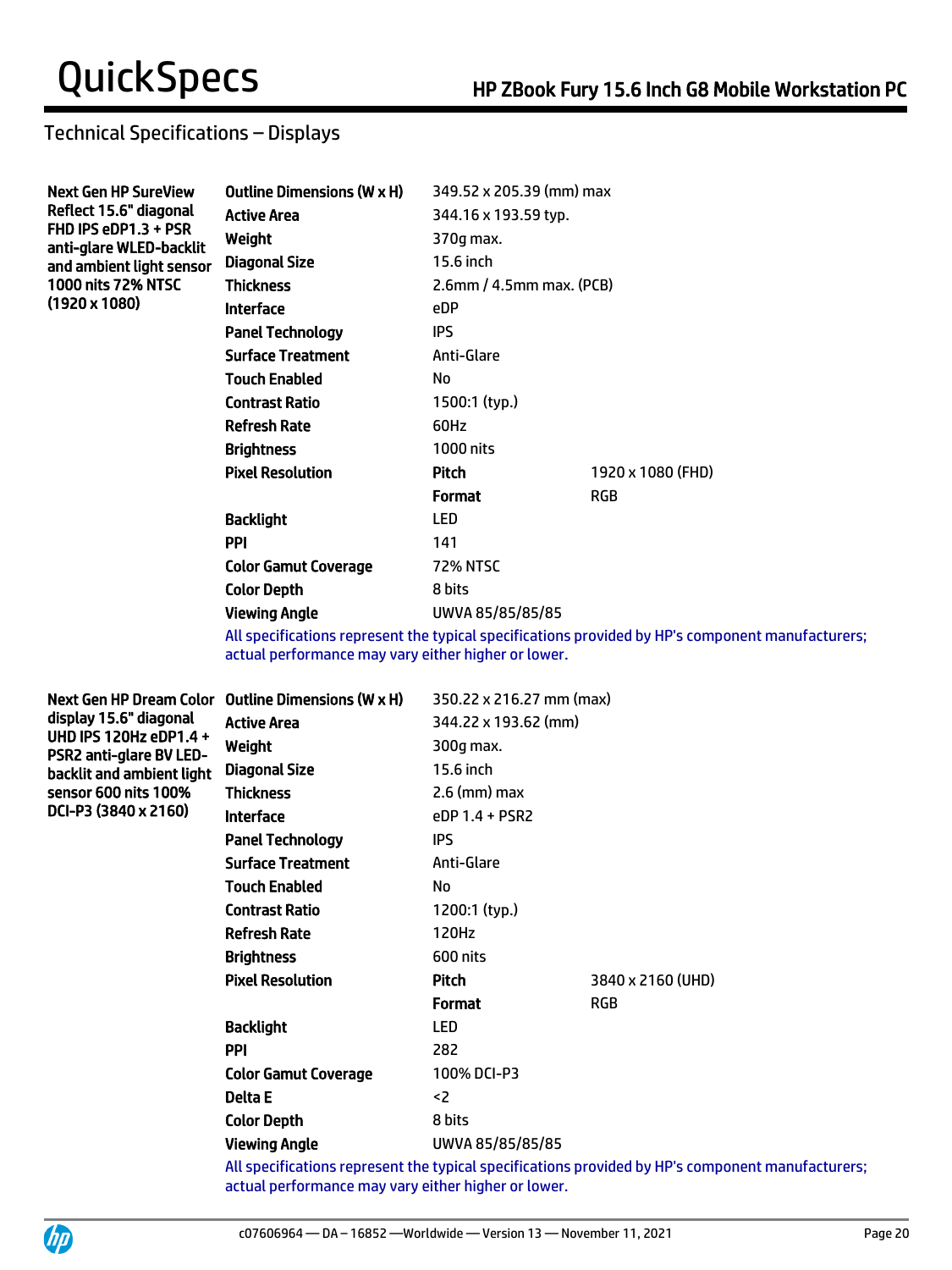# Technical Specifications – Displays

| 15.6" diagonal UHD (3840 Outline Dimensions (W x H) | 350.22 x 216.27 mm (max) |                   |
|-----------------------------------------------------|--------------------------|-------------------|
| <b>Active Area</b>                                  | 344.22 x 193.62 (mm)     |                   |
| Weight                                              | 300g max.                |                   |
| Diagonal Size                                       | 15.6 inch                |                   |
| <b>Thickness</b>                                    | $2.6$ (mm) max           |                   |
| <b>Interface</b>                                    | eDP 1.4 + PSR2           |                   |
| <b>Panel Technology</b>                             | <b>IPS</b>               |                   |
| <b>Surface Treatment</b>                            | Anti-Glare               |                   |
| <b>Touch Enabled</b>                                | Yes.                     |                   |
| <b>Contrast Ratio</b>                               | 1200:1 (typ.)            |                   |
| <b>Refresh Rate</b>                                 | 120Hz                    |                   |
| <b>Brightness</b>                                   | 600 nits                 |                   |
| <b>Pixel Resolution</b>                             | Pitch                    | 3840 x 2160 (UHD) |
|                                                     | <b>Format</b>            | <b>RGB</b>        |
| <b>Backlight</b>                                    | <b>LED</b>               |                   |
| <b>PPI</b>                                          | 282                      |                   |
| <b>Color Gamut Coverage</b>                         | 100% DCI-P3              |                   |
| Delta E                                             | $2$                      |                   |
| <b>Color Depth</b>                                  | 8 bits                   |                   |
| <b>Viewing Angle</b>                                | UWVA 85/85/85/85         |                   |
|                                                     |                          |                   |

All specifications represent the typical specifications provided by HP's component manufacturers; actual performance may vary either higher or lower.

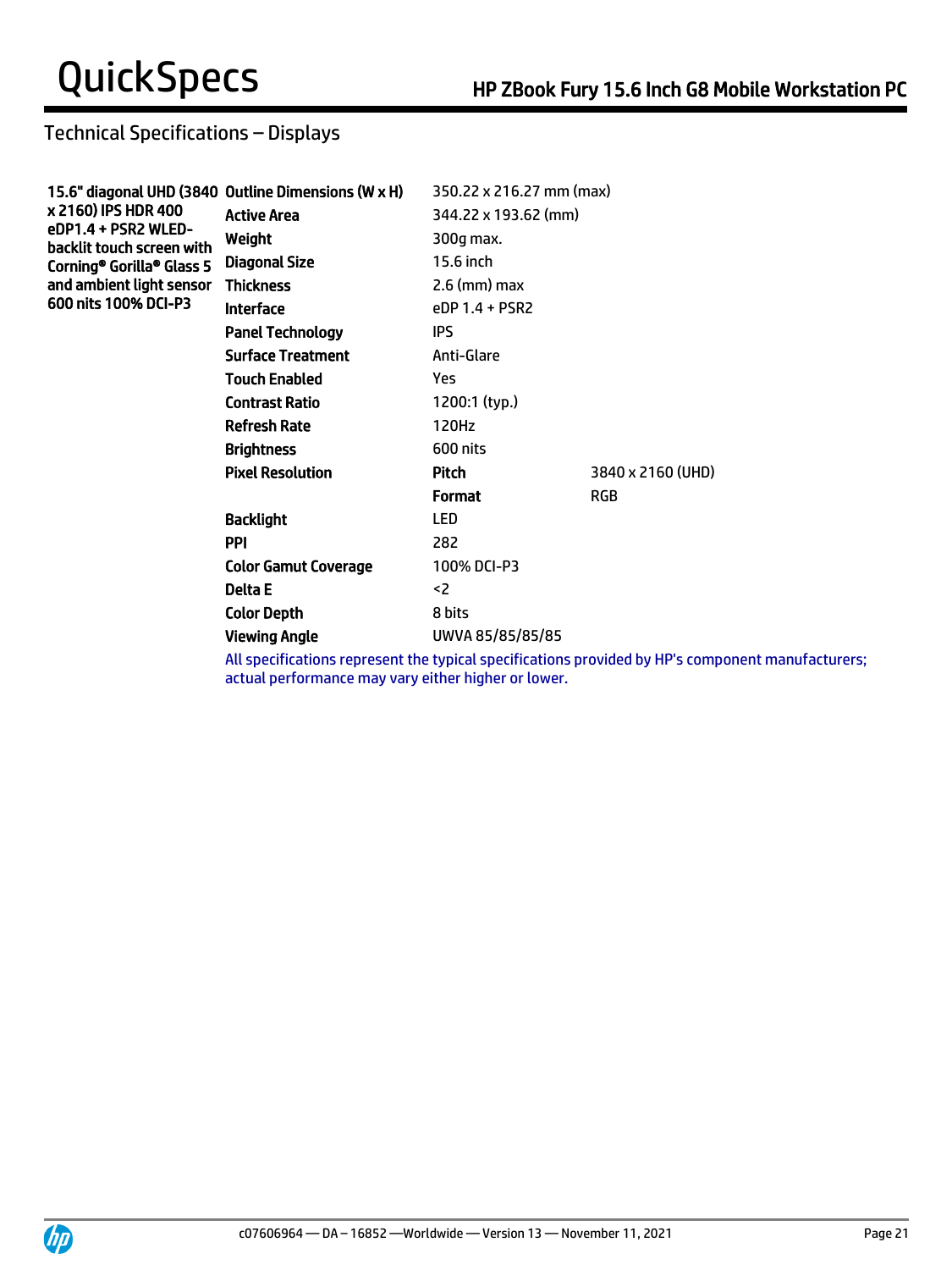# STORAGE AND DRIVES

UP

| 256GB PCIe NVMe TLC M.2 Form Factor                          |                              | M.2 2280                                                                                                                                                                                                                            |                                                                                                                                                       |  |
|--------------------------------------------------------------|------------------------------|-------------------------------------------------------------------------------------------------------------------------------------------------------------------------------------------------------------------------------------|-------------------------------------------------------------------------------------------------------------------------------------------------------|--|
| <b>2280 Solid State Drive</b>                                | <b>Drive Weight</b>          | $0.02$ lb $(10 g)$                                                                                                                                                                                                                  |                                                                                                                                                       |  |
|                                                              | Capacity                     | 256GB                                                                                                                                                                                                                               |                                                                                                                                                       |  |
|                                                              | <b>NAND Type</b>             | <b>TLC</b>                                                                                                                                                                                                                          |                                                                                                                                                       |  |
|                                                              | <b>Height</b>                | 2.3 mm Max                                                                                                                                                                                                                          |                                                                                                                                                       |  |
|                                                              | Width                        | $0.87$ in (22 mm)                                                                                                                                                                                                                   |                                                                                                                                                       |  |
|                                                              | <b>Interface</b>             | PCIe® Gen3 x4 NVMe™                                                                                                                                                                                                                 |                                                                                                                                                       |  |
|                                                              | Performance                  | <b>Maximum Sequential Read</b>                                                                                                                                                                                                      | <b>Maximum Sequential Write</b>                                                                                                                       |  |
|                                                              |                              | 2580 MB/s $\sim$ 2600 MB/s                                                                                                                                                                                                          | 1000 MB/s $\sim$ 1100 MB/s                                                                                                                            |  |
|                                                              | <b>Logical Blocks</b>        | 500,118,192                                                                                                                                                                                                                         |                                                                                                                                                       |  |
|                                                              | <b>Operating Temperature</b> | 32° to 158°F (0° to 70°C) [ambient temp]                                                                                                                                                                                            |                                                                                                                                                       |  |
|                                                              | <b>Features</b>              | ATA Security, TRIM; L1.2                                                                                                                                                                                                            |                                                                                                                                                       |  |
|                                                              |                              | system recovery software.<br>Slot $1 - 4$ supports up to PCIe Gen 3 speeds                                                                                                                                                          | For storage drives, $GB = 1$ billion bytes. TB = 1 trillion bytes. Actual<br>formatted capacity is less. Up to 35 GB (for Windows 10) is reserved for |  |
| 256GB PCIe NVMe TLC M.2 Form Factor<br>2280 SED Opal 2 Solid |                              | M.2 2280                                                                                                                                                                                                                            |                                                                                                                                                       |  |
|                                                              | <b>Drive Weight</b>          | $0.02$ lb $(10 g)$                                                                                                                                                                                                                  |                                                                                                                                                       |  |
| <b>State Drive</b>                                           | Capacity                     | 256GB                                                                                                                                                                                                                               |                                                                                                                                                       |  |
|                                                              | <b>NAND Type</b>             | <b>TLC</b>                                                                                                                                                                                                                          |                                                                                                                                                       |  |
|                                                              | <b>Height</b>                | 2.3 mm Max                                                                                                                                                                                                                          |                                                                                                                                                       |  |
|                                                              | Width                        | $0.87$ in (22 mm)                                                                                                                                                                                                                   |                                                                                                                                                       |  |
|                                                              | <b>Interface</b>             | PCIe® Gen3 x4 NVMe™                                                                                                                                                                                                                 |                                                                                                                                                       |  |
|                                                              | Performance                  | <b>Maximum Sequential Read</b>                                                                                                                                                                                                      | <b>Maximum Sequential Write</b>                                                                                                                       |  |
|                                                              |                              | 2580 MB/s $\sim$ 2600 MB/s                                                                                                                                                                                                          | 1000 MB/s $\sim$ 1100 MB/s                                                                                                                            |  |
|                                                              | <b>Logical Blocks</b>        | 500,118,192                                                                                                                                                                                                                         |                                                                                                                                                       |  |
|                                                              | <b>Operating Temperature</b> | 32° to 158°F (0° to 70°C) [ambient temp]                                                                                                                                                                                            |                                                                                                                                                       |  |
|                                                              | <b>Features</b>              | ATA Security (Option); TCG Opal 2.0; TRIM; L1.2                                                                                                                                                                                     |                                                                                                                                                       |  |
|                                                              |                              | For storage drives, $GB = 1$ billion bytes. TB = 1 trillion bytes. Actual<br>formatted capacity is less. Up to 35 GB (for Windows 10) is reserved for<br>system recovery software.<br>Slot $1 - 4$ supports up to PCIe Gen 3 speeds |                                                                                                                                                       |  |
| 512GB PCIe NVMe TLC M.2 Form Factor                          |                              | M.2 2280                                                                                                                                                                                                                            |                                                                                                                                                       |  |
| <b>2280 Solid State Drive</b>                                | <b>Drive Weight</b>          | $0.02$ lb $(10q)$                                                                                                                                                                                                                   |                                                                                                                                                       |  |
|                                                              | Capacity                     | 512GB                                                                                                                                                                                                                               |                                                                                                                                                       |  |
|                                                              | <b>NAND Type</b>             | <b>TLC</b>                                                                                                                                                                                                                          |                                                                                                                                                       |  |
|                                                              | <b>Height</b>                | 2.3 mm Max                                                                                                                                                                                                                          |                                                                                                                                                       |  |
|                                                              | Width                        | $0.87$ in (22 mm)                                                                                                                                                                                                                   |                                                                                                                                                       |  |
|                                                              | <b>Interface</b>             | PCIe® Gen3 x4 NVMe™                                                                                                                                                                                                                 |                                                                                                                                                       |  |
|                                                              | Performance                  | <b>Maximum Sequential Read</b>                                                                                                                                                                                                      | <b>Maximum Sequential Write</b>                                                                                                                       |  |
|                                                              |                              | 3400 MB/s                                                                                                                                                                                                                           | 2956 MB/s                                                                                                                                             |  |
|                                                              | <b>Logical Blocks</b>        | 1,000,215,216                                                                                                                                                                                                                       |                                                                                                                                                       |  |
|                                                              | <b>Operating Temperature</b> | 32° to 158°F (0° to 70°C) [ambient temp]                                                                                                                                                                                            |                                                                                                                                                       |  |
|                                                              | <b>Features</b>              | ATA Security, TRIM; L1.2                                                                                                                                                                                                            |                                                                                                                                                       |  |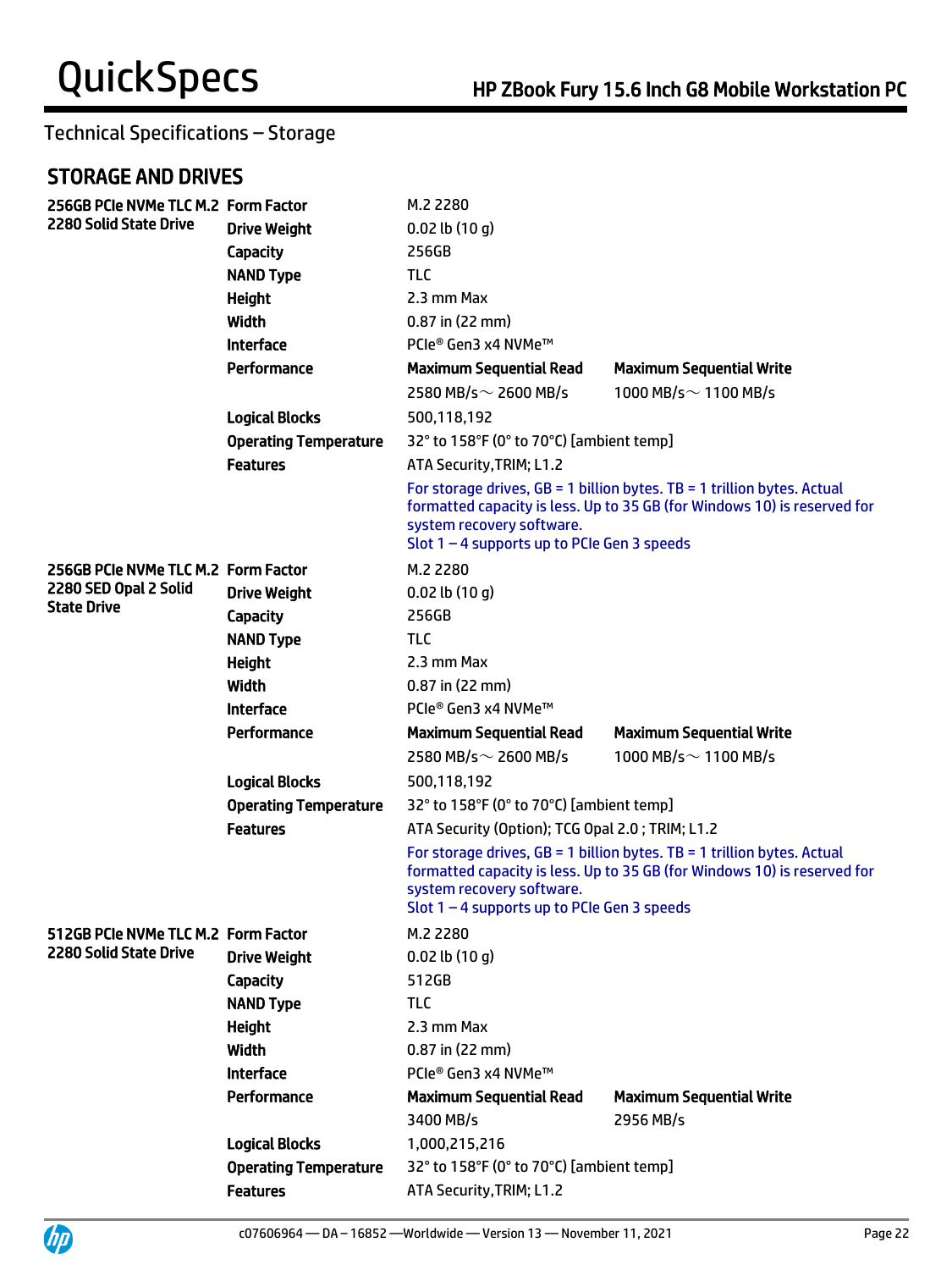|                                     |                              | system recovery software.<br>Slot $1 - 4$ supports up to PCIe Gen 3 speeds | For storage drives, $GB = 1$ billion bytes. TB = 1 trillion bytes. Actual<br>formatted capacity is less. Up to 35 GB (for Windows 10) is reserved for |  |
|-------------------------------------|------------------------------|----------------------------------------------------------------------------|-------------------------------------------------------------------------------------------------------------------------------------------------------|--|
| 512TB PCIe NVMe TLC M.2 Form Factor |                              | M.2 2280                                                                   |                                                                                                                                                       |  |
| 2280 SED Opal 2 Solid               | <b>Drive Weight</b>          | $0.02$ lb $(10 g)$                                                         |                                                                                                                                                       |  |
| <b>State Drive</b>                  | Capacity                     | 512GB                                                                      |                                                                                                                                                       |  |
|                                     | <b>NAND Type</b>             | <b>TLC</b>                                                                 |                                                                                                                                                       |  |
|                                     | Height                       | 2.3 mm Max                                                                 |                                                                                                                                                       |  |
|                                     | Width                        | $0.87$ in (22 mm)                                                          |                                                                                                                                                       |  |
|                                     | <b>Interface</b>             | PCIe® Gen3 x4 NVMe™                                                        |                                                                                                                                                       |  |
|                                     | Performance                  | <b>Maximum Sequential Read</b>                                             | <b>Maximum Sequential Write</b>                                                                                                                       |  |
|                                     |                              | 3400 MB/s                                                                  | 2500 MB/s                                                                                                                                             |  |
|                                     | <b>Logical Blocks</b>        | 1,000,215,216                                                              |                                                                                                                                                       |  |
|                                     | <b>Operating Temperature</b> | 32° to 158°F (0° to 70°C) [ambient temp]                                   |                                                                                                                                                       |  |
|                                     | <b>Features</b>              | ATA Security (Option); TCG Opal 2.0; TRIM; L1.2                            |                                                                                                                                                       |  |
|                                     |                              | system recovery software.<br>Slot 1-4 supports up to PCIe Gen 3 speeds     | For storage drives, $GB = 1$ billion bytes. TB = 1 trillion bytes. Actual<br>formatted capacity is less. Up to 35 GB (for Windows 10) is reserved for |  |
| 1TB PCIe NVMe TLC M.2               | <b>Form Factor</b>           | M.2 2280                                                                   |                                                                                                                                                       |  |
| <b>2280 Solid State Drive</b>       | <b>Drive Weight</b>          | $0.02$ lb $(10 g)$                                                         |                                                                                                                                                       |  |
|                                     | Capacity                     | 1TB                                                                        |                                                                                                                                                       |  |
|                                     | <b>NAND Type</b>             | <b>TLC</b>                                                                 |                                                                                                                                                       |  |
|                                     | <b>Height</b>                | 2.3 mm Max                                                                 |                                                                                                                                                       |  |
|                                     | Width                        | $0.87$ in (22 mm)                                                          |                                                                                                                                                       |  |
|                                     | <b>Interface</b>             | PCIe® Gen3 x4 NVMe™                                                        |                                                                                                                                                       |  |
|                                     | Performance                  | <b>Maximum Sequential Read</b>                                             | <b>Maximum Sequential Write</b>                                                                                                                       |  |
|                                     |                              | 3480 MB/s                                                                  | 2800 MB/s                                                                                                                                             |  |
|                                     | <b>Logical Blocks</b>        | 2,000,409,264                                                              |                                                                                                                                                       |  |
|                                     | <b>Operating Temperature</b> | 32° to 158°F (0° to 70°C) [ambient temp]                                   |                                                                                                                                                       |  |
|                                     | <b>Features</b>              | ATA Security, TRIM; L1.2                                                   |                                                                                                                                                       |  |
|                                     | Available in RAID 1 config   | Yes                                                                        |                                                                                                                                                       |  |
|                                     |                              | system recovery software.<br>Slot $1 - 4$ supports up to PCIe Gen 3 speeds | For storage drives, $GB = 1$ billion bytes. TB = 1 trillion bytes. Actual<br>formatted capacity is less. Up to 35 GB (for Windows 10) is reserved for |  |
| 2TB PCIe NVMe TLC M.2               | <b>Form Factor</b>           | M.2 2280                                                                   |                                                                                                                                                       |  |
| <b>2280 Solid State Drive</b>       | <b>Drive Weight</b>          | $0.02$ lb $(10q)$                                                          |                                                                                                                                                       |  |
|                                     | <b>Capacity</b>              | 2TB                                                                        |                                                                                                                                                       |  |
|                                     | <b>NAND Type</b>             | <b>TLC</b>                                                                 |                                                                                                                                                       |  |
|                                     | <b>Height</b>                | 2.3 mm Max                                                                 |                                                                                                                                                       |  |
|                                     | <b>Width</b>                 | $0.87$ in (22 mm)                                                          |                                                                                                                                                       |  |
|                                     | <b>Interface</b>             | PCIe® Gen3 x4 NVMe™                                                        |                                                                                                                                                       |  |
|                                     | Performance                  | <b>Maximum Sequential Read</b>                                             | <b>Maximum Sequential Write</b>                                                                                                                       |  |
|                                     |                              | 3180 MB/s                                                                  | 2920 MB/s                                                                                                                                             |  |

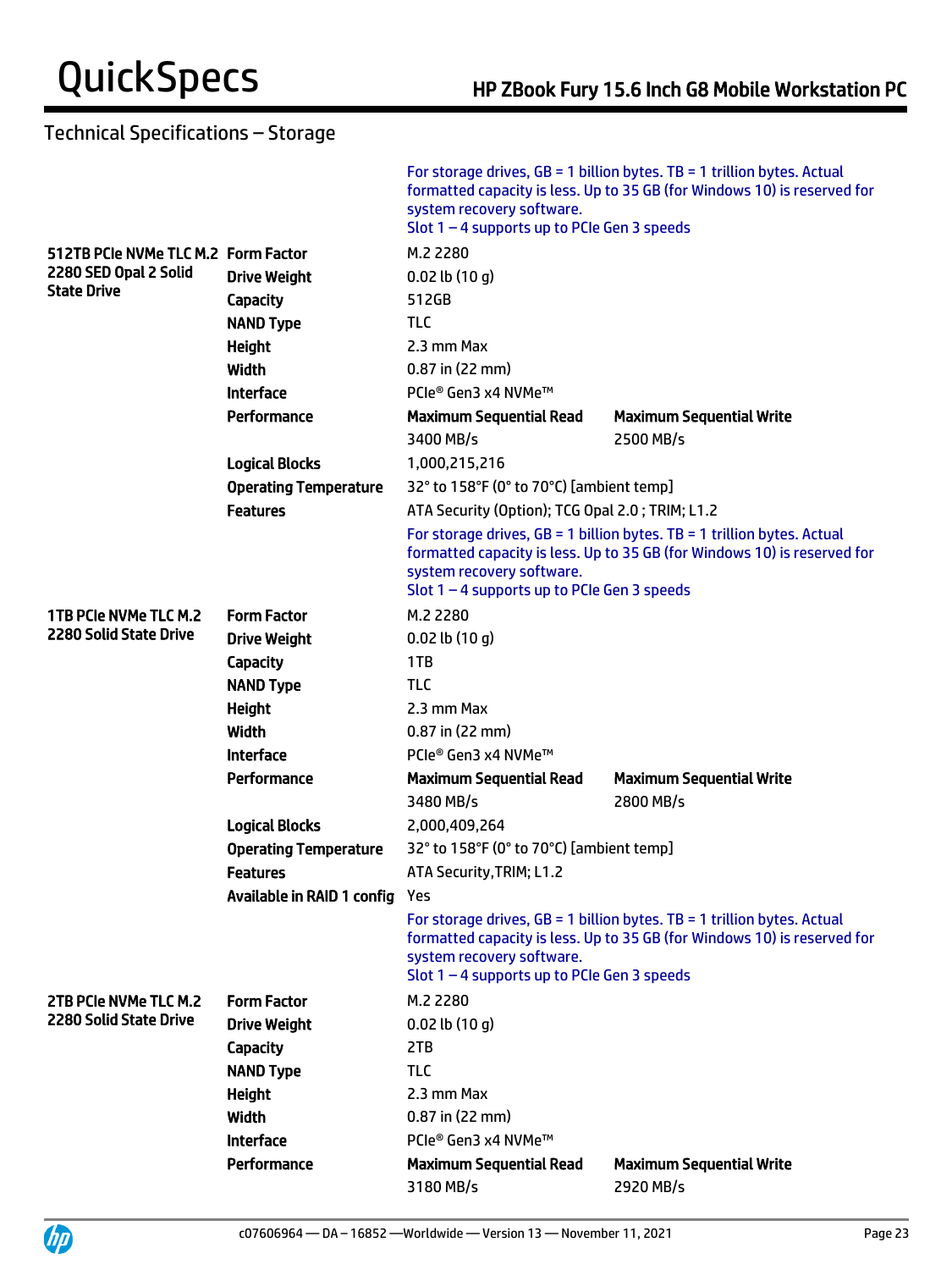|                                     | <b>Logical Blocks</b>        | 3,907,029,168                                                              |                                                                                                                                                                     |  |
|-------------------------------------|------------------------------|----------------------------------------------------------------------------|---------------------------------------------------------------------------------------------------------------------------------------------------------------------|--|
|                                     | <b>Operating Temperature</b> | 32° to 158°F (0° to 70°C) [ambient temp]                                   |                                                                                                                                                                     |  |
|                                     | <b>Features</b>              | ATA Security, TRIM; L1.2                                                   |                                                                                                                                                                     |  |
|                                     | Available in RAID 1 config   | Yes                                                                        |                                                                                                                                                                     |  |
|                                     |                              | system recovery software.<br>Slot $1 - 4$ supports up to PCIe Gen 3 speeds | For storage drives, $GB = 1$ billion bytes. TB = 1 trillion bytes. Actual<br>formatted capacity is less. Up to 35 GB (for Windows 10) is reserved for               |  |
| 500GB SATA 2.5" HDD                 | <b>Form Factor</b>           | 2.5"                                                                       |                                                                                                                                                                     |  |
|                                     | <b>Drive Weight</b>          | $0.21$ lbs (95 g)                                                          |                                                                                                                                                                     |  |
|                                     | Capacity                     | 500GB                                                                      |                                                                                                                                                                     |  |
|                                     | <b>Height</b>                | $0.28$ in $(7 \text{ mm})$                                                 |                                                                                                                                                                     |  |
|                                     | Width                        | 2.75 in (69.85 mm)                                                         |                                                                                                                                                                     |  |
|                                     | <b>Interface</b>             | ATA-8, SATA 3.0                                                            |                                                                                                                                                                     |  |
|                                     | Performance                  | <b>Maximum Sequential Read</b>                                             | <b>Maximum Sequential Write</b>                                                                                                                                     |  |
|                                     |                              | 120MB/s                                                                    | 120MB/s                                                                                                                                                             |  |
|                                     | <b>Logical Blocks</b>        | 976,773,168                                                                |                                                                                                                                                                     |  |
|                                     | <b>Operating Temperature</b> | 32° to 140° F (0° to 60° C) [case temp]                                    |                                                                                                                                                                     |  |
|                                     | <b>Features</b>              | ATA Security; S.M.A.R.T., NCQ, Ultra DMA, DIPM, HIPM                       |                                                                                                                                                                     |  |
|                                     |                              | system recovery software.                                                  | <b>Notes:</b> For storage drives, $GB = 1$ billion bytes. TB = 1 trillion bytes. Actual<br>formatted capacity is less. Up to 35 GB (for Windows 10) is reserved for |  |
| 500GB SATA 2.5" SED HDD Form Factor |                              | 2.5"                                                                       |                                                                                                                                                                     |  |
| - FIPS-140-2                        | <b>Drive Weight</b>          | $0.21$ lbs (95 g)                                                          |                                                                                                                                                                     |  |
|                                     | <b>Capacity</b>              | 500GB                                                                      |                                                                                                                                                                     |  |
|                                     | <b>Height</b>                | $0.28$ in $(7 \text{ mm})$                                                 |                                                                                                                                                                     |  |
|                                     | Width                        | 2.75 in (69.85 mm)                                                         |                                                                                                                                                                     |  |
|                                     | <b>Interface</b>             | ATA-8, SATA 3.0                                                            |                                                                                                                                                                     |  |
|                                     | Performance                  | <b>Maximum Sequential Read</b>                                             | <b>Maximum Sequential Write</b>                                                                                                                                     |  |
|                                     |                              | 120MB/s                                                                    | 120MB/s                                                                                                                                                             |  |
|                                     | <b>Logical Blocks</b>        | 976,773,168                                                                |                                                                                                                                                                     |  |
|                                     | <b>Operating Temperature</b> | 32° to 140° F (0° to 60° C) [case temp]                                    |                                                                                                                                                                     |  |
|                                     | <b>Features</b>              | ATA Security; S.M.A.R.T., NCQ, Ultra DMA, DIPM, HIPM                       |                                                                                                                                                                     |  |
|                                     |                              | system recovery software.                                                  | Notes: For storage drives, GB = 1 billion bytes. TB = 1 trillion bytes. Actual<br>formatted capacity is less. Up to 35 GB (for Windows 10) is reserved for          |  |
| 1TB SATA 2.5" HDD                   | <b>Form Factor</b>           | 2.5"                                                                       |                                                                                                                                                                     |  |
|                                     | <b>Drive Weight</b>          | $0.21$ lbs (95 g)                                                          |                                                                                                                                                                     |  |
|                                     | <b>Capacity</b>              | 1TB                                                                        |                                                                                                                                                                     |  |
|                                     | <b>Height</b>                | $0.28$ in $(7 \text{ mm})$                                                 |                                                                                                                                                                     |  |
|                                     | <b>Width</b>                 | 2.75 in (69.85 mm)                                                         |                                                                                                                                                                     |  |
|                                     | <b>Interface</b>             | ATA-8, SATA 3.0                                                            |                                                                                                                                                                     |  |
|                                     | Performance                  | <b>Maximum Sequential Read</b><br>120MB/s                                  | <b>Maximum Sequential Write</b><br>120MB/s                                                                                                                          |  |
|                                     | <b>Logical Blocks</b>        | 1,953,525,168                                                              |                                                                                                                                                                     |  |



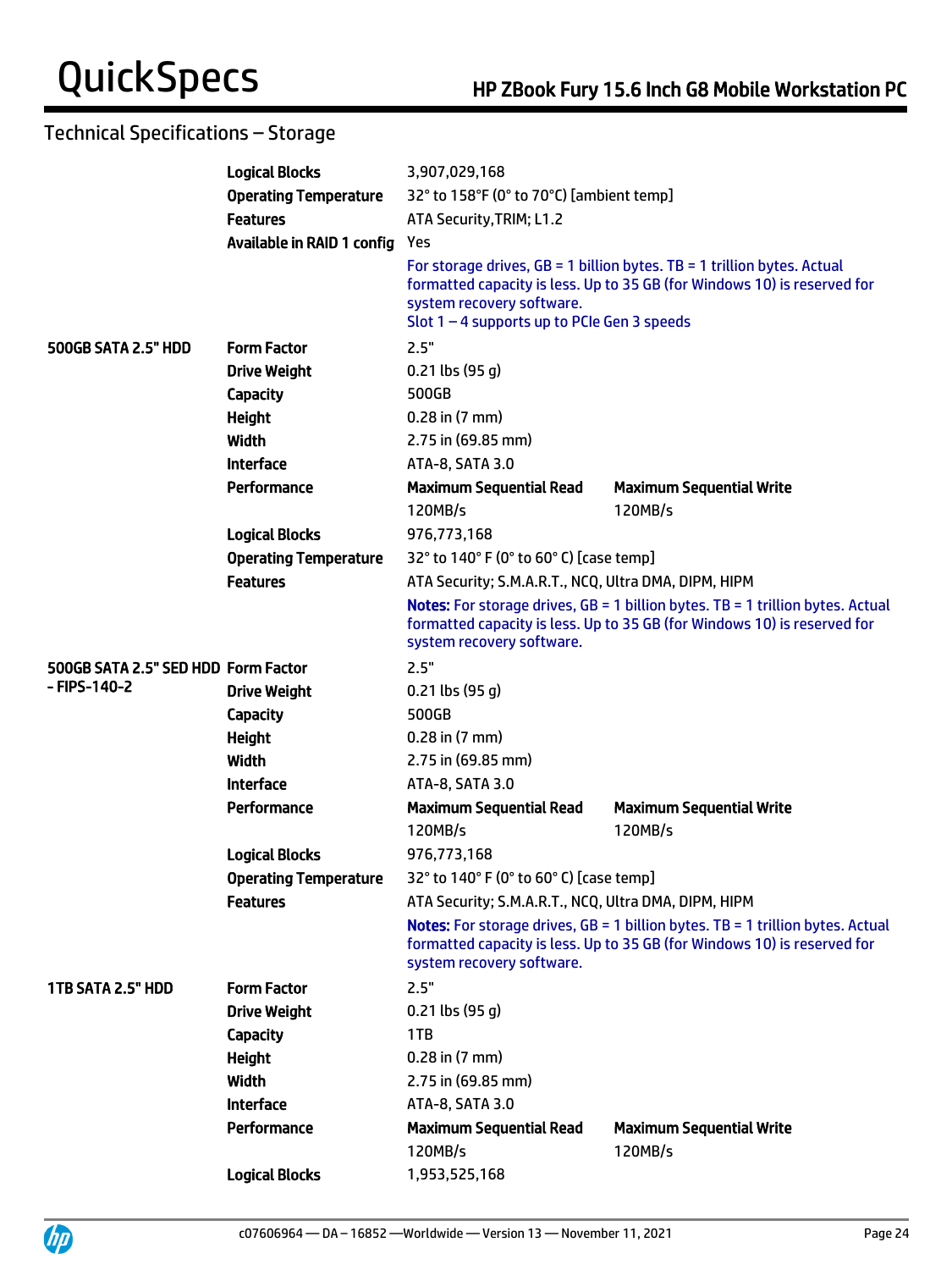|                              | <b>Operating Temperature</b> |                                                                                                                                                                                         | 32° to 140° F (0° to 60° C) [case temp]                                                                                                                             |  |  |
|------------------------------|------------------------------|-----------------------------------------------------------------------------------------------------------------------------------------------------------------------------------------|---------------------------------------------------------------------------------------------------------------------------------------------------------------------|--|--|
|                              | <b>Features</b>              | ATA Security; S.M.A.R.T., NCQ, Ultra DMA, DIPM, HIPM                                                                                                                                    |                                                                                                                                                                     |  |  |
|                              |                              | Notes: For storage drives, GB = 1 billion bytes. TB = 1 trillion bytes. Actual<br>formatted capacity is less. Up to 35 GB (for Windows 10) is reserved for<br>system recovery software. |                                                                                                                                                                     |  |  |
| 2TB SATA 2.5" HDD            | <b>Form Factor</b>           | 2.5"                                                                                                                                                                                    |                                                                                                                                                                     |  |  |
|                              | <b>Drive Weight</b>          | $0.21$ lbs (95 g)                                                                                                                                                                       |                                                                                                                                                                     |  |  |
|                              | Capacity                     | 2TB                                                                                                                                                                                     |                                                                                                                                                                     |  |  |
|                              | <b>Height</b>                | $0.28$ in $(7$ mm $)$                                                                                                                                                                   |                                                                                                                                                                     |  |  |
|                              | Width                        | 2.75 in (69.85 mm)                                                                                                                                                                      |                                                                                                                                                                     |  |  |
|                              | <b>Interface</b>             | ATA-8, SATA 3.0                                                                                                                                                                         |                                                                                                                                                                     |  |  |
|                              | Performance                  | <b>Maximum Sequential Read</b><br>100MB/s                                                                                                                                               | <b>Maximum Sequential Write</b><br>100MB/s                                                                                                                          |  |  |
|                              | <b>Logical Blocks</b>        | 3,907,029,168                                                                                                                                                                           |                                                                                                                                                                     |  |  |
|                              | <b>Operating Temperature</b> | 32° to 140° F (0° to 60° C) [case temp]                                                                                                                                                 |                                                                                                                                                                     |  |  |
|                              | <b>Features</b>              | ATA Security; S.M.A.R.T., NCQ, Ultra DMA, DIPM, HIPM                                                                                                                                    |                                                                                                                                                                     |  |  |
|                              |                              | system recovery software.                                                                                                                                                               | <b>Notes:</b> For storage drives, $GB = 1$ billion bytes. TB = 1 trillion bytes. Actual<br>formatted capacity is less. Up to 35 GB (for Windows 10) is reserved for |  |  |
| <b>1TB PCIe NVMe TLC M.2</b> | <b>Form Factor</b>           | M.2 2280                                                                                                                                                                                |                                                                                                                                                                     |  |  |
| 2280 SED Opal 2 Solid        | <b>Drive Weight</b>          | $0.02$ lb $(10 g)$                                                                                                                                                                      |                                                                                                                                                                     |  |  |
| <b>State Drive</b>           | Capacity                     | 1TB                                                                                                                                                                                     |                                                                                                                                                                     |  |  |
|                              | <b>NAND Type</b>             | <b>TLC</b>                                                                                                                                                                              |                                                                                                                                                                     |  |  |
|                              | <b>Height</b>                | $0.09$ in $(2.3$ mm)                                                                                                                                                                    |                                                                                                                                                                     |  |  |
|                              | <b>Width</b>                 | $0.87$ in (22 mm)                                                                                                                                                                       |                                                                                                                                                                     |  |  |
|                              | <b>Interface</b>             | PCIe® Gen3 x4 NVMe™                                                                                                                                                                     |                                                                                                                                                                     |  |  |
|                              | Performance                  | <b>Maximum Sequential Read</b>                                                                                                                                                          | <b>Maximum Sequential Write</b>                                                                                                                                     |  |  |
|                              |                              | Up to 3500 MB/s                                                                                                                                                                         | Up to 3000 MB/s                                                                                                                                                     |  |  |
|                              | <b>Logical Blocks</b>        | 2,000,409,264                                                                                                                                                                           |                                                                                                                                                                     |  |  |
|                              | <b>Operating Temperature</b> | 32° to 158°F (0° to 70°C) [ambient temp]                                                                                                                                                |                                                                                                                                                                     |  |  |
|                              | <b>Features</b>              | ATA Security (Option); TCG Opal 2.0; TRIM; L1.2;                                                                                                                                        |                                                                                                                                                                     |  |  |
|                              |                              | system recovery software.                                                                                                                                                               | <b>Notes:</b> For storage drives, $GB = 1$ billion bytes. TB = 1 trillion bytes. Actual<br>formatted capacity is less. Up to 35 GB (for Windows 10) is reserved for |  |  |
| 2TB PCIe NVMe TLC M.2        | <b>Form Factor</b>           | M.2 2280                                                                                                                                                                                |                                                                                                                                                                     |  |  |
| 2280 SED Opal 2 Solid        | <b>Drive Weight</b>          | $0.02$ lb $(10q)$                                                                                                                                                                       |                                                                                                                                                                     |  |  |
| <b>State Drive</b>           | Capacity                     | 2TB                                                                                                                                                                                     |                                                                                                                                                                     |  |  |
|                              | <b>NAND Type</b>             | <b>TLC</b>                                                                                                                                                                              |                                                                                                                                                                     |  |  |
|                              | <b>Height</b>                | $0.09$ in $(2.3$ mm)                                                                                                                                                                    |                                                                                                                                                                     |  |  |
|                              | Width                        | $0.87$ in (22 mm)                                                                                                                                                                       |                                                                                                                                                                     |  |  |
|                              | <b>Interface</b>             | PCIe® Gen3 x4 NVMe™                                                                                                                                                                     |                                                                                                                                                                     |  |  |
|                              | Performance                  | <b>Maximum Sequential Read</b>                                                                                                                                                          | <b>Maximum Sequential Write</b>                                                                                                                                     |  |  |

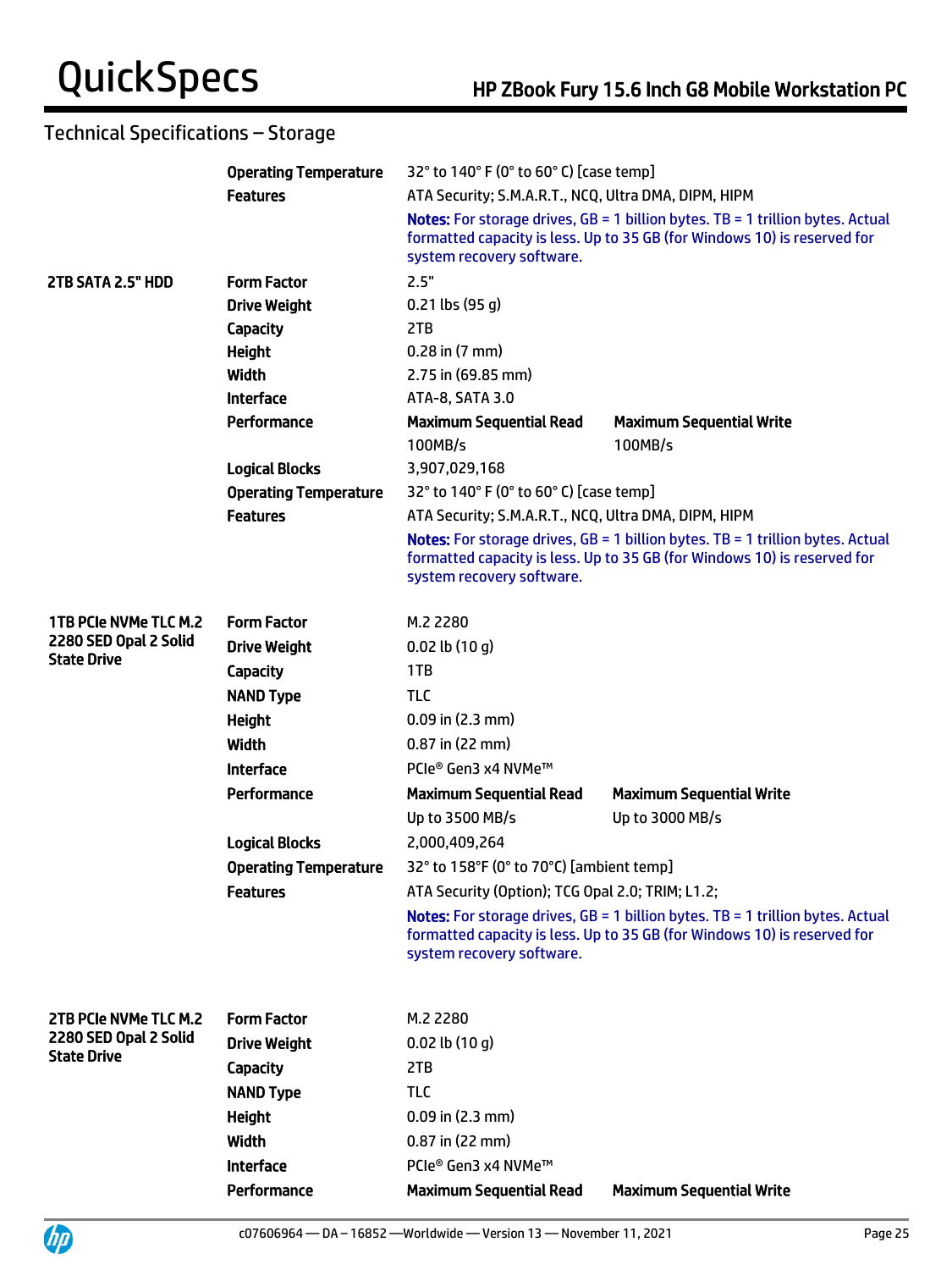|                                     |                              | Up to 3500 MB/s                                    | Up to 3000 MB/s                                                                                                                                                     |  |
|-------------------------------------|------------------------------|----------------------------------------------------|---------------------------------------------------------------------------------------------------------------------------------------------------------------------|--|
|                                     | <b>Logical Blocks</b>        | 4,000,797,360                                      |                                                                                                                                                                     |  |
|                                     | <b>Operating Temperature</b> | 32° to 158°F (0° to 70°C) [ambient temp]           |                                                                                                                                                                     |  |
|                                     | <b>Features</b>              | ATA Security (Option); TCG Opal 2.0; TRIM; L1.2;   |                                                                                                                                                                     |  |
|                                     |                              | system recovery software.                          | <b>Notes:</b> For storage drives, $GB = 1$ billion bytes. TB = 1 trillion bytes. Actual<br>formatted capacity is less. Up to 35 GB (for Windows 10) is reserved for |  |
| SSD 256GB 2280 PCIe-4x4 Form Factor |                              | M.2 2280                                           |                                                                                                                                                                     |  |
| <b>NVMe Three Layer Cell</b>        | <b>Capacity</b>              | 256 GB                                             |                                                                                                                                                                     |  |
|                                     | <b>NAND Type</b>             | <b>TLC</b>                                         |                                                                                                                                                                     |  |
|                                     | <b>Height</b>                | $0.09$ in $(2.3$ mm)                               |                                                                                                                                                                     |  |
|                                     | Width                        | 0.87 in (22 mm)                                    |                                                                                                                                                                     |  |
|                                     | Weight                       | $0.02$ lb (<10 g)                                  |                                                                                                                                                                     |  |
|                                     | <b>Interface</b>             | PCIe® Gen4 x4 NVMe™                                |                                                                                                                                                                     |  |
|                                     | Performance                  | <b>Maximum Sequential Read</b>                     | <b>Maximum Sequential Write</b>                                                                                                                                     |  |
|                                     |                              | Up to 6,400 MB/s                                   | Up to 2,700 MB/s                                                                                                                                                    |  |
|                                     | <b>Logical Blocks</b>        | 500,118,192                                        |                                                                                                                                                                     |  |
|                                     | <b>Operating Temperature</b> | 32° to 158°F (0° to 70°C) [ambient temp]           |                                                                                                                                                                     |  |
|                                     | <b>Features</b>              | Pyrite 2.0; TRIM; L1.2;                            |                                                                                                                                                                     |  |
|                                     |                              | system recovery software.                          | <b>Note:</b> For storage drives, $GB = 1$ billion bytes. TB = 1 trillion bytes. Actual<br>formatted capacity is less. Up to 35 GB (for Windows 10) is reserved for  |  |
| SSD 512GB 2280 PCIe-4x4 Form Factor |                              | M.2 2280                                           |                                                                                                                                                                     |  |
| <b>NVMe Three Layer Cell</b>        | <b>Capacity</b>              | 512 GB                                             |                                                                                                                                                                     |  |
|                                     | <b>NAND Type</b>             | <b>TLC</b>                                         |                                                                                                                                                                     |  |
|                                     | <b>Height</b>                | $0.09$ in $(2.3$ mm)                               |                                                                                                                                                                     |  |
|                                     | Width                        | $0.87$ in (22 mm)                                  |                                                                                                                                                                     |  |
|                                     | Weight                       | $0.02$ lb (<10 g)                                  |                                                                                                                                                                     |  |
|                                     | <b>Interface</b>             | PCIe® Gen4 x4 NVMe™                                |                                                                                                                                                                     |  |
|                                     | Performance                  | <b>Maximum Sequential Read</b><br>Up to 6,600 MB/s | <b>Maximum Sequential Write</b><br>Up to 5,100 MB/s                                                                                                                 |  |
|                                     | <b>Logical Blocks</b>        | 1,000,215,216                                      |                                                                                                                                                                     |  |
|                                     | <b>Operating Temperature</b> | 32° to 158°F (0° to 70°C) [ambient temp]           |                                                                                                                                                                     |  |
|                                     | <b>Features</b>              | Pyrite 2.0; TRIM; L1.2;                            |                                                                                                                                                                     |  |
|                                     |                              | system recovery software.                          | <b>Note:</b> For storage drives, $GB = 1$ billion bytes. TB = 1 trillion bytes. Actual<br>formatted capacity is less. Up to 35 GB (for Windows 10) is reserved for  |  |
| <b>SSD 1TB 2280 PCIe-4x4</b>        | <b>Form Factor</b>           | M.2 2280                                           |                                                                                                                                                                     |  |
| <b>NVMe Three Layer Cell</b>        | <b>Capacity</b>              | 1TB                                                |                                                                                                                                                                     |  |
|                                     | <b>NAND Type</b>             | <b>TLC</b>                                         |                                                                                                                                                                     |  |
|                                     | <b>Height</b>                | $0.09$ in $(2.3$ mm)                               |                                                                                                                                                                     |  |
|                                     |                              |                                                    |                                                                                                                                                                     |  |



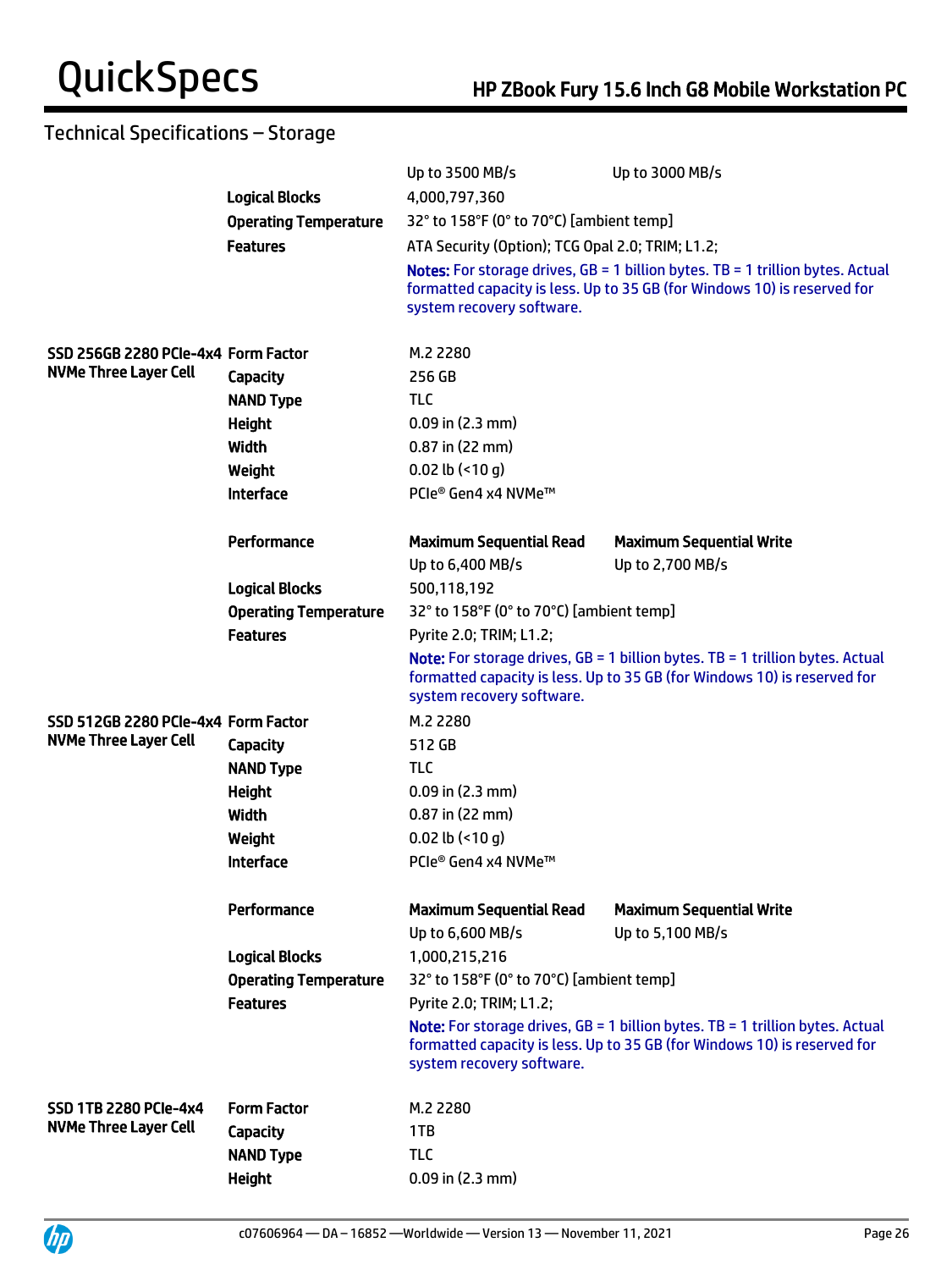|                               | Width                        | $0.87$ in (22 mm)                                |                                                                                                                                                                      |
|-------------------------------|------------------------------|--------------------------------------------------|----------------------------------------------------------------------------------------------------------------------------------------------------------------------|
|                               | Weight                       | $0.02$ lb (<10 g)                                |                                                                                                                                                                      |
|                               | <b>Interface</b>             | PCIe® Gen4 x4 NVMe™                              |                                                                                                                                                                      |
|                               |                              |                                                  |                                                                                                                                                                      |
|                               | Performance                  | <b>Maximum Sequential Read</b>                   | <b>Maximum Sequential Write</b>                                                                                                                                      |
|                               |                              | Up to 7,100 MB/s                                 | Up to 5,200 MB/s                                                                                                                                                     |
|                               | <b>Logical Blocks</b>        | 2,000,409,264                                    |                                                                                                                                                                      |
|                               | <b>Operating Temperature</b> | 32° to 158°F (0° to 70°C) [ambient temp]         |                                                                                                                                                                      |
|                               | <b>Features</b>              | Pyrite 2.0; TRIM; L1.2;                          |                                                                                                                                                                      |
|                               |                              | system recovery software.                        | <b>Note:</b> For storage drives, $GB = 1$ billion bytes. $TB = 1$ trillion bytes. Actual<br>formatted capacity is less. Up to 35 GB (for Windows 10) is reserved for |
| <b>SSD 2TB 2280 PCIe-4x4</b>  | <b>Form Factor</b>           | M.2 2280                                         |                                                                                                                                                                      |
| <b>NVMe Three Layer Cell</b>  | Capacity                     | 2TB                                              |                                                                                                                                                                      |
|                               | <b>NAND Type</b>             | <b>TLC</b>                                       |                                                                                                                                                                      |
|                               | Height                       | $0.09$ in (2.3 mm)                               |                                                                                                                                                                      |
|                               | Width                        | $0.87$ in (22 mm)                                |                                                                                                                                                                      |
|                               | Weight                       | $0.02$ lb (<10 g)                                |                                                                                                                                                                      |
|                               | <b>Interface</b>             | PCIe® Gen4 x4 NVMe™                              |                                                                                                                                                                      |
|                               |                              |                                                  |                                                                                                                                                                      |
|                               | Performance                  | <b>Maximum Sequential Read</b>                   | <b>Maximum Sequential Write</b>                                                                                                                                      |
|                               |                              | Up to 7,100 MB/s                                 | Up to 5,200 MB/s                                                                                                                                                     |
|                               | <b>Logical Blocks</b>        | 4,000,797,360                                    |                                                                                                                                                                      |
|                               | <b>Operating Temperature</b> | 32° to 158°F (0° to 70°C) [ambient temp]         |                                                                                                                                                                      |
|                               | <b>Features</b>              | Pyrite 2.0; TRIM; L1.2;                          |                                                                                                                                                                      |
|                               |                              | system recovery software.                        | <b>Note:</b> For storage drives, $GB = 1$ billion bytes. TB = 1 trillion bytes. Actual<br>formatted capacity is less. Up to 35 GB (for Windows 10) is reserved for   |
| 256GB PCIe-4x4 2280           | <b>Form Factor</b>           | M.2 2280                                         |                                                                                                                                                                      |
| <b>NVME Self Encrypted</b>    | Capacity                     | 256 GB                                           |                                                                                                                                                                      |
| <b>OPAL2 Three Layer Cell</b> | <b>NAND Type</b>             | TLC                                              |                                                                                                                                                                      |
| <b>Solid State Drive</b>      | <b>Height</b>                | $0.09$ in (2.3 mm)                               |                                                                                                                                                                      |
|                               | Width                        | $0.87$ in (22 mm)                                |                                                                                                                                                                      |
|                               | Weight                       | $0.02$ lb (<10 g)                                |                                                                                                                                                                      |
|                               | <b>Interface</b>             | PCle® Gen4 x4 NVMe™                              |                                                                                                                                                                      |
|                               |                              |                                                  |                                                                                                                                                                      |
|                               | Performance                  | <b>Maximum Sequential Read</b>                   | <b>Maximum Sequential Write</b>                                                                                                                                      |
|                               |                              | 6,400 MB/s                                       | 2,700 MB/s                                                                                                                                                           |
|                               | <b>Logical Blocks</b>        | 500,118,192                                      |                                                                                                                                                                      |
|                               | <b>Operating Temperature</b> | 32° to 158°F (0° to 70°C) [ambient temp]         |                                                                                                                                                                      |
|                               | <b>Features</b>              | ATA Security (Option); TCG Opal 2.0; TRIM; L1.2; |                                                                                                                                                                      |
|                               |                              | system recovery software.                        | Note: For storage drives, GB = 1 billion bytes. TB = 1 trillion bytes. Actual<br>formatted capacity is less. Up to 35 GB (for Windows 10) is reserved for            |



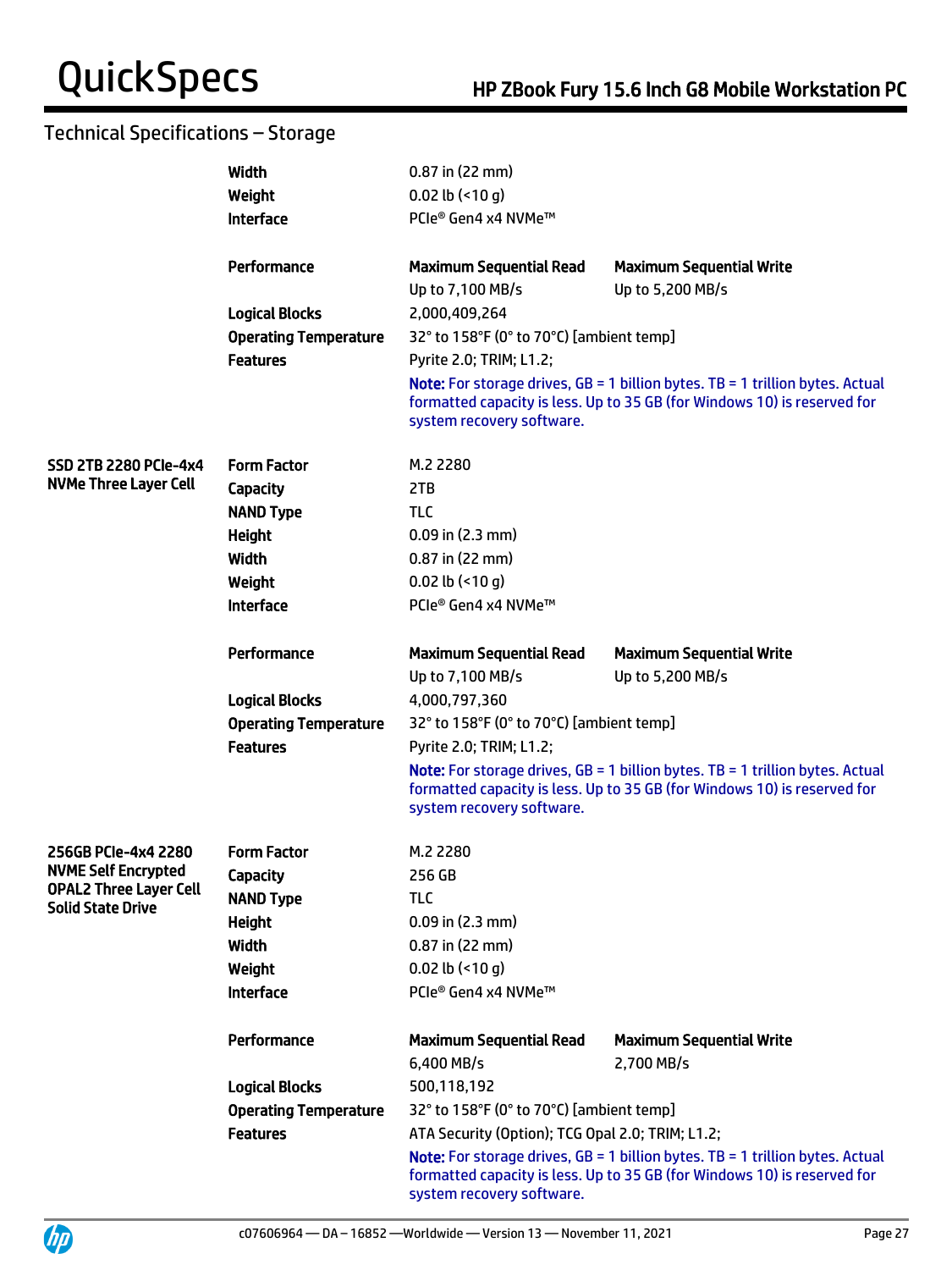| 512GB PCIe-4x4 2280<br><b>NVME Self Encrypted</b>         | <b>Form Factor</b>           | M.2 2280                                                                                                                                                                                        |                                 |  |
|-----------------------------------------------------------|------------------------------|-------------------------------------------------------------------------------------------------------------------------------------------------------------------------------------------------|---------------------------------|--|
|                                                           | Capacity                     | 512 GB                                                                                                                                                                                          |                                 |  |
| <b>OPAL2 Three Layer Cell</b><br><b>Solid State Drive</b> | <b>NAND Type</b>             | TLC.                                                                                                                                                                                            |                                 |  |
|                                                           | <b>Height</b>                | $0.09$ in $(2.3$ mm)                                                                                                                                                                            |                                 |  |
|                                                           | Width                        | $0.87$ in $(22$ mm)                                                                                                                                                                             |                                 |  |
|                                                           | Weight                       | $0.02$ lb $($ <10 q)                                                                                                                                                                            |                                 |  |
|                                                           | <b>Interface</b>             | PCle® Gen4 x4 NVMe™                                                                                                                                                                             |                                 |  |
|                                                           | Performance                  | <b>Maximum Sequential Read</b>                                                                                                                                                                  | <b>Maximum Sequential Write</b> |  |
|                                                           |                              | $6.600$ MB/s                                                                                                                                                                                    | 5.100 MB/s                      |  |
|                                                           | <b>Logical Blocks</b>        | 1,000,215,216                                                                                                                                                                                   |                                 |  |
|                                                           | <b>Operating Temperature</b> | 32° to 158°F (0° to 70°C) [ambient temp]                                                                                                                                                        |                                 |  |
|                                                           | <b>Features</b>              | ATA Security (Option); TCG Opal 2.0; TRIM; L1.2;                                                                                                                                                |                                 |  |
|                                                           |                              | <b>Note:</b> For storage drives, $GB = 1$ billion bytes. TB = 1 trillion bytes. Actual<br>formatted capacity is less. Up to 35 GB (for Windows 10) is reserved for<br>system recovery software. |                                 |  |

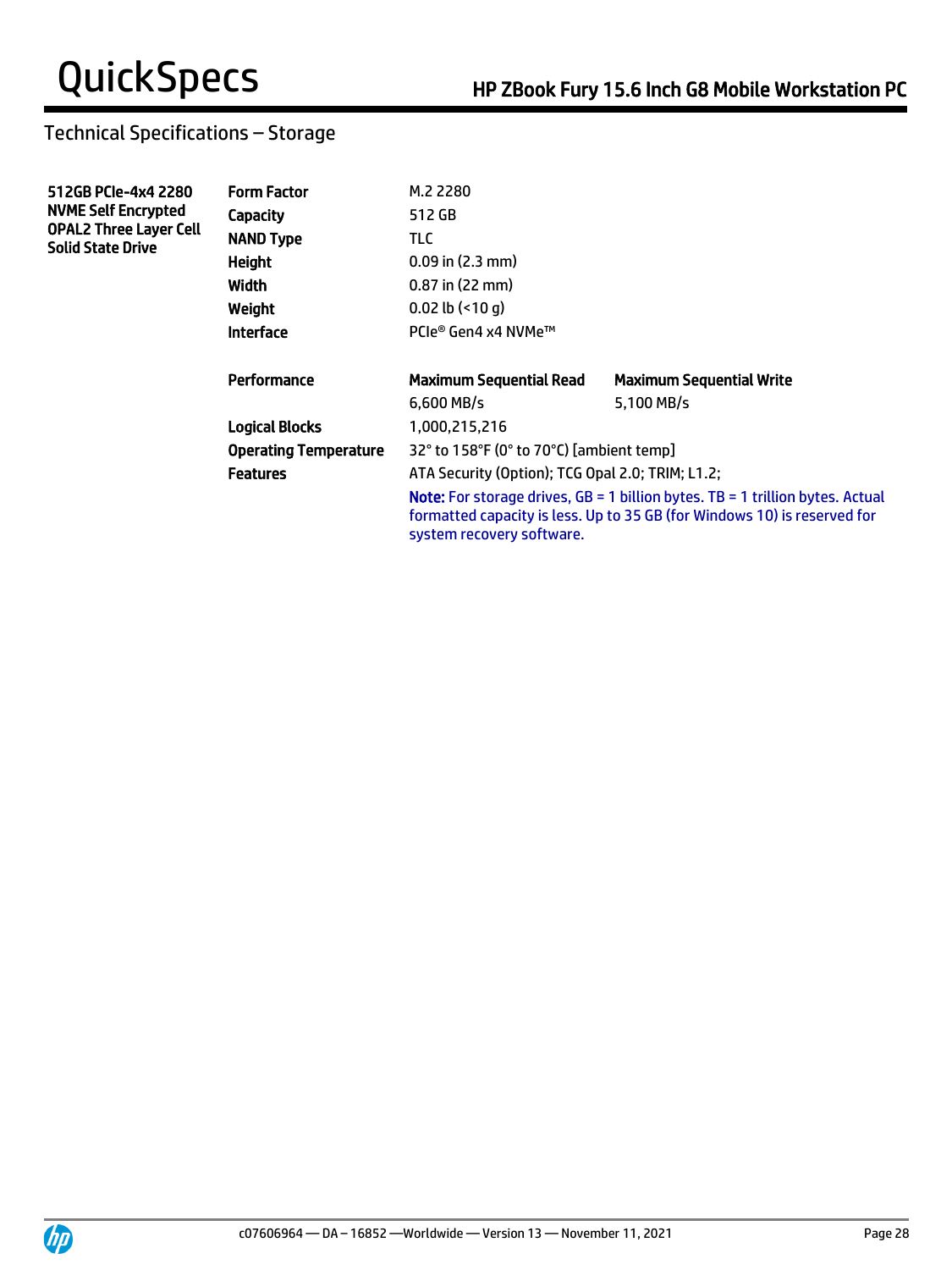# NETWORKING/COMMUNICATION

| Intel i219LM 10/100/1000 Connector<br>Integrated NIC vPro™ |                                     | <b>RJ-45</b>                                                                                                                                                                                                                                                                                                                                                                     |
|------------------------------------------------------------|-------------------------------------|----------------------------------------------------------------------------------------------------------------------------------------------------------------------------------------------------------------------------------------------------------------------------------------------------------------------------------------------------------------------------------|
|                                                            | <b>System Interface</b>             | PCI(Intel proprietary) + SMBus                                                                                                                                                                                                                                                                                                                                                   |
|                                                            | Data rates supported                | 10 Mbit/s operation (10BASE-T; IEEE 802.3i; IEEE 802.3 clauses 13-14)<br>100 Mbit/s operation (100BASE-TX; IEEE 802.3u; IEEE 802.3 clauses 21-30)<br>1000 Mbit/s operation (1000BASE-T; IEEE 802.3ab; IEEE 8023 clauses 40)<br><b>Auto-Negotiation (Automatic Speed Selection)</b><br>Full Duplex Operation at all Speeds, Half Duplex operation at 10 and 100<br>Mbit/s         |
|                                                            | <b>IEEE Compliance</b>              | IEEE 802.1p QoS (Quality of Service) Support<br>IEEE 802.1q VLAN support<br>IEEE 802.3x Flow Control (IEEE 802.3 clauses 31-32; configurable)<br>IEEE 802.3az EEE (Energy Efficient Ethernet)                                                                                                                                                                                    |
|                                                            | Performance                         | TCP/IP/UDP Checksum Offload (configurable)<br>Protocol Offload (ARP & NS)<br>Large send offload and Giant send offload<br>Receiving Side Scaling (Hash Mode Only)<br>Jumbo Frame 9K                                                                                                                                                                                              |
|                                                            | <b>Power consumption</b>            | Cable Disconnection: 25mW<br>100Mbps Full Run: 450mW<br>1000bp Full Run: 1000mW<br>WoL Enable(S3/S4/S5): 50mW<br>WoL Disable(S3/S4/S5): 25mW                                                                                                                                                                                                                                     |
|                                                            | <b>Power</b><br><b>Management</b>   | ACPI compliant - multiple power modes<br>Situation-sensitive features reduce power consumption<br>Advanced link down power saving for reducing link down power<br>consumption                                                                                                                                                                                                    |
|                                                            | <b>Management Interface</b>         | Auto MDI/MDIX Crossover cable detection                                                                                                                                                                                                                                                                                                                                          |
|                                                            | <b>IT Manageability</b>             | Wake-on-LAN from modem standby or sleep state (Magic Packet and<br>Microsoft Wake-Up Frame); Wake-on-LAN from off (Magic Packet only)<br><b>PXE 2.1 Remote Boot</b><br>Statistics Gathering (SNMP MIB II, Ethernet-like MIB, Ethernet MIB (802.3x,<br>clause 30))<br>Comprehensive diagnostic and configuration software suite<br>Virtual Cable Doctor for Ethernet cable status |
|                                                            | <b>Security &amp; Manageability</b> | Intel <sup>®</sup> vPro <sup>™</sup> support with appropriate Intel® chipset components                                                                                                                                                                                                                                                                                          |
|                                                            |                                     |                                                                                                                                                                                                                                                                                                                                                                                  |
| Intel i219v 10/100/1000<br>Integrated NIC non-vPro™        | <b>Connector</b>                    | <b>RJ-45</b>                                                                                                                                                                                                                                                                                                                                                                     |
|                                                            | <b>System Interface</b>             | PCI(Intel proprietary) + SMBus                                                                                                                                                                                                                                                                                                                                                   |
|                                                            | Data rates supported                | 10 Mbit/s operation (10BASE-T; IEEE 802.3i; IEEE 802.3 clauses 13-14)<br>100 Mbit/s operation (100BASE-TX; IEEE 802.3u; IEEE 802.3 clauses 21-30)<br>1000 Mbit/s operation (1000BASE-T; IEEE 802.3ab; IEEE 8023 clauses 40)<br><b>Auto-Negotiation (Automatic Speed Selection)</b><br>Full Duplex Operation at all Speeds, Half Duplex operation at 10, 100 &<br>1000 Mbit/s     |
|                                                            | <b>IEEE Compliance</b>              | IEEE 802.1p QoS (Quality of Service) Support<br>IEEE 802.1q VLAN support                                                                                                                                                                                                                                                                                                         |

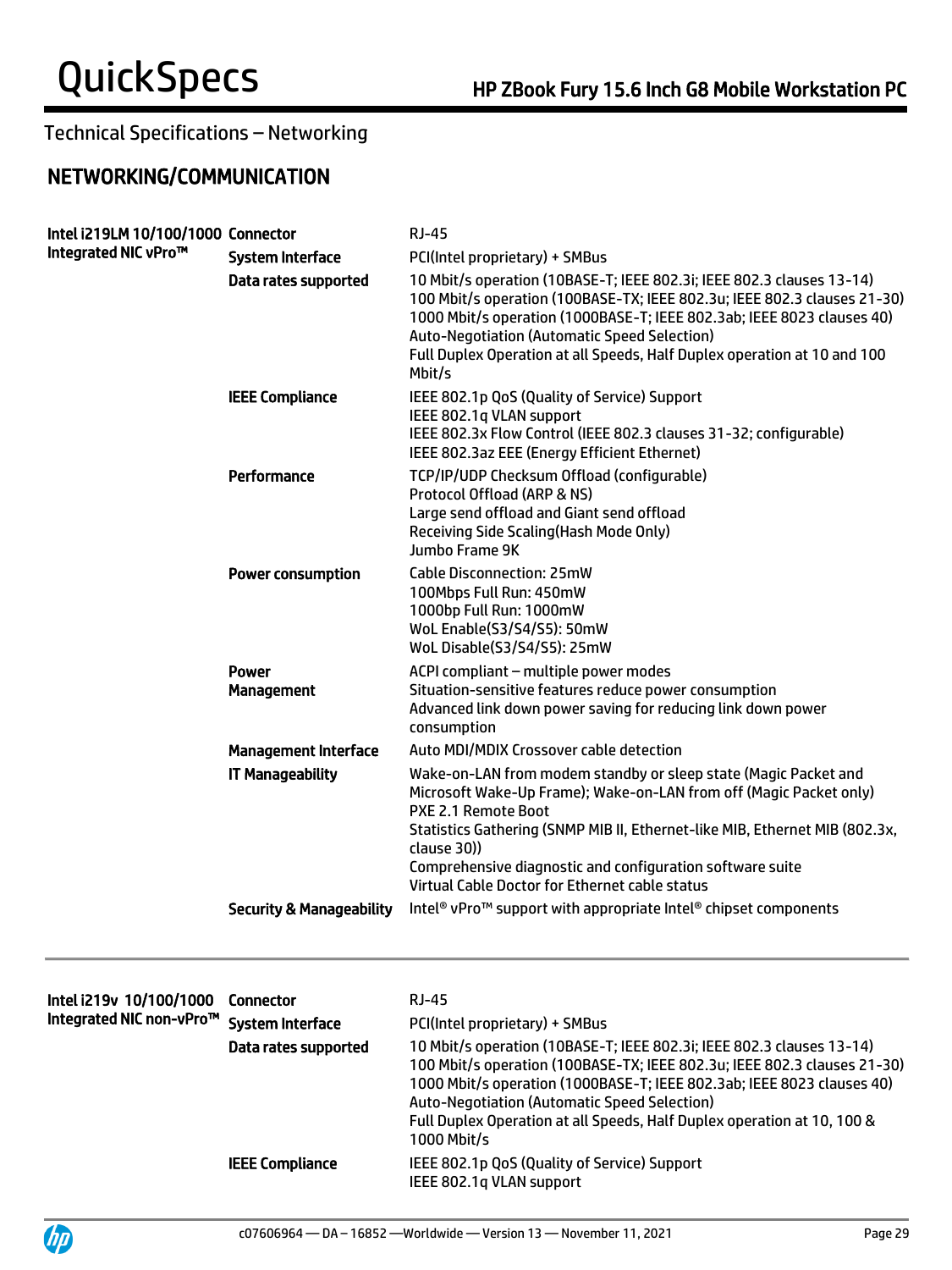|                             | IEEE 802.3x Flow Control (IEEE 802.3 clauses 31-32; configurable)<br>IEEE 802.3az EEE (Energy Efficient Ethernet)<br><b>IEEE 802.3i 10BASE-T</b><br>IEEE 802.3u 100BASE-TX<br>IEEE 802.3ab 1000BAE-T<br>IEEE 802.3bz 2.5GBASE-T                                                                                                                                           |
|-----------------------------|---------------------------------------------------------------------------------------------------------------------------------------------------------------------------------------------------------------------------------------------------------------------------------------------------------------------------------------------------------------------------|
| Performance                 | TCP/IP/UDP Checksum Offload (configurable)<br>Protocol Offload (ARP & NS)<br>Large send offload and Giant send offload<br>Receiving Side Scaling (Hash Mode only)<br>Jumbo Frame 9K                                                                                                                                                                                       |
| <b>Power consumption</b>    | <b>Cable Disconnection: 25mW</b><br>100Mbps Full Run: 450mW<br>1000bp Full Run: 1000mW<br>WoL Enable(S3/S4/S5): 50mW<br>WoL Disable(S3/S4/S5): 25mW                                                                                                                                                                                                                       |
| Power<br><b>Management</b>  | ACPI compliant - multiple power modes<br>Situation-sensitive features reduce power consumption<br>Advanced link down power saving for reducing link down power<br>consumption                                                                                                                                                                                             |
| <b>Management Interface</b> | Auto MDI/MDIX Crossover cable detection                                                                                                                                                                                                                                                                                                                                   |
| <b>IT Manageability</b>     | Wake-on-LAN from modem standby or sleep state (Magic Packet and<br>Microsoft Wake-Up Frame); Wake-on-LAN from off (Magic Packet only)<br>PXE 2.1 Remote Boot<br>Statistics Gathering (SNMP MIB II, Ethernet-like MIB, Ethernet MIB (802.3x,<br>clause 30))<br>Comprehensive diagnostic and configuration software suite<br>Virtual Cable Doctor for Ethernet cable status |
|                             |                                                                                                                                                                                                                                                                                                                                                                           |

## NFC (Near Field Communication) module (optional)

|                                             | <b>Dimensions (L x W x H)</b> Module 50 mm by 23 mm by 2.89 mm                                                                                                                             |
|---------------------------------------------|--------------------------------------------------------------------------------------------------------------------------------------------------------------------------------------------|
| Chipset                                     | SiM3U156+SiM3U154+AMS3911                                                                                                                                                                  |
| System interface                            | <b>USB 2.0</b>                                                                                                                                                                             |
| System interface (I/O)                      | Audio signal output on card read                                                                                                                                                           |
| <b>NFC RF standards</b><br>(In reading CSN) | <b>ISO/IEC 14443 A</b><br><b>ISO/IEC 14443 B</b><br><b>ISO/IEC 15693</b><br>ISO/IEC 18092<br>ECMA-340 NFCIP-1                                                                              |
| <b>NFC Forum Support</b>                    | Tag Type 1, Type 2, Type3 and Type 4 in reading CSN                                                                                                                                        |
| <b>Reader Mode</b>                          | 13.56MHz:<br>ISO/IEC 14443 A<br><b>ISO/IEC 14443 B</b><br><b>ISO/IEC 15693</b><br><b>MIFARE 1K</b><br><b>MIFARE 4K</b><br><b>MIFARE DESFire</b><br>FeliCa<br>Topaz cards<br>HID iClass ISO |



j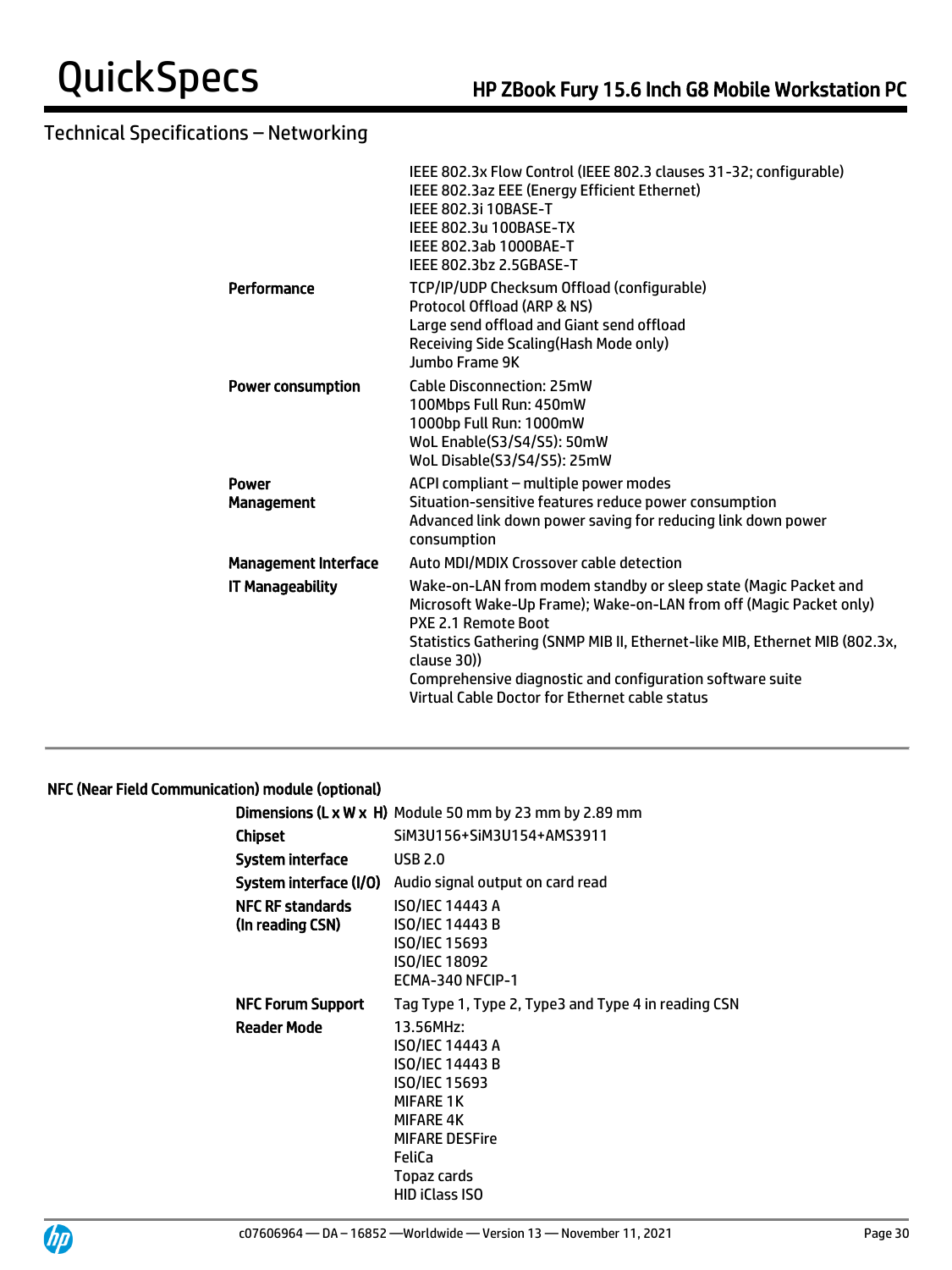|                                                                                                            |                                    | 125kHz:<br><b>HID Prox UID</b><br>AWID UID<br>CASI-RUSCO UID<br><b>EM 410x UID</b><br>Indana ASP/ASP+ UID                                                                                                                    |                                                                                                                                                                                                                                                                                                                    |  |  |  |
|------------------------------------------------------------------------------------------------------------|------------------------------------|------------------------------------------------------------------------------------------------------------------------------------------------------------------------------------------------------------------------------|--------------------------------------------------------------------------------------------------------------------------------------------------------------------------------------------------------------------------------------------------------------------------------------------------------------------|--|--|--|
|                                                                                                            | <b>Frequency</b>                   | 13.56MHz and 125kHz                                                                                                                                                                                                          |                                                                                                                                                                                                                                                                                                                    |  |  |  |
|                                                                                                            | <b>NFC Modes Supported</b>         | Reader<br>106, 212 kbps                                                                                                                                                                                                      |                                                                                                                                                                                                                                                                                                                    |  |  |  |
|                                                                                                            | <b>Raw RF Data Rates</b>           |                                                                                                                                                                                                                              |                                                                                                                                                                                                                                                                                                                    |  |  |  |
|                                                                                                            | <b>Operating</b><br>temperature    | -30°C to 70°C                                                                                                                                                                                                                |                                                                                                                                                                                                                                                                                                                    |  |  |  |
|                                                                                                            | <b>Storage temperature</b>         | -40°C to 80°C                                                                                                                                                                                                                |                                                                                                                                                                                                                                                                                                                    |  |  |  |
|                                                                                                            | <b>Humidity</b>                    | 10-90% operating<br>5-95% non-operating                                                                                                                                                                                      |                                                                                                                                                                                                                                                                                                                    |  |  |  |
|                                                                                                            | <b>Supply Operating</b><br>voltage | 4.35 to 5.25 Volts                                                                                                                                                                                                           |                                                                                                                                                                                                                                                                                                                    |  |  |  |
|                                                                                                            | <b>Power Consumption</b>           | Mode                                                                                                                                                                                                                         | <b>Power Consumption, Typical</b>                                                                                                                                                                                                                                                                                  |  |  |  |
|                                                                                                            |                                    | <b>Polling</b>                                                                                                                                                                                                               | 75 <sub>m</sub> A                                                                                                                                                                                                                                                                                                  |  |  |  |
|                                                                                                            |                                    | <b>Communication</b>                                                                                                                                                                                                         | 85mA                                                                                                                                                                                                                                                                                                               |  |  |  |
|                                                                                                            | Antenna                            | connector FPC.                                                                                                                                                                                                               | 13.56MHz/125kHz combo antenna. Antenna connector, 0.5mm pitch, 16pin                                                                                                                                                                                                                                               |  |  |  |
| Intel Wi-Fi 6 AX201 +<br>BT5.2 (802.11ax 2x2,<br>non-vPro, supporting<br>gigabit data rate*)**<br>non-vPro | <b>Wireless LAN Standards</b>      | IEEE 802.11a<br>IEEE 802.11b<br>IEEE 802.11g<br>IEEE 802.11n<br>IEEE 802.11ac<br><b>IEEE 802.11ax</b><br>IEEE 802.11d<br>IEEE 802.11e<br>IEEE 802.11h<br>IEEE 802.11i<br>IEEE 802.11k<br>IEEE 802.11r<br><b>IEEE 802.11v</b> |                                                                                                                                                                                                                                                                                                                    |  |  |  |
|                                                                                                            | <b>Interoperability</b>            | Wi-Fi certified                                                                                                                                                                                                              |                                                                                                                                                                                                                                                                                                                    |  |  |  |
|                                                                                                            | <b>Frequency Band</b>              | 802.11b/g/n/ax<br>$\cdot$ 2.402 - 2.482 GHz<br>802.11a/n/ac/ax<br>$\bullet$ 4.9 – 4.95 GHz (Japan)<br>$• 5.15 - 5.25$ GHz<br>$• 5.25 - 5.35$ GHz<br>$• 5.47 - 5.725$ GHz<br>$• 5.825 - 5.850$ GHz                            |                                                                                                                                                                                                                                                                                                                    |  |  |  |
|                                                                                                            | <b>Data Rates</b>                  | 160MHz)<br>& 160MHz)                                                                                                                                                                                                         | • 802.11b: 1, 2, 5.5, 11 Mbps<br>• 802.11g: 6, 9, 12, 18, 24, 36, 48, 54 Mbps<br>• 802.11a: 6, 9, 12, 18, 24, 36, 48, 54 Mbps<br>• 802.11n: MCS 0 ~ MCS 15, (20MHz, and 40MHz)<br>• 802.11ac: MCS0 ~ MCS9, (1SS, and 2SS) (20MHz, 40MHz, ,80MHz &<br>• 802.11ax: MCS0 ~ MCS11, (1SS and 2SS) (20MHz, 40MHz, ,80MHz |  |  |  |

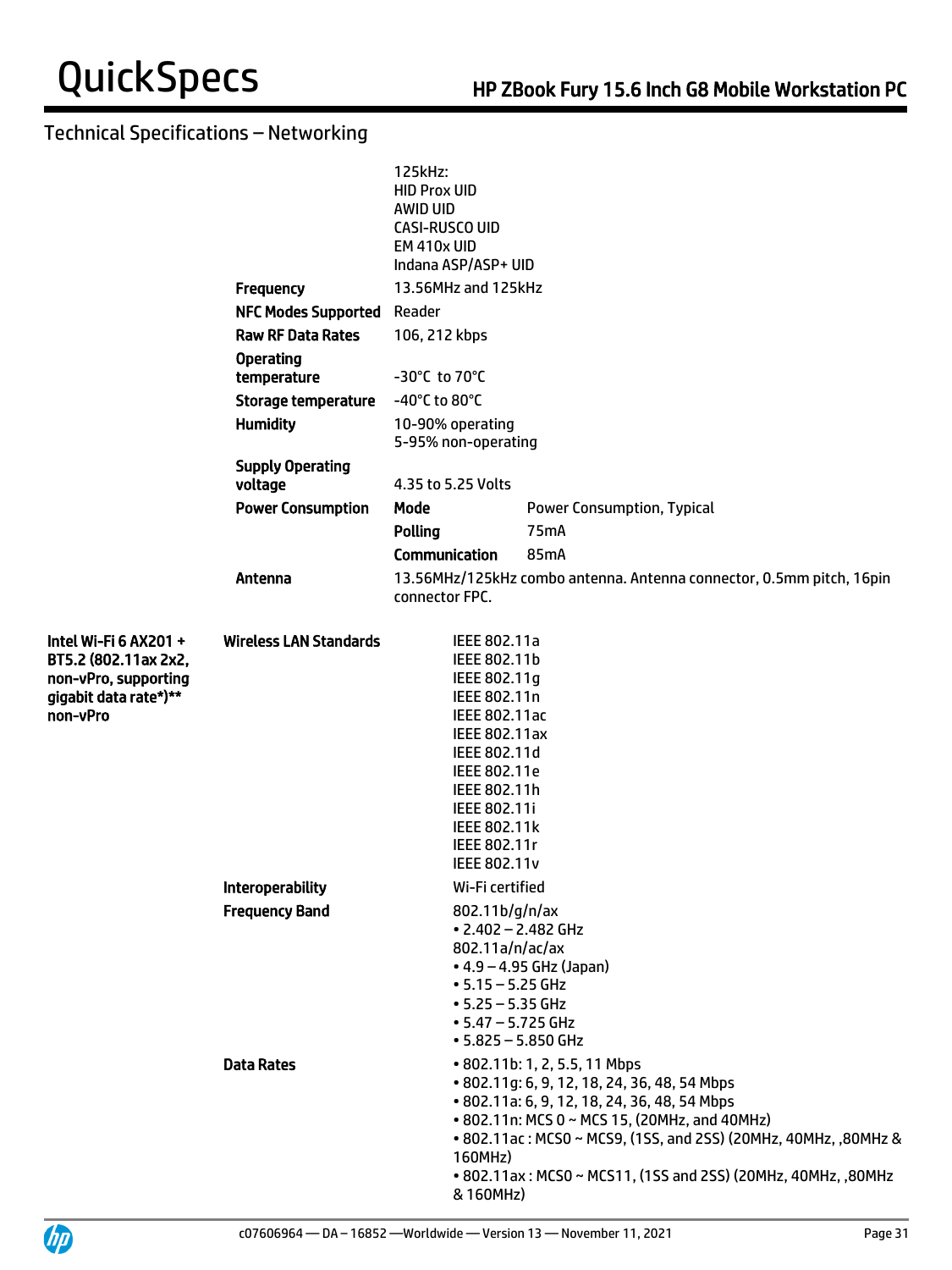| <b>Modulation</b>                            | Direct Sequence Spread Spectrum<br>OFDM, BPSK, QPSK, CCK, 16-QAM, 64-QAM, 256-QAM<br>, 1024QAM                                                                                                                                                                                                                                                                                                                                                       |
|----------------------------------------------|------------------------------------------------------------------------------------------------------------------------------------------------------------------------------------------------------------------------------------------------------------------------------------------------------------------------------------------------------------------------------------------------------------------------------------------------------|
| Security <sup>1</sup>                        | • IEEE and WiFi compliant 64 / 128 bit WEP encryption for a/b/g<br>mode only<br>• AES-CCMP: 128 bit in hardware<br>• 802.1x authentication<br>. WPA, WPA2: 802.1x. WPA-PSK, WPA2-PSK, TKIP, and AES.<br>• WPA2 and WPA3 certification<br>• IEEE 802.11i<br>• WAPI                                                                                                                                                                                    |
| <b>Network Architecture</b><br><b>Models</b> | Ad-hoc (Peer to Peer)<br><b>Infrastructure (Access Point Required)</b>                                                                                                                                                                                                                                                                                                                                                                               |
| Roaming                                      | IEEE 802.11 compliant roaming between access points                                                                                                                                                                                                                                                                                                                                                                                                  |
| Output Power <sup>2</sup>                    | • 802.11b: +18.5dBm minimum<br>• 802.11g: +17.5dBm minimum<br>• 802.11a: +18.5dBm minimum<br>• 802.11n HT20(2.4GHz): +15.5dBm minimum<br>• 802.11n HT40(2.4GHz): +14.5dBm minimum<br>• 802.11n HT20(5GHz): +15.5dBm minimum<br>• 802.11n HT40(5GHz): +14.5dBm minimum<br>• 802.11ac VHT80(5GHz): +11.5dBm minimum<br>• 802.11ac VHT160(5GHz): +11.5dBm minimum<br>• 802.11ax HT40(2.4GHz): +10dBm minimum<br>• 802.11ax VHT160(5GHz): +10dBm minimum |
| <b>Power Consumption</b>                     | • Transmit mode 2.0 W<br>• Receive mode 1.6 W<br>· Idle mode (PSP) 180 mW (WLAN Associated)<br>· Idle mode 50 mW (WLAN unassociated)<br>• Connected Standby 10mW<br>• Radio disabled 8 mW                                                                                                                                                                                                                                                            |
| <b>Power Management</b>                      | ACPI and PCI Express compliant power management<br>802.11 compliant power saving mode                                                                                                                                                                                                                                                                                                                                                                |
| Receiver Sensitivity <sup>3</sup>            | •802.11b, 1Mbps: -93.5dBm maximum<br>•802.11b, 11Mbps: -84dBm maximum<br>· 802.11a/g, 6Mbps: -86dBm maximum<br>· 802.11a/g, 54Mbps: -72dBm maximum<br>• 802.11n, MCS07: -67dBm maximum<br>• 802.11n, MCS15: -64dBm maximum<br>· 802.11ac, MCS0: -84dBm maximum<br>· 802.11ac, MCS9: -59dBm maximum<br>•802.11ax, MCS11(HT40): -59dBm maximum<br>•802.11ax, MCS11(VHT160): -58.5dBm maximum                                                           |
| <b>Antenna Type</b>                          | High efficiency antenna with spatial diversity, mounted in the<br>display enclosure                                                                                                                                                                                                                                                                                                                                                                  |
|                                              | Two embedded dual band 2.4/5 GHz antennas are provided to the<br>card to support WLAN MIMO communications and Bluetooth<br>communications                                                                                                                                                                                                                                                                                                            |
| <b>Form Factor</b>                           | PCI-Express M.2 MiniCard with CNVi Interface                                                                                                                                                                                                                                                                                                                                                                                                         |
| <b>Dimensions</b>                            | 1. Type 2230: 2.3 x 22.0 x 30.0 mm<br>2. Type 1216: 1.67 x 12.0 x 16.0 mm                                                                                                                                                                                                                                                                                                                                                                            |

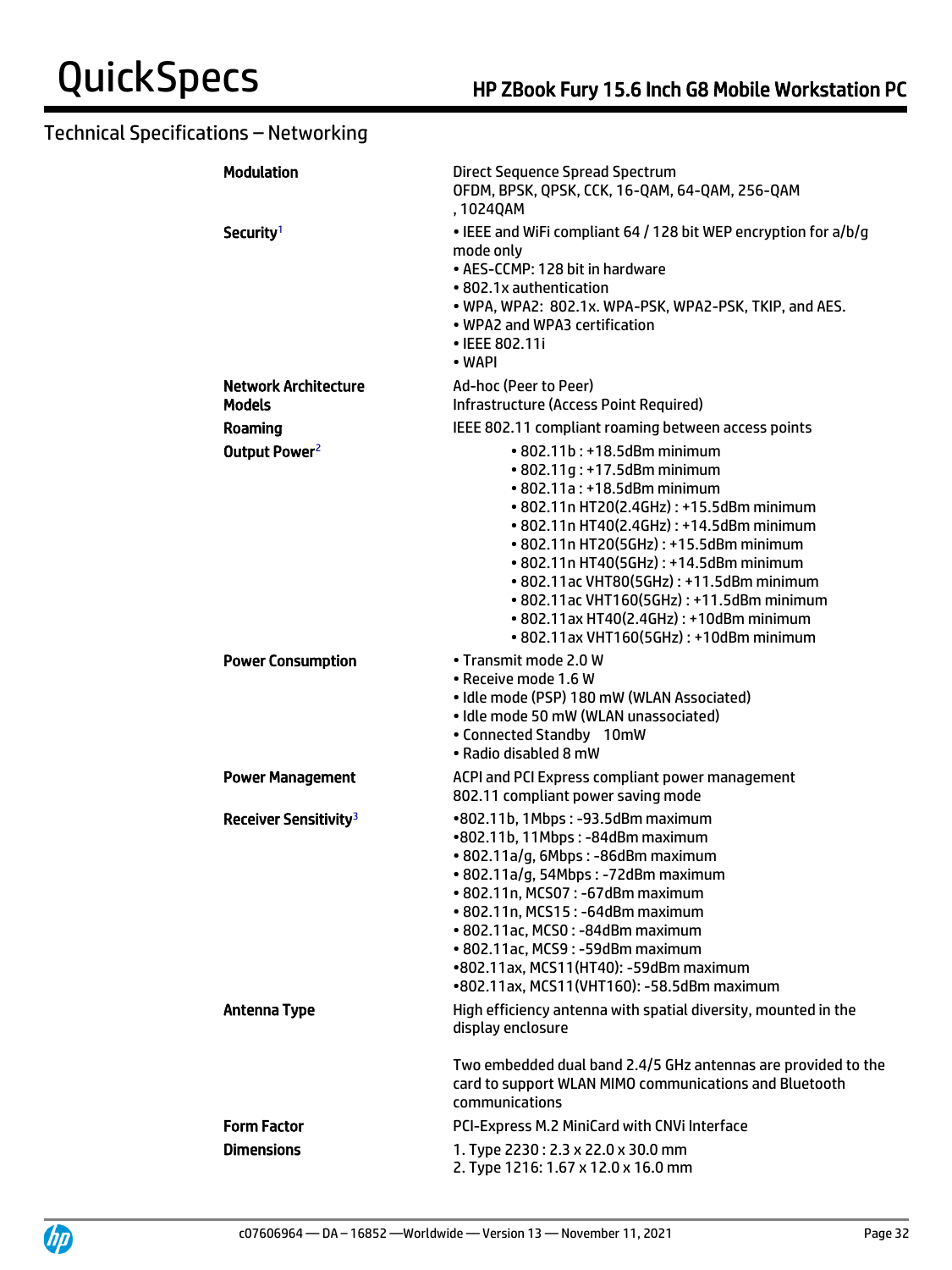| Weight                                                                          | 1. Type 2230: 2.8g<br>2. Type 126: 1.3g                                                                                                                                                                                                                                                                                                                                                                                                                                                                                                          |                                                                                                                                                                                                                                                                                                      |
|---------------------------------------------------------------------------------|--------------------------------------------------------------------------------------------------------------------------------------------------------------------------------------------------------------------------------------------------------------------------------------------------------------------------------------------------------------------------------------------------------------------------------------------------------------------------------------------------------------------------------------------------|------------------------------------------------------------------------------------------------------------------------------------------------------------------------------------------------------------------------------------------------------------------------------------------------------|
| <b>Operating Voltage</b>                                                        | $3.3v + 1 - 9%$                                                                                                                                                                                                                                                                                                                                                                                                                                                                                                                                  |                                                                                                                                                                                                                                                                                                      |
| <b>Temperature</b>                                                              | <b>Operating</b><br>Non-operating                                                                                                                                                                                                                                                                                                                                                                                                                                                                                                                | 14° to 158° F (-10° to 70° C)<br>-40° to 176° F (-40° to 80° C)                                                                                                                                                                                                                                      |
| <b>Humidity</b>                                                                 | <b>Operating</b><br>Non-operating                                                                                                                                                                                                                                                                                                                                                                                                                                                                                                                | 10% to 90% (non-condensing)<br>5% to 95% (non-condensing)                                                                                                                                                                                                                                            |
| <b>Altitude</b>                                                                 | <b>Operating Non-</b><br>operating                                                                                                                                                                                                                                                                                                                                                                                                                                                                                                               | 0 to 10,000 ft (3,048 m)<br>0 to 50,000 ft (15,240 m)                                                                                                                                                                                                                                                |
| <b>LED Activity</b>                                                             | LED Amber - Radio Off; LED Off - Radio ON                                                                                                                                                                                                                                                                                                                                                                                                                                                                                                        |                                                                                                                                                                                                                                                                                                      |
| HP Integrated Module with Bluetooth 4.0/4.1/4.2/5.0/5.1/5.2 Wireless Technology |                                                                                                                                                                                                                                                                                                                                                                                                                                                                                                                                                  |                                                                                                                                                                                                                                                                                                      |
| <b>Frequency Band</b>                                                           | 2402 to 2480 MHz                                                                                                                                                                                                                                                                                                                                                                                                                                                                                                                                 |                                                                                                                                                                                                                                                                                                      |
| <b>Number of Available Channels</b>                                             | Legacy: 0~79 (1 MHz/CH)<br>BLE: 0~39 (2 MHz/CH)                                                                                                                                                                                                                                                                                                                                                                                                                                                                                                  |                                                                                                                                                                                                                                                                                                      |
| <b>Data Rates and Throughput</b>                                                | voice channels                                                                                                                                                                                                                                                                                                                                                                                                                                                                                                                                   | Legacy: 3 Mbps data rate; throughput up to 2.17 Mbps<br>BLE: 1 Mbps data rate; throughput up to 0.2 Mbps<br>Legacy: Synchronous Connection Oriented links up to 3, 64 kbps,<br>Legacy: Asynchronous Connection Less links 2178.1 kbps/177.1<br>kbps asymmetric (3-DH5) or 864 kbps symmetric (3-EV5) |
| <b>Transmit Power</b>                                                           | EDR.                                                                                                                                                                                                                                                                                                                                                                                                                                                                                                                                             | The Bluetooth component shall operate as a Class II Bluetooth<br>device with a maximum transmit power of +9.5 dBm for BR and                                                                                                                                                                         |
| <b>Power Consumption</b>                                                        | Peak (Tx): 330 mW<br>Peak (Rx): 230 mW<br>Selective Suspend: 17 mW                                                                                                                                                                                                                                                                                                                                                                                                                                                                               |                                                                                                                                                                                                                                                                                                      |
| <b>Bluetooth Software Supported</b><br><b>Link Topology</b>                     | Microsoft Windows Bluetooth Software                                                                                                                                                                                                                                                                                                                                                                                                                                                                                                             |                                                                                                                                                                                                                                                                                                      |
| <b>Power Management</b>                                                         |                                                                                                                                                                                                                                                                                                                                                                                                                                                                                                                                                  | Microsoft Windows ACPI, and USB Bus Support                                                                                                                                                                                                                                                          |
| <b>Certifications</b>                                                           |                                                                                                                                                                                                                                                                                                                                                                                                                                                                                                                                                  | FCC (47 CFR) Part 15C, Section 15.247 & 15.249                                                                                                                                                                                                                                                       |
| <b>Power Management</b><br><b>Certifications</b>                                | ETS 300 328, ETS 300 826<br>Low Voltage Directive IEC950<br>UL, CSA, and CE Mark                                                                                                                                                                                                                                                                                                                                                                                                                                                                 |                                                                                                                                                                                                                                                                                                      |
| <b>Bluetooth Profiles Supported</b>                                             | BT4.1-ESR 5/6/7 Compliance<br>LE Link Layer Ping<br><b>LE Dual Mode</b><br><b>LE Link Layer</b><br>LE Low Duty Cycle Directed Advertising<br>LE L2CAP Connection Oriented Channels<br>Train Nudging & Interlaced Scan<br>BT4.2 ESR08 Compliance<br>LE Secure Connection-Basic/Full<br>LE Privacy 1.2 - Link Layer Privacy<br>LE Data Packet Length Extension<br><b>FAX Profile (FAX)</b><br><b>Basic Imaging Profile (BIP)2</b><br><b>Headset Profile (HSP)</b><br>Hands Free Profile (HFP)<br><b>Advanced Audio Distribution Profile (A2DP)</b> | LE Privacy 1.2 - Extended Scanner Filter Policies                                                                                                                                                                                                                                                    |

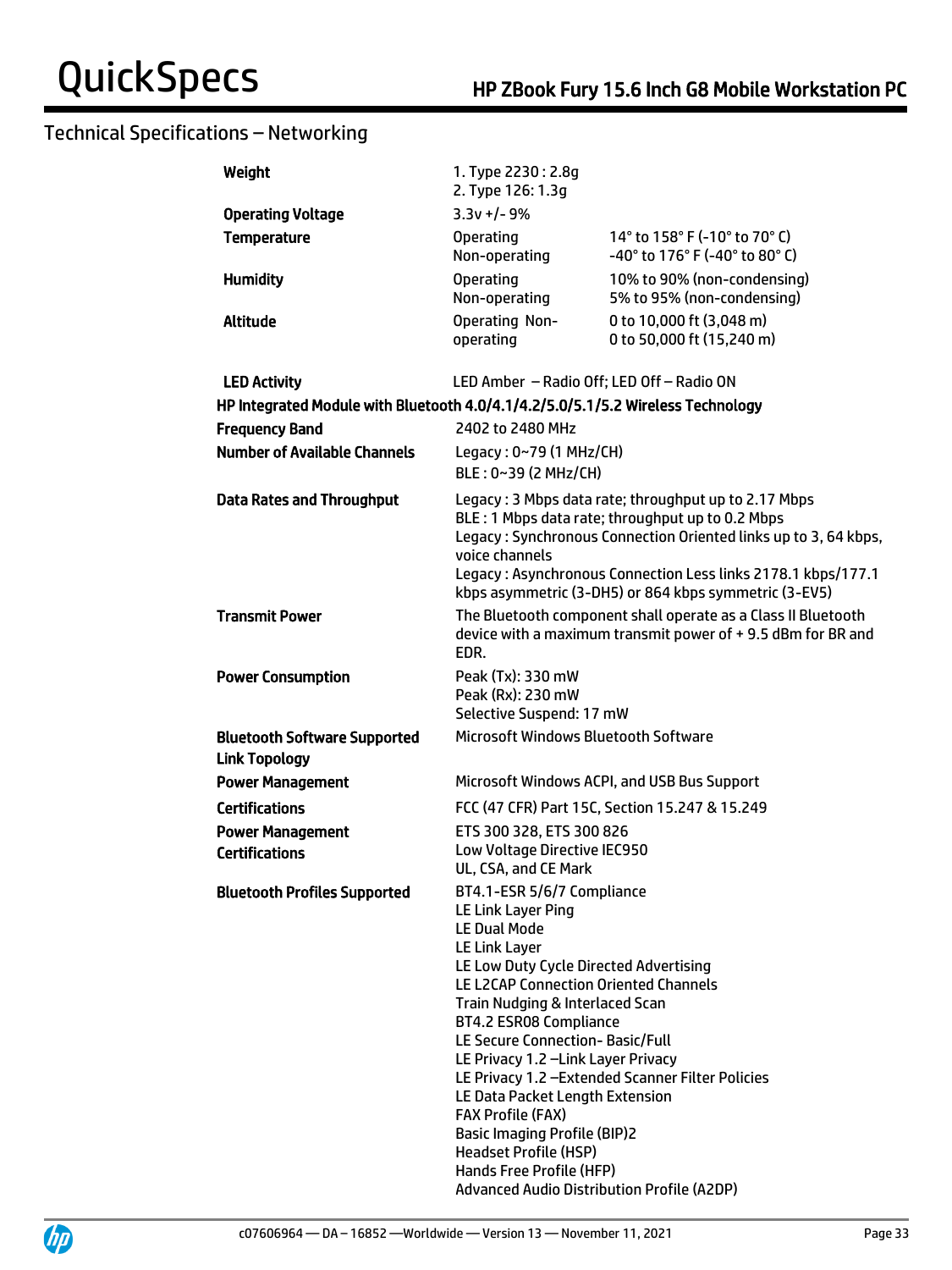\*GbE - The term "10/100/1000" or "Gigabit" Ethernet indicates compatibility with IEEE standard 802.3ab for Gigabit Ethernet, and does not connote actual operating speed of 1 Gb/s. For high-speed transmission, connection to a Gigabit Ethernet server and network infrastructure is required.

\*\*Wireless access point and Internet service required and sold separately. Availability of public wireless access points limited. Wi-Fi 6 (802.11ax) is backwards compatible with prior 802.11 specs. The specifications for Wi-Fi 6 are draft specifications and are not final. If the final specifications differ from the draft specifications, it may affect the ability of the notebook to communicate with other 802.11ax WLAN devices. Only available in countries where 802.11ax is supported.

| Intel Wi-Fi 6 AX201 +<br>BT5.2 (802.11ax 2x2,<br>vPro, supporting gigabit<br>data rate*)**<br><b>vPro</b> | Wireless LAN Standards  | IEEE 802.11a<br>IEEE 802.11b<br>IEEE 802.11g<br>IEEE 802.11n<br><b>IEEE 802.11ac</b><br><b>IEEE 802.11ax</b><br>IEEE 802.11d<br>IEEE 802.11e<br>IEEE 802.11h<br><b>IEEE 802.11i</b><br><b>IEEE 802.11k</b><br>IEEE 802.11r<br><b>IEEE 802.11v</b>                                                                                          |
|-----------------------------------------------------------------------------------------------------------|-------------------------|--------------------------------------------------------------------------------------------------------------------------------------------------------------------------------------------------------------------------------------------------------------------------------------------------------------------------------------------|
|                                                                                                           | <b>Interoperability</b> | Wi-Fi certified                                                                                                                                                                                                                                                                                                                            |
|                                                                                                           | <b>Frequency Band</b>   | 802.11b/g/n/ax<br>$\cdot$ 2.402 - 2.482 GHz<br>802.11a/n/ac/ax<br>$\bullet$ 4.9 – 4.95 GHz (Japan)<br>$\bullet$ 5.15 $-$ 5.25 GHz<br>$• 5.25 - 5.35$ GHz<br>$\bullet$ 5.47 – 5.725 GHz<br>$• 5.825 - 5.850$ GHz                                                                                                                            |
|                                                                                                           | <b>Data Rates</b>       | • 802.11b: 1, 2, 5.5, 11 Mbps<br>• 802.11g: 6, 9, 12, 18, 24, 36, 48, 54 Mbps<br>• 802.11a: 6, 9, 12, 18, 24, 36, 48, 54 Mbps<br>• 802.11n: MCS 0 ~ MCS 15, (20MHz, and 40MHz)<br>• 802.11ac: MCS0 ~ MCS9, (1SS, and 2SS) (20MHz, 40MHz, ,80MHz &<br>160MHz)<br>• 802.11ax: MCS0 ~ MCS11, (1SS and 2SS) (20MHz, 40MHz, ,80MHz<br>& 160MHz) |
|                                                                                                           | <b>Modulation</b>       | <b>Direct Sequence Spread Spectrum</b><br>OFDM, BPSK, QPSK, CCK, 16-QAM, 64-QAM, 256-QAM<br>, 1024QAM                                                                                                                                                                                                                                      |
|                                                                                                           | Security <sup>1</sup>   | • IEEE and WiFi compliant 64 / 128 bit WEP encryption for a/b/g<br>mode only<br>• AES-CCMP: 128 bit in hardware<br>• 802.1x authentication<br>. WPA, WPA2: 802.1x. WPA-PSK, WPA2-PSK, TKIP, and AES.<br>• WPA2 and WPA3 certification<br>• IEEE 802.11i<br>• WAPI                                                                          |

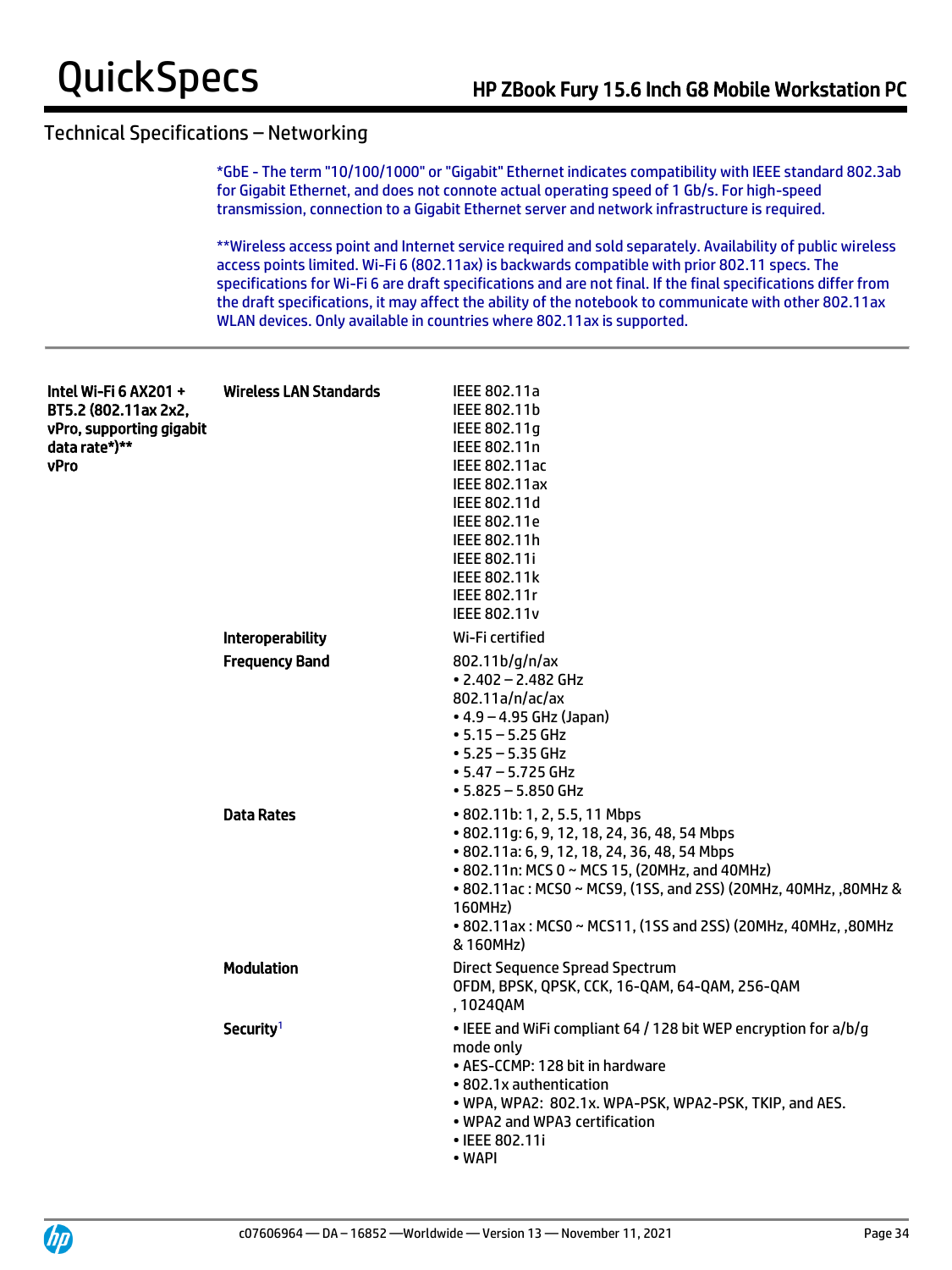| <b>Network Architecture</b><br><b>Models</b> | Ad-hoc (Peer to Peer)<br>Infrastructure (Access Point Required)                                                                                                                                                                                                                                                                              |                                                                                                                                                                                                                                                                                                                                                                                                                                                      |  |
|----------------------------------------------|----------------------------------------------------------------------------------------------------------------------------------------------------------------------------------------------------------------------------------------------------------------------------------------------------------------------------------------------|------------------------------------------------------------------------------------------------------------------------------------------------------------------------------------------------------------------------------------------------------------------------------------------------------------------------------------------------------------------------------------------------------------------------------------------------------|--|
| Roaming                                      | IEEE 802.11 compliant roaming between access points                                                                                                                                                                                                                                                                                          |                                                                                                                                                                                                                                                                                                                                                                                                                                                      |  |
| Output Power <sup>2</sup>                    |                                                                                                                                                                                                                                                                                                                                              | • 802.11b: +18.5dBm minimum<br>• 802.11g: +17.5dBm minimum<br>• 802.11a: +18.5dBm minimum<br>• 802.11n HT20(2.4GHz): +15.5dBm minimum<br>• 802.11n HT40(2.4GHz): +14.5dBm minimum<br>• 802.11n HT20(5GHz): +15.5dBm minimum<br>• 802.11n HT40(5GHz): +14.5dBm minimum<br>• 802.11ac VHT80(5GHz): +11.5dBm minimum<br>• 802.11ac VHT160(5GHz): +11.5dBm minimum<br>• 802.11ax HT40(2.4GHz): +10dBm minimum<br>• 802.11ax VHT160(5GHz): +10dBm minimum |  |
| <b>Power Consumption</b>                     | • Transmit mode: 2.0 W<br>• Receive mode : 1.6 W<br>· Idle mode (PSP) 180 mW (WLAN Associated)<br>• Idle mode: 50 mW (WLAN unassociated)<br>• Radio disabled: 8 mW                                                                                                                                                                           | • Connected Standby/Modern Standby: 10mW                                                                                                                                                                                                                                                                                                                                                                                                             |  |
| <b>Power Management</b>                      | 802.11 compliant power saving mode                                                                                                                                                                                                                                                                                                           | ACPI and PCI Express compliant power management                                                                                                                                                                                                                                                                                                                                                                                                      |  |
| Receiver Sensitivity <sup>3</sup>            | •802.11b, 1Mbps: -93.5dBm maximum<br>•802.11b, 11Mbps: -84dBm maximum<br>• 802.11a/g, 6Mbps: -86dBm maximum<br>· 802.11a/g, 54Mbps: -72dBm maximum<br>• 802.11n, MCS07: -67dBm maximum<br>• 802.11n, MCS15: -64dBm maximum<br>• 802.11ac, MCS0: -84dBm maximum<br>• 802.11ac, MCS9: -59dBm maximum<br>•802.11ax, MCS11(HT40): -59dBm maximum | •802.11ax, MCS11(VHT160): -58.5dBm maximum                                                                                                                                                                                                                                                                                                                                                                                                           |  |
| <b>Antenna Type</b>                          | display enclosure<br>communications                                                                                                                                                                                                                                                                                                          | High efficiency antenna with spatial diversity, mounted in the<br>Two embedded dual band 2.4/5 GHz antennas are provided to the<br>card to support WLAN MIMO communications and Bluetooth                                                                                                                                                                                                                                                            |  |
| <b>Form Factor</b>                           | PCI-Express M.2 MiniCard with CNVi Interface                                                                                                                                                                                                                                                                                                 |                                                                                                                                                                                                                                                                                                                                                                                                                                                      |  |
| <b>Dimensions</b>                            | 1. Type 2230: 2.3 x 22.0 x 30.0 mm<br>2. Type 1216: 1.67 x 12.0 x 16.0 mm                                                                                                                                                                                                                                                                    |                                                                                                                                                                                                                                                                                                                                                                                                                                                      |  |
| Weight                                       | 1. Type 2230: 2.8q<br>2. Type 126: 1.3g                                                                                                                                                                                                                                                                                                      |                                                                                                                                                                                                                                                                                                                                                                                                                                                      |  |
| <b>Operating Voltage</b>                     | $3.3v +/- 9%$                                                                                                                                                                                                                                                                                                                                |                                                                                                                                                                                                                                                                                                                                                                                                                                                      |  |
| <b>Temperature</b>                           | <b>Operating</b><br>Non-operating                                                                                                                                                                                                                                                                                                            | 14 $^{\circ}$ to 158 $^{\circ}$ F (-10 $^{\circ}$ to 70 $^{\circ}$ C)<br>-40° to 176° F (-40° to 80° C)                                                                                                                                                                                                                                                                                                                                              |  |
| <b>Humidity</b>                              | <b>Operating</b><br>Non-operating                                                                                                                                                                                                                                                                                                            | 10% to 90% (non-condensing)<br>5% to 95% (non-condensing)                                                                                                                                                                                                                                                                                                                                                                                            |  |
| <b>Altitude</b>                              | <b>Operating Non-</b><br>operating                                                                                                                                                                                                                                                                                                           | 0 to 10,000 ft (3,048 m)<br>0 to 50,000 ft (15,240 m)                                                                                                                                                                                                                                                                                                                                                                                                |  |

LED Activity LED Amber – Radio OFF; LED White – Radio ON HP Integrated Module with Bluetooth 4.0/4.1/4.2/5.0/5.1/5.2 Wireless Technology

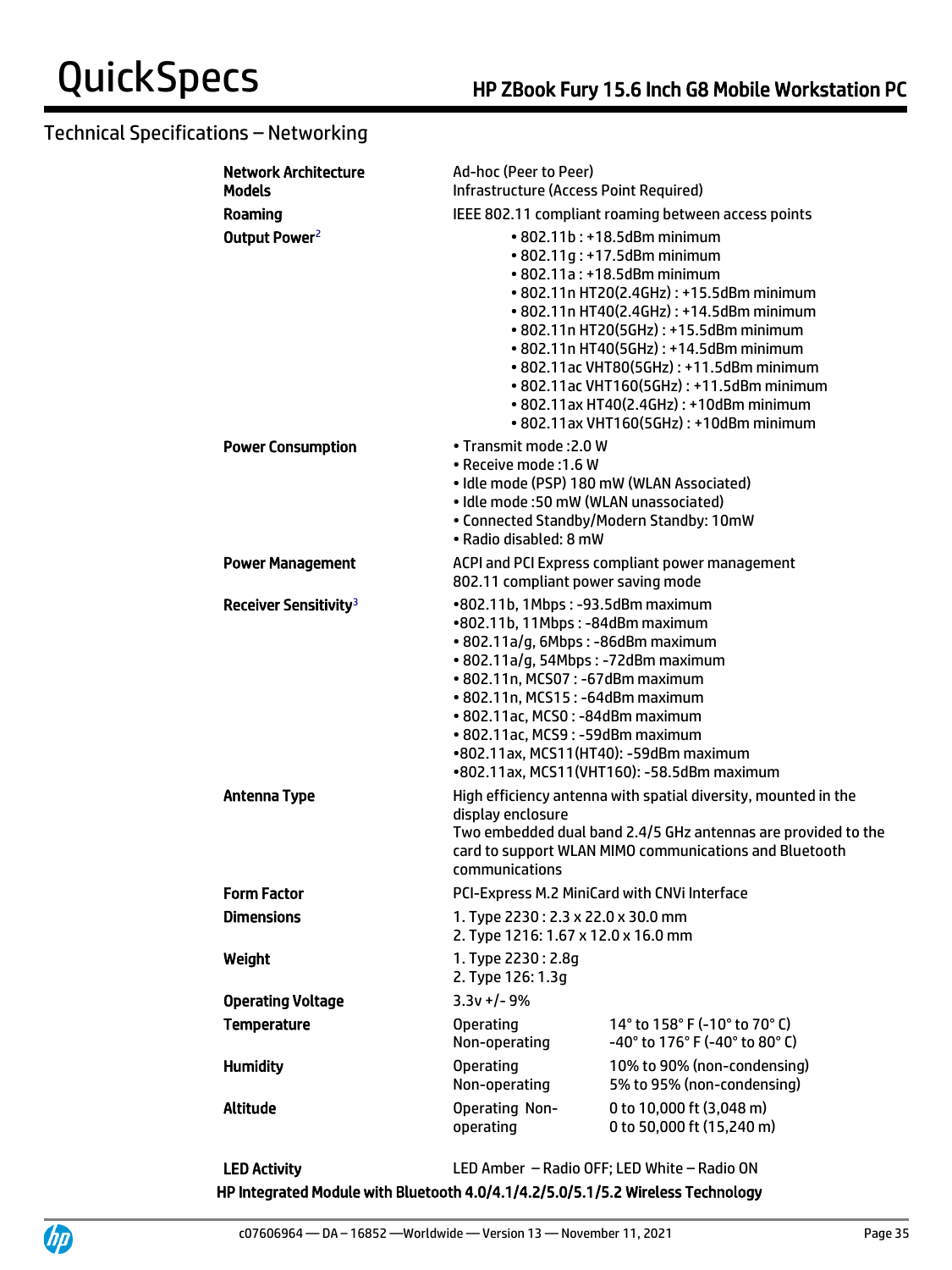| <b>Frequency Band</b>                                       | 2402 to 2480 MHz                                                                                                                                                                                                                                                                                                                                                                                                                                                                                                                                                                                |
|-------------------------------------------------------------|-------------------------------------------------------------------------------------------------------------------------------------------------------------------------------------------------------------------------------------------------------------------------------------------------------------------------------------------------------------------------------------------------------------------------------------------------------------------------------------------------------------------------------------------------------------------------------------------------|
| <b>Number of Available Channels</b>                         | Legacy: 0~79 (1 MHz/CH)                                                                                                                                                                                                                                                                                                                                                                                                                                                                                                                                                                         |
|                                                             | BLE: 0~39 (2 MHz/CH)                                                                                                                                                                                                                                                                                                                                                                                                                                                                                                                                                                            |
| <b>Data Rates and Throughput</b>                            | Legacy: 3 Mbps data rate; throughput up to 2.17 Mbps<br>BLE: 1 Mbps data rate; throughput up to 0.2 Mbps<br>Legacy: Synchronous Connection Oriented links up to 3, 64 kbps,<br>voice channels<br>Legacy: Asynchronous Connection Less links 2178.1 kbps/177.1<br>kbps asymmetric (3-DH5) or 864 kbps symmetric (3-EV5)                                                                                                                                                                                                                                                                          |
| <b>Transmit Power</b>                                       | The Bluetooth component shall operate as a Class II Bluetooth<br>device with a maximum transmit power of +9.5 dBm for BR and<br>EDR.                                                                                                                                                                                                                                                                                                                                                                                                                                                            |
| <b>Power Consumption</b>                                    | Peak (Tx): 330 mW                                                                                                                                                                                                                                                                                                                                                                                                                                                                                                                                                                               |
|                                                             | Peak (Rx): 230 mW                                                                                                                                                                                                                                                                                                                                                                                                                                                                                                                                                                               |
|                                                             | Selective Suspend: 17 mW<br><b>Microsoft Windows Bluetooth Software</b>                                                                                                                                                                                                                                                                                                                                                                                                                                                                                                                         |
| <b>Bluetooth Software Supported</b><br><b>Link Topology</b> |                                                                                                                                                                                                                                                                                                                                                                                                                                                                                                                                                                                                 |
| <b>Power Management</b>                                     | Microsoft Windows ACPI, and USB Bus Support                                                                                                                                                                                                                                                                                                                                                                                                                                                                                                                                                     |
| <b>Certifications</b>                                       | FCC (47 CFR) Part 15C, Section 15.247 & 15.249                                                                                                                                                                                                                                                                                                                                                                                                                                                                                                                                                  |
| <b>Power Management</b>                                     | ETS 300 328, ETS 300 826                                                                                                                                                                                                                                                                                                                                                                                                                                                                                                                                                                        |
| <b>Certifications</b>                                       | Low Voltage Directive IEC950<br>UL, CSA, and CE Mark                                                                                                                                                                                                                                                                                                                                                                                                                                                                                                                                            |
| <b>Bluetooth Profiles Supported</b>                         | BT4.1-ESR 5/6/7 Compliance<br>LE Link Layer Ping<br><b>LE Dual Mode</b><br>LE Link Layer<br>LE Low Duty Cycle Directed Advertising<br><b>LE L2CAP Connection Oriented Channels</b><br>Train Nudging & Interlaced Scan<br>BT4.2 ESR08 Compliance<br>LE Secure Connection- Basic/Full<br>LE Privacy 1.2 - Link Layer Privacy<br>LE Privacy 1.2 - Extended Scanner Filter Policies<br>LE Data Packet Length Extension<br><b>FAX Profile (FAX)</b><br><b>Basic Imaging Profile (BIP)2</b><br><b>Headset Profile (HSP)</b><br>Hands Free Profile (HFP)<br>Advanced Audio Distribution Profile (A2DP) |
| <b>Security &amp; Manageability</b>                         | Intel <sup>®</sup> vPro <sup>™</sup> support with appropriate Intel <sup>®</sup> chipset components                                                                                                                                                                                                                                                                                                                                                                                                                                                                                             |

\*GbE - The term "10/100/1000" or "Gigabit" Ethernet indicates compatibility with IEEE standard 802.3ab for Gigabit Ethernet, and does not connote actual operating speed of 1 Gb/s. For high-speed transmission, connection to a Gigabit Ethernet server and network infrastructure is required.

\*\*Wireless access point and Internet service required and sold separately. Availability of public wireless access points limited. Wi-Fi 6 (802.11ax) is backwards compatible with prior 802.11 specs. The specifications for Wi-Fi 6 are draft specifications and are not final. If the final specifications differ from the draft specifications, it may affect the ability of the notebook to communicate with other 802.11ax WLAN devices. Only available in countries where 802.11ax is supported.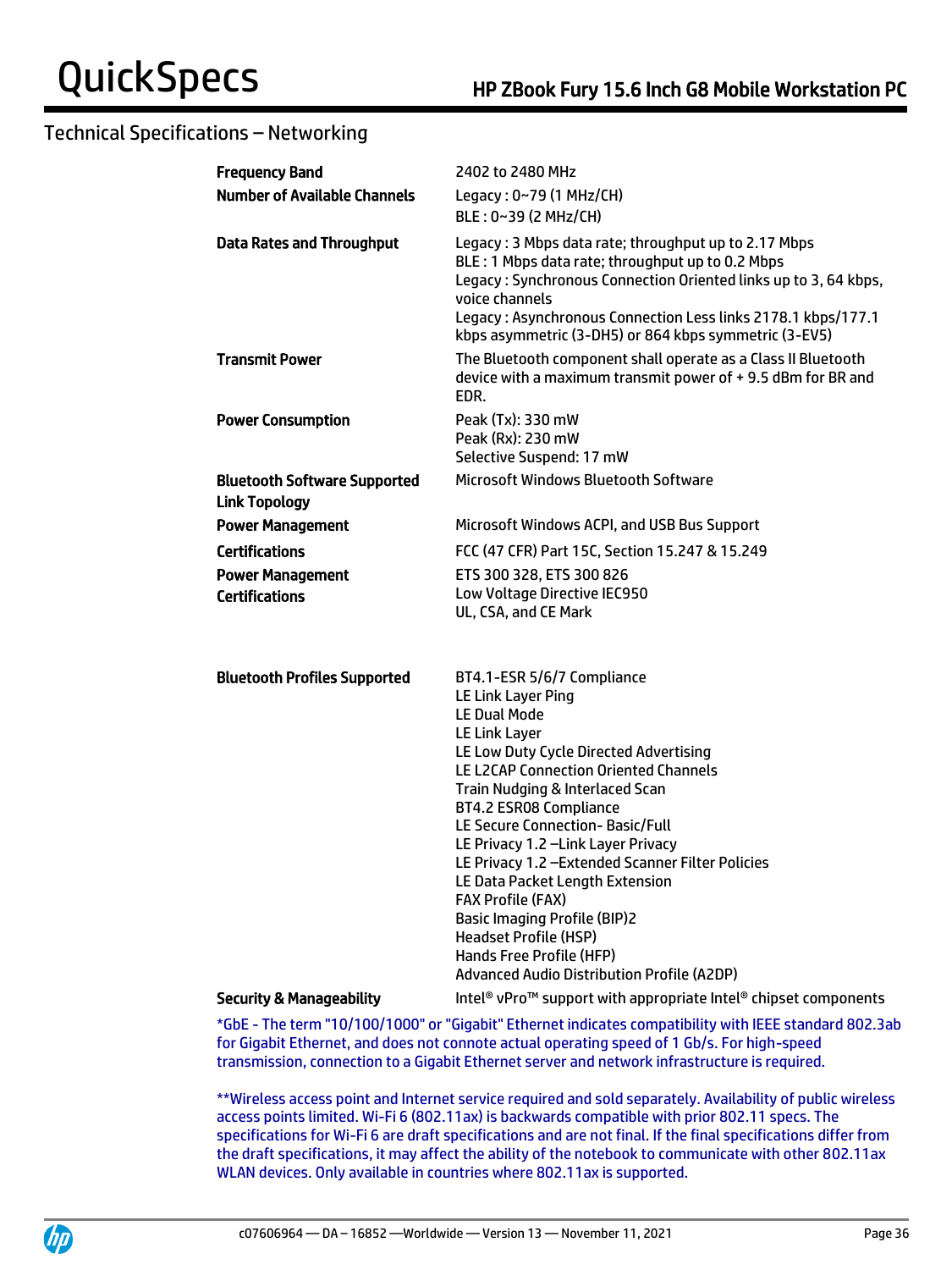### Intel® XMM™ 7360 LTE-Advanced CAT9 (Pandora)\*

| <b>Technology/Operating</b><br>bands                 | FDD LTE: 2100 (Band 1), 1900 (Band 2), 1800 (Band 3),<br>1700/2100 (Band 4), 850 (Band 5), 2600 (Band 7), 900 (Band 8), 1400 (Band 11), 700 (Band 12 lower),<br>700 (Band 13 upper), 700 (Band 17 lower), 850 (Band 18 lower), 850 (Band 19 upper), 800 (Band 20),<br>1400 (Band 21), 850 (Band 26), 700 (Band 28), 700 (Band 29 RX only), 2300 (Band 30), 1700/2100<br>(Band 66).<br>TDD LTE: 2600 (Band 38), 1900 (Band 39), 2400 (Band 40), 2500 (Band 41).<br>HSPA+: 2100 (Band 1), 1900 (Band 2), 1700/2100 (Band 4),<br>850 (Band 5), 900 (Band 8) MHz |
|------------------------------------------------------|--------------------------------------------------------------------------------------------------------------------------------------------------------------------------------------------------------------------------------------------------------------------------------------------------------------------------------------------------------------------------------------------------------------------------------------------------------------------------------------------------------------------------------------------------------------|
| <b>Wireless protocol</b><br>standards                | 3GPP Release 11 LTE Specification CAT.9, DL 60MHz BW throughput up to 450Mbps; UL 20MHz<br>throughput up to 50Mbps<br>WCDMA R99, 3GPP Release 5, 6, 7 and 8 UMTS Specification                                                                                                                                                                                                                                                                                                                                                                               |
| <b>GPS</b>                                           | Standalone, A-GPS (MS-A, MS-B)                                                                                                                                                                                                                                                                                                                                                                                                                                                                                                                               |
| <b>GPS bands</b>                                     | 1575.42 MHz ± 1.023 MHz, GLONASS 1596-1607MHz, Beidou 1561.098 MHz                                                                                                                                                                                                                                                                                                                                                                                                                                                                                           |
| Maximum data rates                                   | LTE: 450 Mbps (Download), 50 Mbps (Upload)<br>DC-HSPA+: 42 Mbps (Download), 5.76 Mbps (Upload)<br>HSPA+: 21Mbps (Download), 5.76 Mbps (Upload)                                                                                                                                                                                                                                                                                                                                                                                                               |
| Maximum output power                                 | LTE: 23 dBm<br>HSPA+: 23.5 dBm                                                                                                                                                                                                                                                                                                                                                                                                                                                                                                                               |
| <b>Maximum power</b><br>consumption                  | LTE: 1,200 mA (peak); 900 mA (average)<br>HSPA+: 1,100 mA (peak); 800 mA (average)                                                                                                                                                                                                                                                                                                                                                                                                                                                                           |
| <b>Form Factor</b>                                   | M.2, 3042-S3 Key B                                                                                                                                                                                                                                                                                                                                                                                                                                                                                                                                           |
| Weight                                               | 5.8 <sub>g</sub>                                                                                                                                                                                                                                                                                                                                                                                                                                                                                                                                             |
| <b>Dimensions</b><br>(Length x Width x<br>Thickness) | 42 x 30 x 2.3 mm                                                                                                                                                                                                                                                                                                                                                                                                                                                                                                                                             |

\* Mobile Broadband is an optional feature and requires configuration at purchase. Connection requires wireless data service contract, network support, and is not available in all areas. Contact service provider to determine the coverage area and availability. Connection speeds will vary due to location, environment, network conditions, and other factors. 4G LTE not available on all products or in all countries.

### Near Field Communications Controller (optional)

|                             | <b>Dimensions (L x W x H)</b> Module 25 mm by 10 mm by 2.0 mm                                                                                          |
|-----------------------------|--------------------------------------------------------------------------------------------------------------------------------------------------------|
| Chipset                     | <b>NPC100</b>                                                                                                                                          |
| System interface            | 12C                                                                                                                                                    |
| <b>NFC RF standards</b>     | <b>ISO/IEC 14443 A</b><br><b>ISO/IEC 14443 B</b><br>ISO/IEC 15693<br><b>ISO/IEC 18092</b><br>ECMA-340 NFCIP-1 Target and Initiator<br>ECMA-320 NFCIP-2 |
| <b>NFC Forum Support</b>    | Tag Type 1, Type 2, Type3 and Type 4, NFCIP-1 and NFCIP-2                                                                                              |
| Reader (PCD-VCD)<br>Mode(1) | <b>ISO/IEC 14443 A</b><br><b>ISO/IEC 14443 B</b><br><b>ISO/IEC 15693</b><br><b>MIFARE 1K</b><br>MIFARE 4K                                              |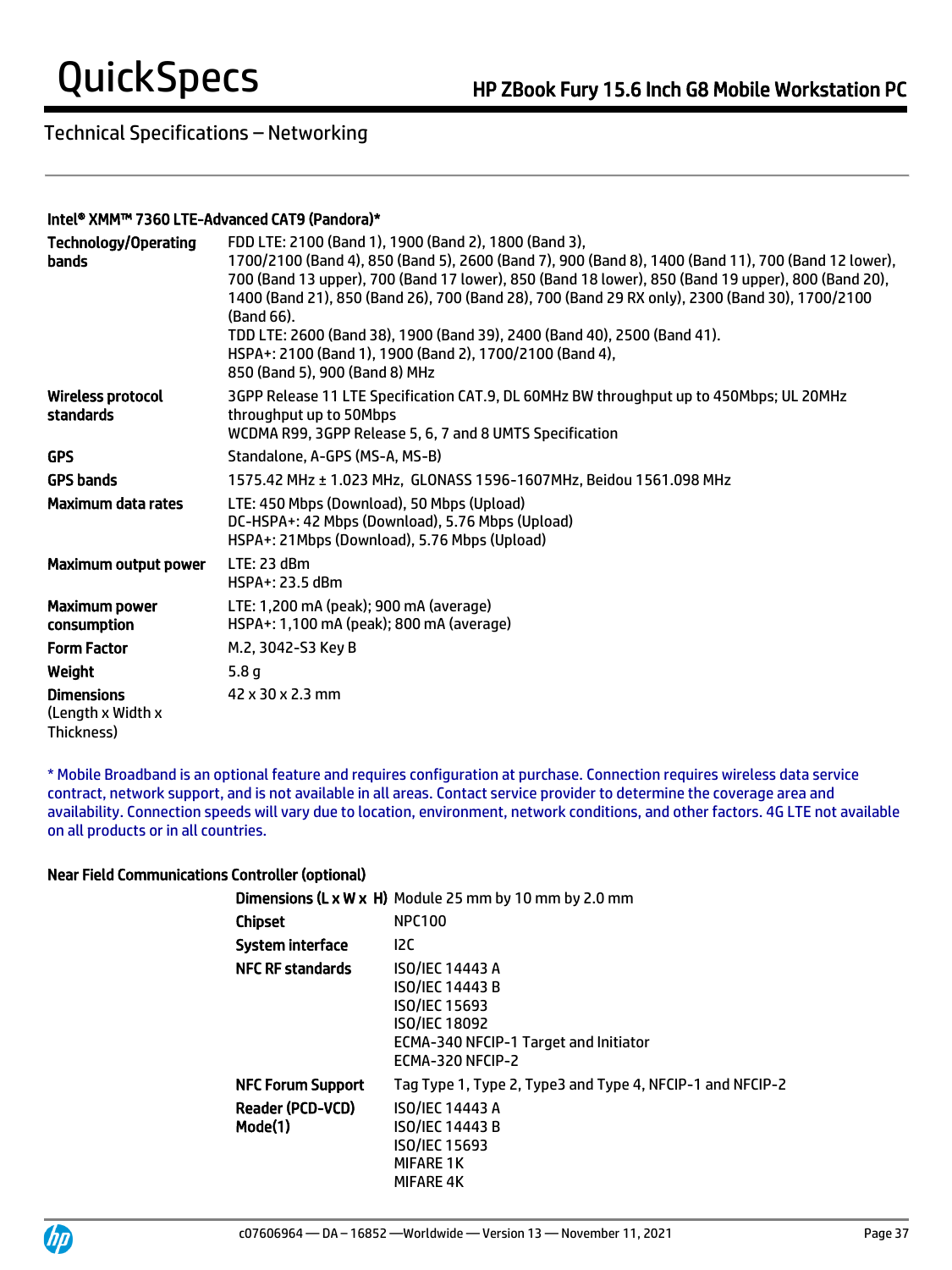|                                                        | <b>MIFARE DESFire</b><br><b>FeliCa</b>                                     |                                    |                                                                      |
|--------------------------------------------------------|----------------------------------------------------------------------------|------------------------------------|----------------------------------------------------------------------|
| Card Emulation (PICC- ISO/IEC 14443 A<br>VICC) Mode(1) | Jewel and Topaz cards<br>ISO/IEC 14443 B and B'<br><b>MIFARE</b><br>FeliCa |                                    |                                                                      |
| <b>Frequency</b>                                       | 13.56 MHz                                                                  |                                    |                                                                      |
| <b>NFC Modes Supported</b>                             | Reader/Writer, Peer-to-Peer                                                |                                    |                                                                      |
| <b>Raw RF Data Rates</b>                               | 106, 212, 424, 848 kbps                                                    |                                    |                                                                      |
| <b>Operating</b><br>temperature                        | $0^{\circ}$ C to 70 $^{\circ}$ C                                           |                                    |                                                                      |
| Storage temperature                                    | -20°C to 125°C                                                             |                                    |                                                                      |
| <b>Humidity</b>                                        | 10-90% operating<br>5-95% non-operating                                    |                                    |                                                                      |
| <b>Supply Operating</b>                                |                                                                            |                                    |                                                                      |
| voltage                                                | 4.35 to 5.25 Volts                                                         |                                    |                                                                      |
| I/O Voltage                                            | 1.8V or 3.3V                                                               |                                    |                                                                      |
| <b>Power Consumption</b>                               | Booster enable,                                                            | <b>VBAT=3.3V,</b>                  |                                                                      |
|                                                        | $VCC_BOOST = 5V$                                                           | Polling                            | $7.3 \text{ mA}$                                                     |
|                                                        | <b>Mode Power</b><br>Consumption,                                          | <b>Detected Test</b><br>Tag Type 1 | Total 283.8 mA<br>Net Module 236.8 mA                                |
|                                                        | <b>Typical</b>                                                             | <b>Detected Test</b><br>Tag Type 2 | <b>Total 288.8 mA</b><br>Net Module 241.8 mA                         |
|                                                        |                                                                            | <b>Detected Test</b><br>Tag Type 3 | Total 287.7 mA<br>Net Module 240.7 mA                                |
|                                                        |                                                                            | <b>Detected Test</b><br>Tag Type 4 | Total 282.3 mA<br>Net Module 235.3 mA                                |
| Antenna                                                | external to module.                                                        |                                    | Antenna connector, 0.5mm pitch, 7 connector FPC. Antenna matching is |

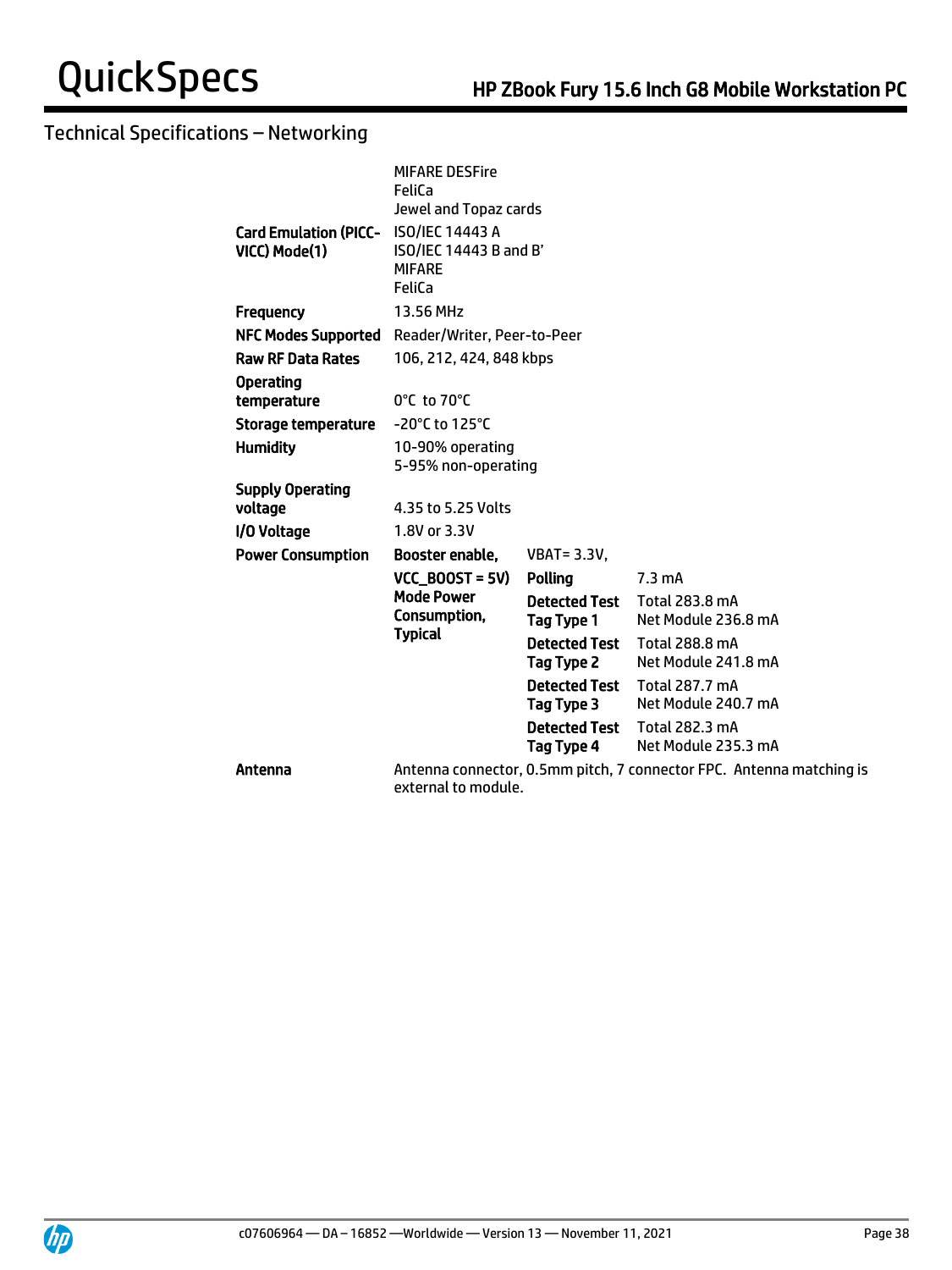# Technical Specifications – Power

# POWER

| 120 Watt Slim Smart AC | <b>Dimensions</b>                                      | 138x68.5x25.4mm                        |                                                                                                                                                                                                                                                                                                                |
|------------------------|--------------------------------------------------------|----------------------------------------|----------------------------------------------------------------------------------------------------------------------------------------------------------------------------------------------------------------------------------------------------------------------------------------------------------------|
| Adapter                | Weight                                                 | unit: 350q +/- 10q                     |                                                                                                                                                                                                                                                                                                                |
|                        | <b>Input</b>                                           | <b>Input Efficiency</b>                | 88% at 115 Vac and 89% at 230Vac                                                                                                                                                                                                                                                                               |
|                        |                                                        | Input frequency range $47 \sim 63$ Hz  |                                                                                                                                                                                                                                                                                                                |
|                        |                                                        | Input AC current                       | 1.7 A at 90 Vac and Maximum Load                                                                                                                                                                                                                                                                               |
|                        | <b>Output</b>                                          | Output power                           | <b>120W</b>                                                                                                                                                                                                                                                                                                    |
|                        |                                                        | <b>DC</b> output                       | 19.5V                                                                                                                                                                                                                                                                                                          |
|                        |                                                        | Hold-up time                           | 5ms at 115 Vac input                                                                                                                                                                                                                                                                                           |
|                        |                                                        | <b>Output current limit</b>            | $18.0A$                                                                                                                                                                                                                                                                                                        |
|                        | <b>Connector</b>                                       | C <sub>5</sub>                         |                                                                                                                                                                                                                                                                                                                |
|                        | <b>Environmental Design</b>                            | <b>Operating</b><br>temperature        | 32° to 95° F (0° to 35° C)                                                                                                                                                                                                                                                                                     |
|                        |                                                        | Non-operating<br>(storage) temperature | -4° to 185° F (-20° to 85° C)                                                                                                                                                                                                                                                                                  |
|                        |                                                        | <b>Altitude</b>                        | 0 to 16,400 ft (0 to 5,000 m)                                                                                                                                                                                                                                                                                  |
|                        |                                                        | <b>Humidity</b>                        | 5% to 95%                                                                                                                                                                                                                                                                                                      |
|                        |                                                        | <b>Storage Humidity</b>                | 5% to 95%                                                                                                                                                                                                                                                                                                      |
|                        | <b>EMI and Safety Certifications</b>                   | Eg:                                    | *CE Mark - full compliance with LVD and EMC directives<br>* Worldwide safety standards - IEC60950, EN60950, UL60950, Class1,<br>SELV; Agency approvals - C-UL-US, NORDICS, DENAN, EN55022 Class B,<br>FCC Class B, CISPR22 Class B, CCC, NOM-1 NYCE.<br>* MTBF - over 200,000 hours at 25°C ambient condition. |
|                        | *Can only be configured with Intel UMA Graphics option |                                        |                                                                                                                                                                                                                                                                                                                |

| 150 Watt Slim Smart AC<br>Adapter | <b>Dimensions</b><br>Weight | 138x66x22mm<br>unit: 325g +/- 10g      |                                                                      |
|-----------------------------------|-----------------------------|----------------------------------------|----------------------------------------------------------------------|
|                                   | <b>Input</b>                | <b>Input Efficiency</b>                | 88% at 115 Vac and 89% at 230Vac                                     |
|                                   |                             | Input frequency range                  | $47 - 63$ Hz                                                         |
|                                   |                             | Input AC current                       | 2.7 A at 90 Vac and Maximum Load                                     |
|                                   | Output                      | Output power                           | 150W                                                                 |
|                                   |                             | <b>DC</b> output                       | 19.5V                                                                |
|                                   |                             | Hold-up time                           | 5ms at 115 Vac input                                                 |
|                                   |                             | <b>Output current limit</b>            | $16.0A$                                                              |
|                                   | Connector                   | C <sub>5</sub>                         |                                                                      |
|                                   | <b>Environmental Design</b> | <b>Operating</b><br>temperature        | 32° to 95° F (0° to 35° C)                                           |
|                                   |                             | Non-operating<br>(storage) temperature | $-4^{\circ}$ to 185 $^{\circ}$ F (-20 $^{\circ}$ to 85 $^{\circ}$ C) |
|                                   |                             | Altitude                               | 0 to 16,400 ft (0 to 5000m)                                          |

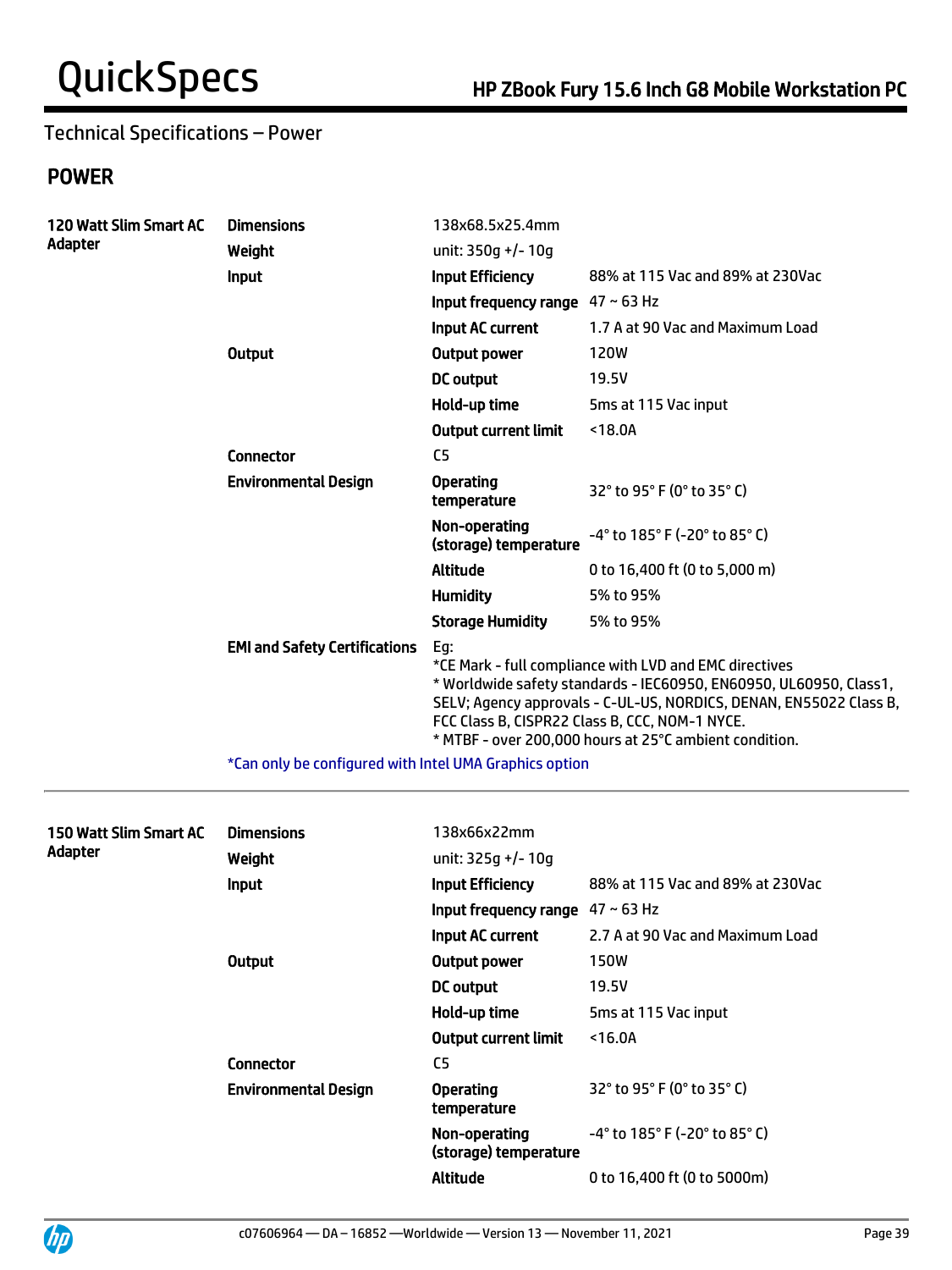# Technical Specifications – Power

|                                                                     | <b>Humidity</b>         | 5% to 95%                                                                                                                                                                                                                                                                                                      |
|---------------------------------------------------------------------|-------------------------|----------------------------------------------------------------------------------------------------------------------------------------------------------------------------------------------------------------------------------------------------------------------------------------------------------------|
|                                                                     | <b>Storage Humidity</b> | 5% to 95%                                                                                                                                                                                                                                                                                                      |
| <b>EMI and Safety Certifications</b>                                | Eg:                     | *CE Mark - full compliance with LVD and EMC directives<br>* Worldwide safety standards - IEC60950, EN60950, UL60950, Class1,<br>SELV; Agency approvals - C-UL-US, NORDICS, DENAN, EN55022 Class B,<br>FCC Class B, CISPR22 Class B, CCC, NOM-1 NYCE.<br>* MTBF - over 200,000 hours at 25°C ambient condition. |
| *Can only be configured with NVIDIA T1200 and A2000 Graphics option |                         |                                                                                                                                                                                                                                                                                                                |

| 200 Watt UltraSlim Smart Dimensions<br>AC Adapter |                                                | 152x73x23.5mm                                                                                                                                                                                                                                                                                                         |                                                                                         |
|---------------------------------------------------|------------------------------------------------|-----------------------------------------------------------------------------------------------------------------------------------------------------------------------------------------------------------------------------------------------------------------------------------------------------------------------|-----------------------------------------------------------------------------------------|
|                                                   | Weight                                         | unit: 530q +/- 10q                                                                                                                                                                                                                                                                                                    |                                                                                         |
|                                                   | Input                                          | <b>Input Efficiency</b>                                                                                                                                                                                                                                                                                               | 88% at 115 Vac and 89% at 230Vac                                                        |
|                                                   |                                                | Input frequency range                                                                                                                                                                                                                                                                                                 | $47 - 63$ Hz                                                                            |
|                                                   |                                                | <b>Input AC current</b>                                                                                                                                                                                                                                                                                               | 2.9 A at 90 Vac and Maximum Load                                                        |
|                                                   | <b>Output</b>                                  | <b>Output power</b>                                                                                                                                                                                                                                                                                                   | 200W                                                                                    |
|                                                   |                                                | DC output                                                                                                                                                                                                                                                                                                             | 19.5V                                                                                   |
|                                                   |                                                | Hold-up time                                                                                                                                                                                                                                                                                                          | 5ms at 115 Vac input                                                                    |
|                                                   |                                                | <b>Output current limit</b>                                                                                                                                                                                                                                                                                           | $16.0A$                                                                                 |
|                                                   | <b>Connector</b>                               | C <sub>13</sub>                                                                                                                                                                                                                                                                                                       |                                                                                         |
|                                                   | <b>Environmental Design</b>                    | <b>Operating</b><br>temperature                                                                                                                                                                                                                                                                                       | $32^{\circ}$ to 95 $^{\circ}$ F (0 $^{\circ}$ to 35 $^{\circ}$ C)                       |
|                                                   |                                                | Non-operating (storage)<br>temperature                                                                                                                                                                                                                                                                                | $-4^{\circ}$ to 185 $^{\circ}$ F (-20 $^{\circ}$ to 85 $^{\circ}$ C)                    |
|                                                   |                                                | <b>Altitude</b>                                                                                                                                                                                                                                                                                                       | 0 to 16,400 ft (0 to 5000m)                                                             |
|                                                   |                                                | <b>Humidity</b>                                                                                                                                                                                                                                                                                                       | 5% to 95%                                                                               |
|                                                   |                                                | <b>Storage Humidity</b>                                                                                                                                                                                                                                                                                               | 5% to 95%                                                                               |
|                                                   | <b>EMI and Safety</b><br><b>Certifications</b> | Eg:<br>*CE Mark - full compliance with LVD and EMC directives<br>* Worldwide safety standards - IEC60950, EN60950, UL60950, Class1,<br>SELV; Agency approvals - C-UL-US, NORDICS, DENAN, EN55022 Class B, FCC<br>Class B, CISPR22 Class B, CCC, NOM-1 NYCE.<br>* MTBF - over 100,000 hours at 25°C ambient condition. |                                                                                         |
|                                                   | <b>Graphics option</b>                         |                                                                                                                                                                                                                                                                                                                       | *Can only be configured with RTX A3000, RTX A4000, RTX A5000 Graphics and Radeon W6600M |
|                                                   |                                                |                                                                                                                                                                                                                                                                                                                       |                                                                                         |

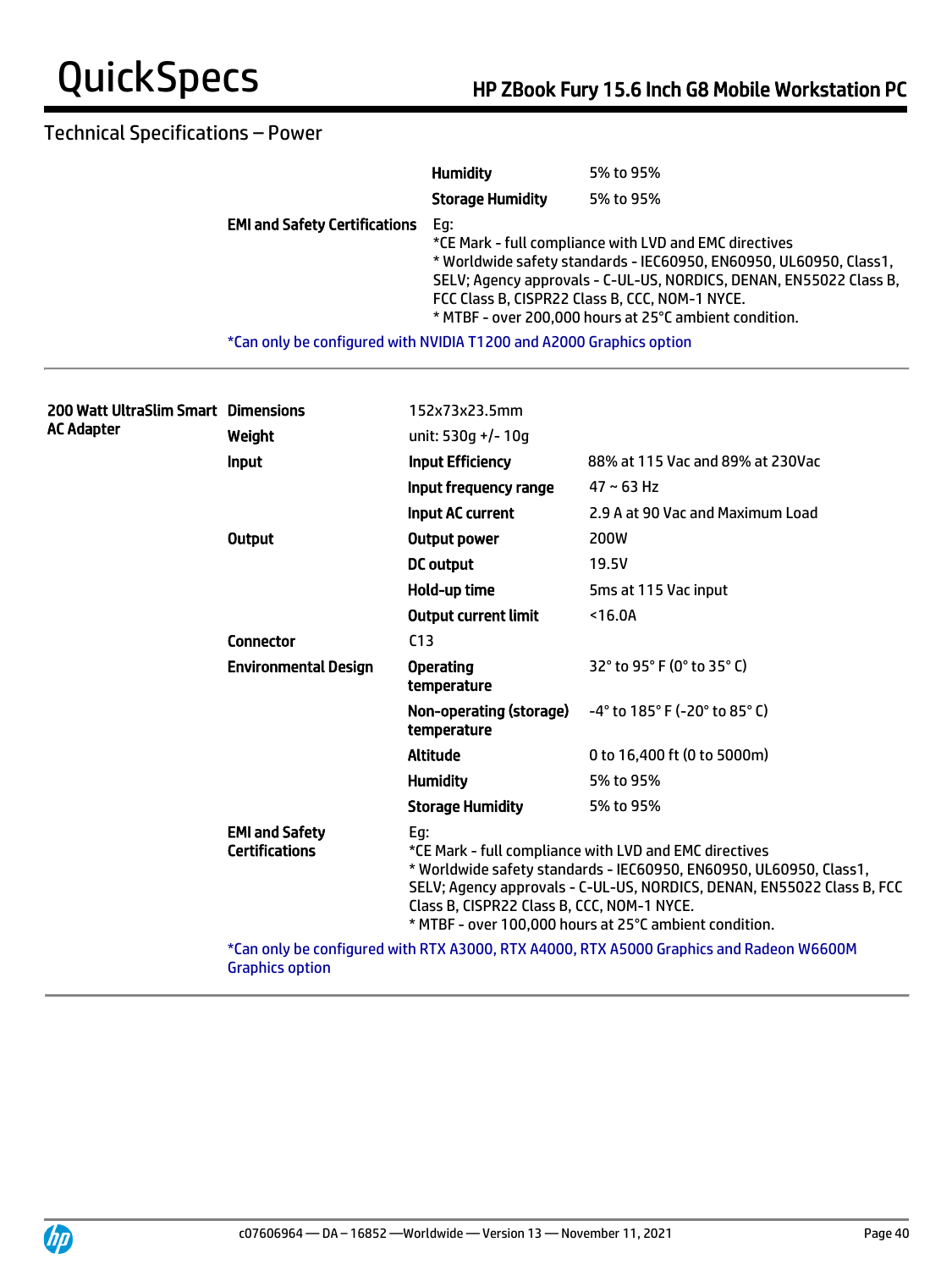# Technical Specifications – Power

| <b>HP Long Life 8-cell</b> | Weight                                                                                                                                                                                                                                                           | 414.5g                     |                                |  |
|----------------------------|------------------------------------------------------------------------------------------------------------------------------------------------------------------------------------------------------------------------------------------------------------------|----------------------------|--------------------------------|--|
| Polymer (94Wh) Battery     | Cells/Type                                                                                                                                                                                                                                                       | 8 cell                     |                                |  |
|                            | <b>Energy</b>                                                                                                                                                                                                                                                    | Voltage                    | 11.55V                         |  |
|                            |                                                                                                                                                                                                                                                                  | Amp-hour capacity          | 4.15Ah                         |  |
|                            | <b>Temperature</b>                                                                                                                                                                                                                                               | Operating (Charging)       | $0^{\circ}$ to 60 $^{\circ}$ C |  |
|                            |                                                                                                                                                                                                                                                                  | Operating (Discharging)    | $-20^\circ$ to 70 $^\circ$ C   |  |
|                            | <b>Fuel Gauge LED</b>                                                                                                                                                                                                                                            | NA                         |                                |  |
|                            | Warranty                                                                                                                                                                                                                                                         | Depends on system offering |                                |  |
|                            | <b>Optional Travel Battery</b><br>Available                                                                                                                                                                                                                      | No                         |                                |  |
|                            | *Actual battery Watt-hours (Wh) will vary from design capacity. Battery capacity will naturally<br>decrease with shelf life, time, usage, environment, temperature, system configuration, loaded apps,<br>features, power management settings and other factors. |                            |                                |  |
|                            | Refer to http://www.hp.com/support/batterywarranty/ for battery warranty information.                                                                                                                                                                            |                            |                                |  |
|                            | <b>Note:</b> batteries are customer replaceable.                                                                                                                                                                                                                 |                            |                                |  |

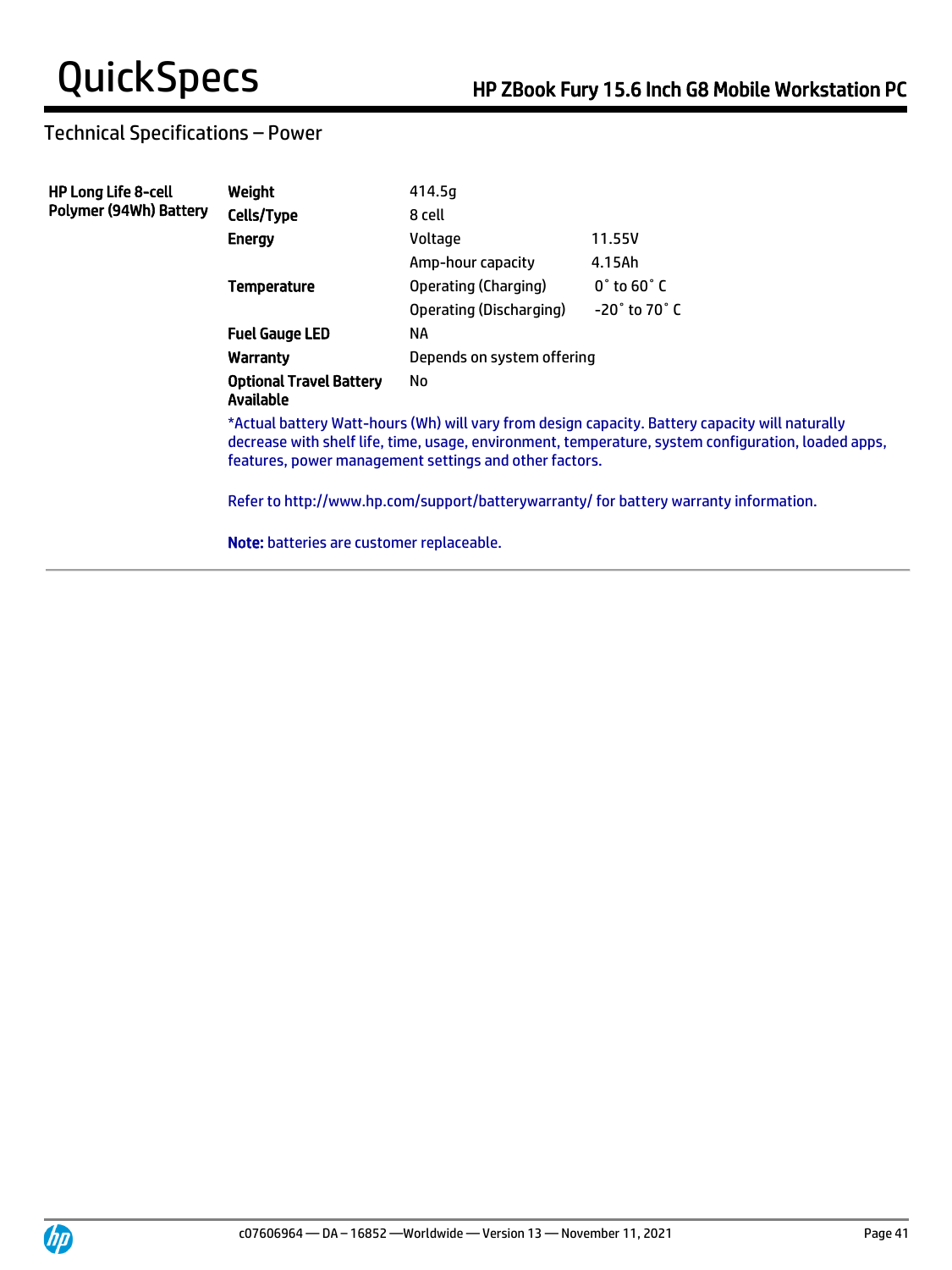# ENVIRONMENTAL DATA

| <b>Eco-Label Certifications &amp;</b><br>declarations                            | This product has received or is in the process of being certified to the following approvals and<br>may be labeled with one or more of these marks:<br>IT ECO declaration<br>$\bullet$<br>US ENERGY STAR®<br>$\bullet$<br>US Federal Energy Management Program (FEMP)<br>$\bullet$<br>EPEAT <sup>O</sup> Gold registered in the United States. See http://www.epeat.net for registration<br>$\bullet$<br>status in your country.<br><b>TCO</b> certified<br>$\bullet$<br>China Energy Conservation Program (CECP)<br>$\bullet$<br><b>China State Environmental Protection Administration (SEPA)</b><br>$\bullet$<br><b>Taiwan Green Mark</b><br>$\bullet$<br>Korea Eco-label<br>$\bullet$<br>Japan PC Green label*<br>$\bullet$ |                                                                                                                                                                        |              |  |
|----------------------------------------------------------------------------------|---------------------------------------------------------------------------------------------------------------------------------------------------------------------------------------------------------------------------------------------------------------------------------------------------------------------------------------------------------------------------------------------------------------------------------------------------------------------------------------------------------------------------------------------------------------------------------------------------------------------------------------------------------------------------------------------------------------------------------|------------------------------------------------------------------------------------------------------------------------------------------------------------------------|--------------|--|
| Sustainable Impact<br><b>Specifications</b>                                      | • 10% post-consumer recycled plastic<br>• External Power Supply 90% Efficiency<br>• Low halogen<br>• Bulk packaging available                                                                                                                                                                                                                                                                                                                                                                                                                                                                                                                                                                                                   | . Outside Box and corrugated cushions are 100% sustainably sourced and recyclable<br>. Molded Paper Pulp Cushion inside box is 100% sustainably sourced and recyclable |              |  |
| <b>System Configuration</b>                                                      | The configuration used for the Energy Consumption and Declared Noise Emissions data for the<br>Notebook model is based on a "Typically Configured Notebook".                                                                                                                                                                                                                                                                                                                                                                                                                                                                                                                                                                    |                                                                                                                                                                        |              |  |
| <b>Energy Consumption</b><br>(in accordance with US ENERGY<br>STAR® test method) | 115VAC, 60Hz                                                                                                                                                                                                                                                                                                                                                                                                                                                                                                                                                                                                                                                                                                                    | 230VAC, 50Hz                                                                                                                                                           | 100VAC, 50Hz |  |
| <b>Normal Operation (Short idle)</b>                                             | 13.73W                                                                                                                                                                                                                                                                                                                                                                                                                                                                                                                                                                                                                                                                                                                          | 13.82W                                                                                                                                                                 | 13.88 W      |  |
| Normal Operation (Long idle)                                                     | 1.68W                                                                                                                                                                                                                                                                                                                                                                                                                                                                                                                                                                                                                                                                                                                           | 1.80W                                                                                                                                                                  | 1.76W        |  |
| Sleep                                                                            | 1.68 W                                                                                                                                                                                                                                                                                                                                                                                                                                                                                                                                                                                                                                                                                                                          | 1.80W                                                                                                                                                                  | 1.76W        |  |
| <b>Off</b>                                                                       | 0.43W                                                                                                                                                                                                                                                                                                                                                                                                                                                                                                                                                                                                                                                                                                                           | 0.44W                                                                                                                                                                  | 0.42W        |  |
|                                                                                  | NOTE:<br>Energy efficiency data listed is for an ENERGY STAR® compliant product if offered within the<br>model family. HP computers marked with the ENERGY STAR® Logo are compliant with the<br>applicable U.S. Environmental Protection Agency (EPA) ENERGY STAR® specifications for<br>computers. If a model family does not offer ENERGY STAR® compliant configurations, then<br>energy efficiency data listed is for a typically configured PC featuring a hard disk drive, a high<br>efficiency power supply, and a Microsoft Windows® operating system.                                                                                                                                                                   |                                                                                                                                                                        |              |  |
| <b>Heat Dissipation*</b>                                                         | 115VAC, 60Hz                                                                                                                                                                                                                                                                                                                                                                                                                                                                                                                                                                                                                                                                                                                    | 230VAC, 50Hz                                                                                                                                                           | 100VAC, 50Hz |  |
| <b>Normal Operation (Short idle)</b>                                             | 47 BTU/hr                                                                                                                                                                                                                                                                                                                                                                                                                                                                                                                                                                                                                                                                                                                       | 47 BTU/hr                                                                                                                                                              | 47 BTU/hr    |  |
| Normal Operation (Long idle)                                                     | 6 BTU/hr                                                                                                                                                                                                                                                                                                                                                                                                                                                                                                                                                                                                                                                                                                                        | 6 BTU/hr                                                                                                                                                               | 6 BTU/hr     |  |
| Sleep                                                                            | 6 BTU/hr<br>6 BTU/hr<br>6 BTU/hr                                                                                                                                                                                                                                                                                                                                                                                                                                                                                                                                                                                                                                                                                                |                                                                                                                                                                        |              |  |
| <b>Off</b>                                                                       | 1 BTU/hr                                                                                                                                                                                                                                                                                                                                                                                                                                                                                                                                                                                                                                                                                                                        | 1 BTU/hr                                                                                                                                                               | 1 BTU/hr     |  |

\*NOTE: Heat dissipation is calculated based on the measured watts, assuming the service level is attained for one hour.

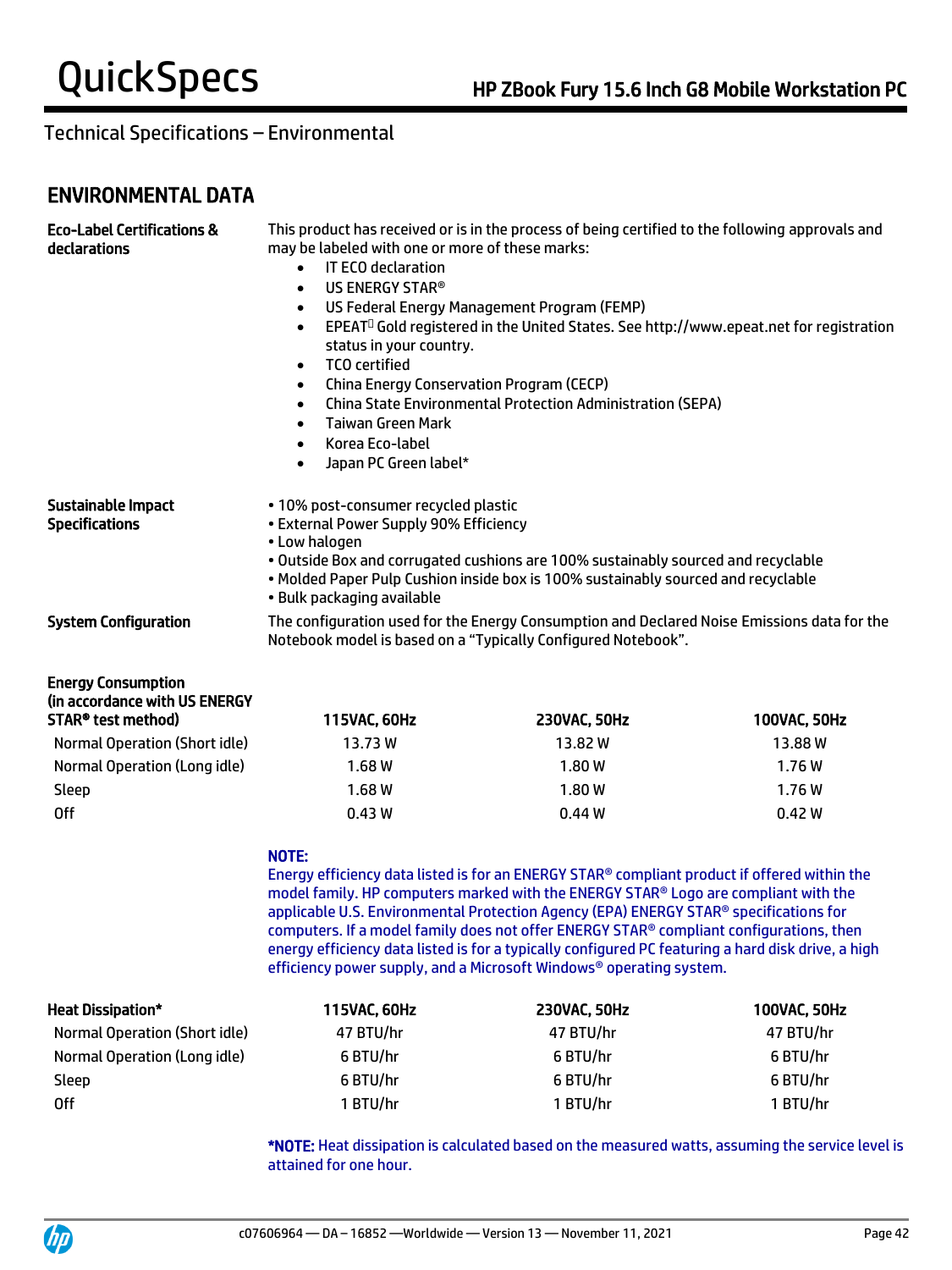| <b>Declared Noise Emissions</b><br>(in accordance with<br>ISO 7779 and ISO 9296) |                                                                                                                                                                                                                                                                                                                                                                                                                                                                                                                                                                                                                                                                                                                | <b>Sound Power</b><br>(Lwad, bels)                                                                                        | <b>Sound Pressure</b><br>(L <sub>pAm</sub> , decibels)                                                                                                                                                                                                                                                                                                                                                                                                                                                                         |
|----------------------------------------------------------------------------------|----------------------------------------------------------------------------------------------------------------------------------------------------------------------------------------------------------------------------------------------------------------------------------------------------------------------------------------------------------------------------------------------------------------------------------------------------------------------------------------------------------------------------------------------------------------------------------------------------------------------------------------------------------------------------------------------------------------|---------------------------------------------------------------------------------------------------------------------------|--------------------------------------------------------------------------------------------------------------------------------------------------------------------------------------------------------------------------------------------------------------------------------------------------------------------------------------------------------------------------------------------------------------------------------------------------------------------------------------------------------------------------------|
| Typically Configured - Idle                                                      |                                                                                                                                                                                                                                                                                                                                                                                                                                                                                                                                                                                                                                                                                                                | 2.6                                                                                                                       | 13.8                                                                                                                                                                                                                                                                                                                                                                                                                                                                                                                           |
| Fixed Disk - Random writes                                                       |                                                                                                                                                                                                                                                                                                                                                                                                                                                                                                                                                                                                                                                                                                                | 2.7                                                                                                                       | 15.8                                                                                                                                                                                                                                                                                                                                                                                                                                                                                                                           |
| Optical Drive - Sequential reads                                                 |                                                                                                                                                                                                                                                                                                                                                                                                                                                                                                                                                                                                                                                                                                                | 2.9                                                                                                                       | 19.5                                                                                                                                                                                                                                                                                                                                                                                                                                                                                                                           |
| <b>Longevity and Upgrading</b>                                                   | of production.                                                                                                                                                                                                                                                                                                                                                                                                                                                                                                                                                                                                                                                                                                 | features and/or components contained in the                                                                               | This product can be upgraded, possibly extending its useful life by several years. Upgradeable<br>Spare parts are available throughout the warranty period and or for up to "5" years after the end                                                                                                                                                                                                                                                                                                                            |
| <b>Additional Information</b>                                                    | $\bullet$<br>$\bullet$<br>$\bullet$<br>$\bullet$<br>www.epeat.net<br>$\bullet$<br>and ISO1043.<br>$\bullet$                                                                                                                                                                                                                                                                                                                                                                                                                                                                                                                                                                                                    | directive - 2011/65/EC.<br>Equipment (WEEE) Directive - 2002/96/EC.<br>Drinking Water and Toxic Enforcement Act of 1986). | This product is in compliance with the Restrictions of Hazardous Substances (RoHS)<br>This HP product is designed to comply with the Waste Electrical and Electronic<br>This product is in compliance with California Proposition 65 (State of California; Safe<br>This product is in compliance with the IEEE 1680 (EPEAT) standard at the Gold level, see<br>Plastics parts weighing over 25 grams used in the product are marked per ISO11469<br>This product is 94% recycle-able when properly disposed of at end of life. |
| <b>Packaging Materials</b>                                                       | <b>External:</b>                                                                                                                                                                                                                                                                                                                                                                                                                                                                                                                                                                                                                                                                                               | PAPER/Corrugated                                                                                                          | 306 g                                                                                                                                                                                                                                                                                                                                                                                                                                                                                                                          |
|                                                                                  | Internal:                                                                                                                                                                                                                                                                                                                                                                                                                                                                                                                                                                                                                                                                                                      | PAPER/Molded pulp                                                                                                         | 181 g                                                                                                                                                                                                                                                                                                                                                                                                                                                                                                                          |
|                                                                                  |                                                                                                                                                                                                                                                                                                                                                                                                                                                                                                                                                                                                                                                                                                                | PLASTIC/Polyethylene low density                                                                                          | 13 <sub>g</sub>                                                                                                                                                                                                                                                                                                                                                                                                                                                                                                                |
|                                                                                  |                                                                                                                                                                                                                                                                                                                                                                                                                                                                                                                                                                                                                                                                                                                | PLASTIC/polypropylene                                                                                                     | 5 <sub>g</sub>                                                                                                                                                                                                                                                                                                                                                                                                                                                                                                                 |
|                                                                                  |                                                                                                                                                                                                                                                                                                                                                                                                                                                                                                                                                                                                                                                                                                                | The plastic packaging material contains at least 57% recycled content.                                                    |                                                                                                                                                                                                                                                                                                                                                                                                                                                                                                                                |
|                                                                                  |                                                                                                                                                                                                                                                                                                                                                                                                                                                                                                                                                                                                                                                                                                                |                                                                                                                           | The corrugated paper packaging materials contains at least 59% recycled content.                                                                                                                                                                                                                                                                                                                                                                                                                                               |
| <b>RoHS Compliance</b>                                                           | HP Inc. complies fully with materials regulations. We were among the first companies to extend<br>the restrictions in the European Union (EU) Restriction of Hazardous Substances (RoHS) Directive<br>to our products worldwide through the HP GSE. HP has contributed to the development of<br>related legislation in Europe, as well as China, India, and Vietnam.<br>We believe the RoHS directive and similar laws play an important role in promoting industry-<br>wide elimination of substances of concern. We have supported the inclusion of additional<br>substances—including PVC, BFRs, and certain phthalates—in future RoHS legislation that<br>pertains to electrical and electronics products. |                                                                                                                           |                                                                                                                                                                                                                                                                                                                                                                                                                                                                                                                                |
|                                                                                  |                                                                                                                                                                                                                                                                                                                                                                                                                                                                                                                                                                                                                                                                                                                |                                                                                                                           |                                                                                                                                                                                                                                                                                                                                                                                                                                                                                                                                |
|                                                                                  | evolve.                                                                                                                                                                                                                                                                                                                                                                                                                                                                                                                                                                                                                                                                                                        |                                                                                                                           | We met our voluntary objective to achieve worldwide compliance with the new EU RoHS<br>requirements for virtually all relevant products by July 2013, and we will continue to extend the<br>scope of the commitment to include further restricted substances as regulations continue to                                                                                                                                                                                                                                        |
|                                                                                  |                                                                                                                                                                                                                                                                                                                                                                                                                                                                                                                                                                                                                                                                                                                |                                                                                                                           | To obtain a copy of the HP RoHS Compliance Statement, see HP RoHS position statement.                                                                                                                                                                                                                                                                                                                                                                                                                                          |
| <b>Material Usage</b>                                                            |                                                                                                                                                                                                                                                                                                                                                                                                                                                                                                                                                                                                                                                                                                                | (refer to the HP General Specification for the Environment at                                                             | This product does not contain any of the following substances in excess of regulatory limits<br>http://www.hp.com/hpinfo/globalcitizenship/environment/supplychain/gen_specifications.html                                                                                                                                                                                                                                                                                                                                     |

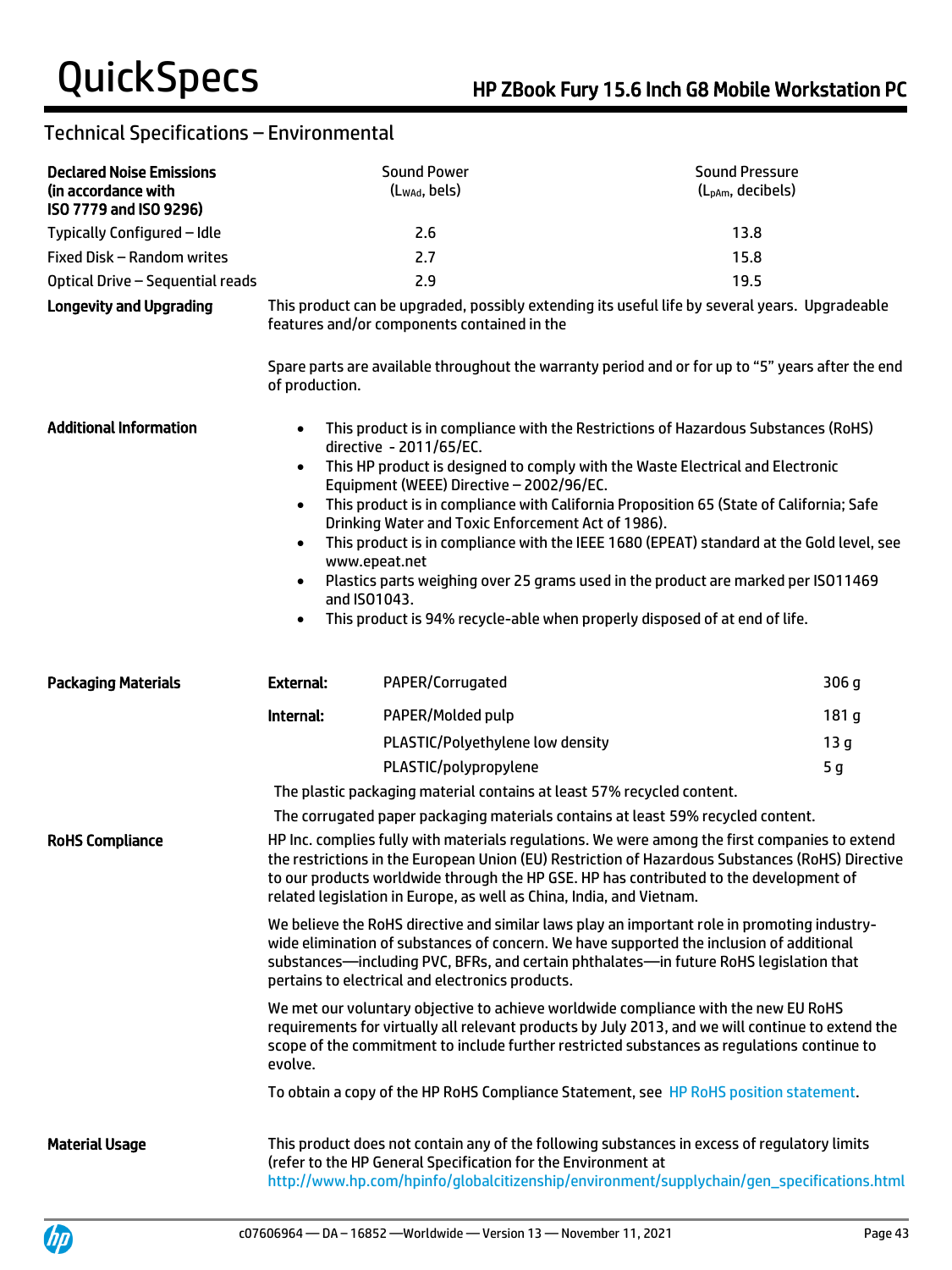):

- Asbestos
- Certain Azo Colorants
- Certain Brominated Flame Retardants may not be used as flame retardants in plastics
- Cadmium
- Chlorinated Hydrocarbons
- Chlorinated Paraffins
- Bis(2-Ethylhexyl) phthalate (DEHP)
- Benzyl butyl phthalate (BBP)
- Dibutyl phthalate (DBP)
- Diisobutyl phthalate (DIBP)
- Formaldehyde
- Halogenated Diphenyl Methanes
- Lead carbonates and sulfates
- Lead and Lead compounds
- Mercuric Oxide Batteries
- Nickel finishes must not be used on the external surface designed to be frequently handled or carried by the user.
- Ozone Depleting Substances
- Polybrominated Biphenyls (PBBs)
- Polybrominated Biphenyl Ethers (PBBEs)
- Polybrominated Biphenyl Oxides (PBBOs)
- Polychlorinated Biphenyl (PCB)
- Polychlorinated Terphenyls (PCT)
- Polyvinyl Chloride (PVC) except for wires and cables, and certain retail packaging has been voluntarily removed from most applications.
- Radioactive Substances
- Tributyl Tin (TBT), Triphenyl Tin (TPT), Tributyl Tin Oxide (TBTO)

Packaging Usage HP follows these quidelines to decrease the environmental impact of product packaging:

- Eliminate the use of heavy metals such as lead, chromium, mercury and cadmium in packaging materials.
- Eliminate the use of ozone-depleting substances (ODS) in packaging materials.
- Design packaging materials for ease of disassembly.
- Maximize the use of post-consumer recycled content materials in packaging materials.
- Use readily recyclable packaging materials such as paper and corrugated materials.
- Reduce size and weight of packages to improve transportation fuel efficiency.
- Plastic packaging materials are marked according to ISO 11469 and DIN 6120 standards.

### End-of-life Management and Recycling HP offers end-of-life HP product return and recycling programs in many geographic areas. To recycle your product, please go to:<http://www.hp.com/go/reuse-recycle> or contact your nearest HP sales office. Products returned to HP will be recycled, recovered or disposed of in a responsible manner.

The EU WEEE directive (2002/95/EC) requires manufacturers to provide treatment information for each product type for use by treatment facilities. This information (product disassembly instructions) is posted on the Hewlett Packard web site at: [http://www.hp.com/go/recyclers.](http://www.hp.com/go/recyclers) These instructions may be used by recyclers and other WEEE treatment facilities as well as HP OEM customers who integrate and re-sell HP equipment.

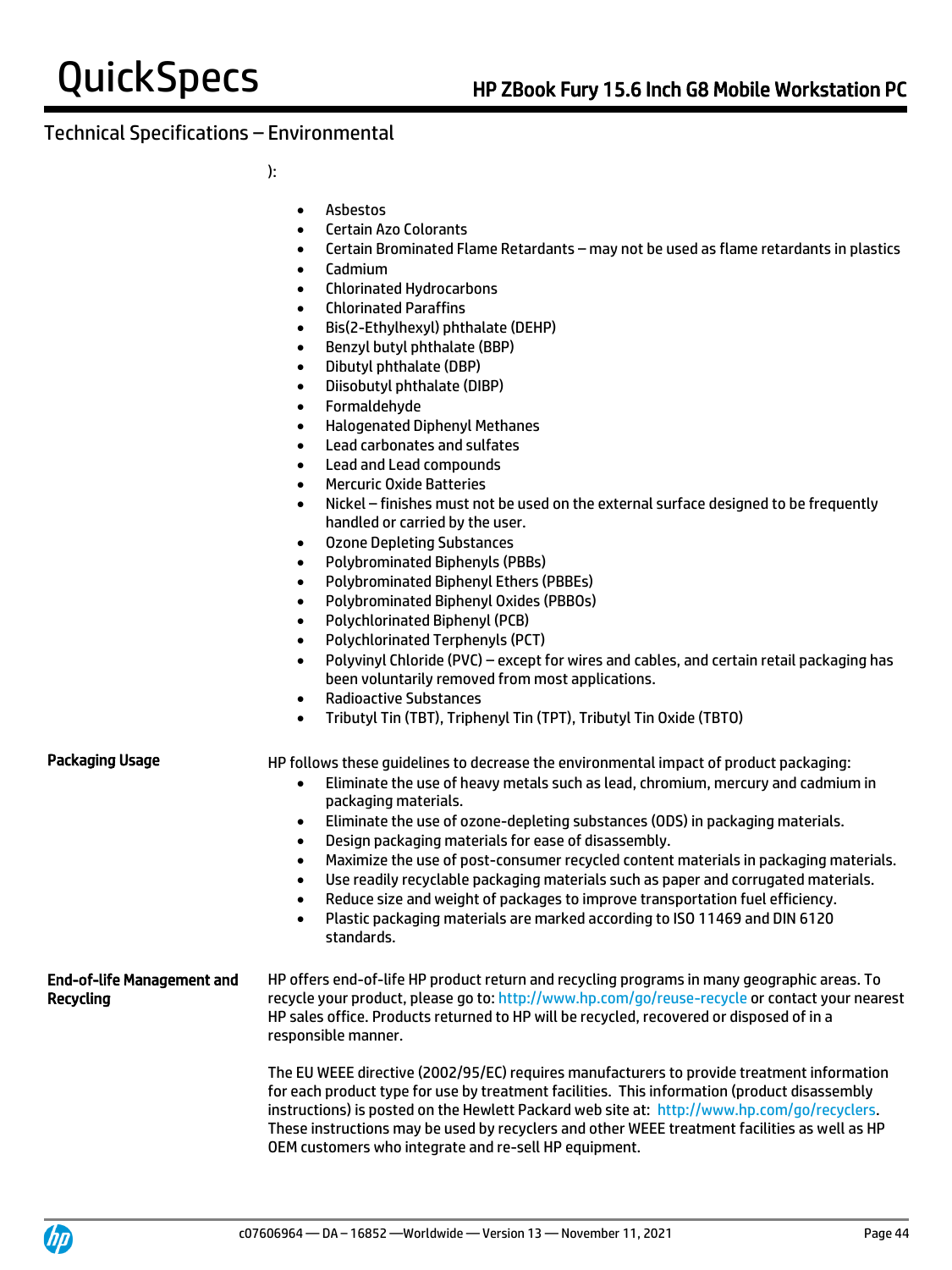| <b>Information</b> | HP Inc. Corporate Environmental For more information about HP's commitment to the environment:                                                                                                                                                                                                     |
|--------------------|----------------------------------------------------------------------------------------------------------------------------------------------------------------------------------------------------------------------------------------------------------------------------------------------------|
|                    | <b>Global Citizenship Report</b><br>http://www.hp.com/hpinfo/globalcitizenship/gcreport/index.html<br>Eco-label certifications<br>http://www8.hp.com/us/en/hp-information/environment/ecolabels.html<br>ISO 14001 certificates:<br>http://h20195.www2.hp.com/V2/GetDocument.aspx?docname=c04755842 |
|                    | and<br>http://www.hp.com/hpinfo/globalcitizenship/environment/pdf/cert.pdf                                                                                                                                                                                                                         |
| footnotes          | Recycled plastic content percentage is based on the definition set in the IEEE 1680.1 -<br>$\bullet$<br>2018 standard.<br>External power supplies, WWAN modules, power cords, cables and peripherals<br>$\bullet$<br>excluded.                                                                     |

- 100% outer box packaging and corrugated cushions made from sustainably sourced certified and recycled fibers.
- Fiber cushions made from 100% recycled wood fiber and organic materials.

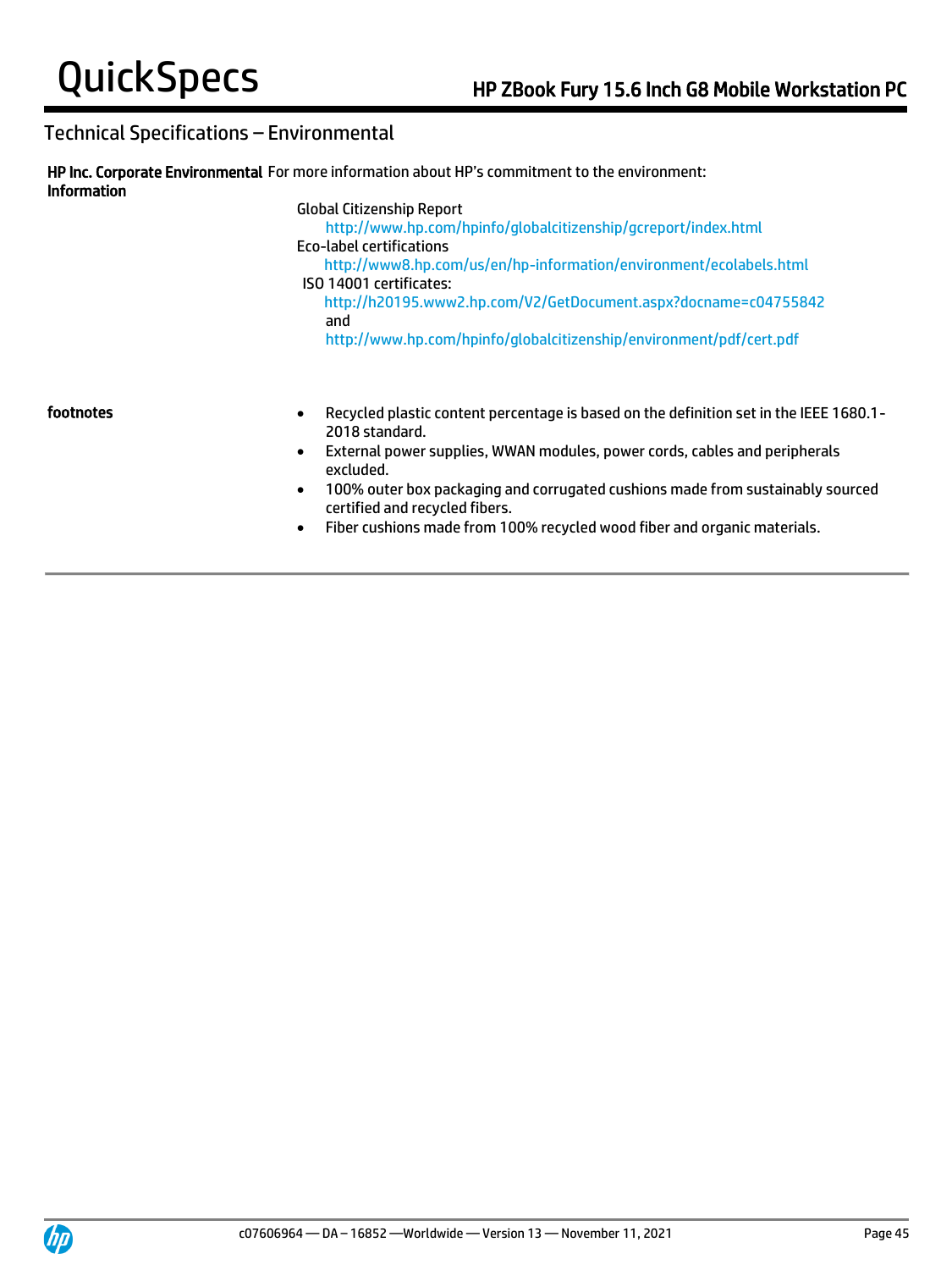# Options and Accessories (sold separately and availability may vary by country)

| <b>Type</b>            | <b>Description</b>                                                                                                                                                                                      | Part #         |
|------------------------|---------------------------------------------------------------------------------------------------------------------------------------------------------------------------------------------------------|----------------|
| <b>Displays</b>        | HP Z32 31.5" 4k UHD Display                                                                                                                                                                             | 1AA81A8#XXX    |
|                        | HP Z38c 37.5" Curved Display                                                                                                                                                                            | Z4W65A8#XXX    |
| Case                   | HP Essential Top Load Case (up to 15.6")                                                                                                                                                                | H2W17AA        |
|                        | HP Essential Backpack (up to 15.6")                                                                                                                                                                     | <b>H1D24AA</b> |
|                        | HP Executive 17.3 Backpack                                                                                                                                                                              | 6KD05AA        |
|                        | HP Executive 17.3 Top Load                                                                                                                                                                              | 6KD08AA        |
|                        | HP Business Case(up to 15.6")                                                                                                                                                                           | 2SC66AA        |
|                        | HP Executive 15.6 Midnight Top Load                                                                                                                                                                     | <b>1KM15AA</b> |
|                        | HP Exec 15.6 Midnight Backpack                                                                                                                                                                          | <b>1KM16AA</b> |
|                        | HP Executive 15.6 Black Leather Top Load                                                                                                                                                                | 1LG83AA        |
|                        | HP 17.3 Business Backpack                                                                                                                                                                               | 2SC67AA        |
|                        | HP 17.3 Business Slim Top Load                                                                                                                                                                          | 2UW02AA        |
|                        | HP Prelude Pro Recycle Backpack                                                                                                                                                                         | 1X644AA        |
|                        | HP Prelude Pro Recycle Top Load                                                                                                                                                                         | 1X645AA        |
|                        | HP Executive 15.6 Top Load                                                                                                                                                                              | 6KD06AA        |
|                        | HP Executive 15.6 Backpack                                                                                                                                                                              | 6KD07AA        |
|                        | HP Executive 15.6 Leather Top Load                                                                                                                                                                      | 6KD09AA        |
|                        | HP Prelude 15.6 Top Load                                                                                                                                                                                | 1E7D7AA        |
|                        | HP Renew Business 17.3 Laptop Backpack                                                                                                                                                                  | 3E2U5AA        |
|                        | HP Renew Business 17.3 Laptop Bag                                                                                                                                                                       | 3E2U6AA        |
|                        | HP Renew Business 15.6 Laptop Bag                                                                                                                                                                       | 3E5F8AA        |
| <b>Docking</b>         | HP TB Audio Module (comp with Hook dock)                                                                                                                                                                | 3AQ21AA        |
| Accessories            | HP TB Dock G2 Combo Cable (this is 230W) comp with Hook dock                                                                                                                                            | 3XB96AA        |
| <b>Docking station</b> | HP TB Dock G2 w/ Combo Cable (this is 230W)                                                                                                                                                             | 3TR87AA        |
|                        | HP Thunderbolt Dock 230W G2                                                                                                                                                                             | 2UK38AA        |
|                        | HP USB-C/A Universal Dock G2 Power Not Supported on Mobile Workstations <sup>1</sup>                                                                                                                    | 5TW13AA        |
|                        | HP USB-C Dock G5 Power Not Supported on Mobile Workstation <sup>1</sup>                                                                                                                                 | 5TW10AA        |
|                        | HP TB Dock 120W G2 w/ Audio <sup>1</sup>                                                                                                                                                                | 3YE87AA        |
|                        | <sup>1</sup> Up to 100 W via USB-C <sup>®</sup> (up to 75 W on non HP machines) Separate AC power needed for HP ZBooks that<br>require more than 100 W power delivered via USB-C <sup>®</sup> alt mode. |                |
| Input/Output -         | HP Comfort Grip Wireless Mouse (See Link 5 Tab)                                                                                                                                                         | H2L63AA        |
| Mice                   | <b>HP 3-button USB Laser Mouse</b>                                                                                                                                                                      | <b>H4B81AA</b> |
|                        | <b>HP Bluetooth Travel Mouse</b>                                                                                                                                                                        | 6SP30AA        |
|                        | <b>HP USB Travel Mouse</b>                                                                                                                                                                              | G1K28AA        |
|                        | <b>HP Wireless Premium Mouse (See Link 5 Tab)</b>                                                                                                                                                       | 1JR31AA        |
|                        | <b>HP Elite Presenter Mouse</b>                                                                                                                                                                         | 2CE30AA        |
|                        | HP Comfort Grip Wireless Mouse (See Link 5 Tab)                                                                                                                                                         | H2L63AA        |
|                        | HP X4000b Bluetooth Mouse                                                                                                                                                                               | H3T50AA        |
|                        | HP Wired 320M Mouse                                                                                                                                                                                     | 9VA80AA        |

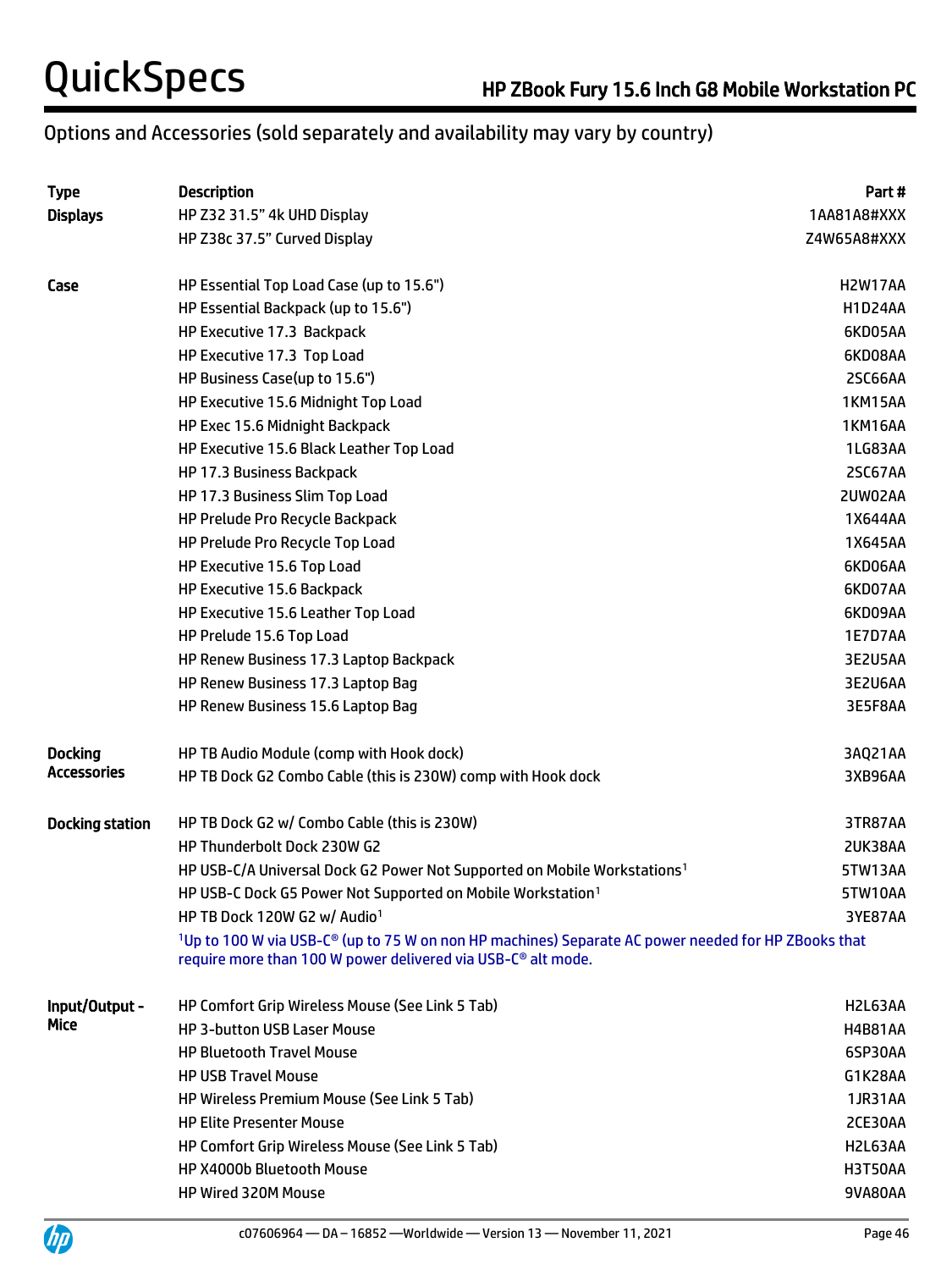# Options and Accessories (sold separately and availability may vary by country)

|                        | <b>HP 435 Multi-Device Wireless Mouse</b>         | 3B4Q5AA        |
|------------------------|---------------------------------------------------|----------------|
| Input/Output -         | HP Wired Desktop 320MK Mouse and Keyboard         | 9SR36AA        |
| <b>Keyboard</b>        | HP Slim Wireless Keyboard and Mouse               | T6L04AA        |
|                        | HP 320K Wired Keyboard                            | 9SR37AA        |
|                        | HP Wireless Rechargeable 950MK Mouse and Keyboard | 3M165AA        |
| Input/Output -         | HP USB-C to USB-A Hub                             | Z6A00AA        |
| Adapter                | <b>HDMI to VGA Adapter</b>                        | H4F02AA        |
|                        | HP HDMI to DVI Adapter                            | <b>F5A28AA</b> |
|                        | HP USB-C to USB 3.0 Adapter                       | N2Z63AA        |
|                        | HP USB-C to DisplayPort Adapter                   | N9K78AA        |
|                        | HP USB-C to VGA Adapter                           | N9K76AA        |
|                        | HP Single miniDP-to-DP Adapter Cable              | 2MY05AA        |
|                        | <b>HP Elite USB-C Hub</b>                         | 4WX89AA        |
|                        | HP USB-C to HDMI 2.0 Adapter                      | <b>1WC36AA</b> |
| <b>Collaboration</b>   | <b>HP BT UC Wireless Duo Headset</b>              | W3K09AA        |
| <b>Memory</b>          | HP 8GB DDR4 3200 1.2v SODIMM Memory               | 286H8AA        |
|                        | HP 16GB DDR4 3200 1.2v SODIMM Memory              | 286J1AA        |
|                        | HP 32GB DDR4 2666 SODIMM Memory                   | 6NX83AA        |
|                        | HP 8GB DDR4 2666 SODIMM ECC Memory                | 4UY11AA        |
|                        | HP 16GB DDR4 2666 SODIMM ECC Memory               | <b>4UY12AA</b> |
| Power - A/C            | HP 150W 4.5 mm Smart AC Power Adapter             | 4SC18AA        |
| Adapter                | HP 200W 4.5 mm AC Power Adapter                   | 4SC19AA        |
|                        | HP ZBook 200W Slim Smart 4.5mm AC Adapter         | 491C7AA        |
| <b>Power - Battery</b> | HP ZBook 94Whr AL Battery                         | 49J06AA        |
| <b>Security</b>        | <b>HP Sure Key Cable Lock</b>                     | 6UW42AA        |
|                        | HP Nano Keyed Cable Lock                          | 1AJ39AA        |
|                        | HP Nano Dual Head Keyed Cable Lock                | 1AJ41AA        |
|                        | Storage - External HP USB DVD-Writer ODD          | <b>Y3T76AA</b> |
| Storage – HDD          | HP 500GB 7200 RPM HDD 2.5"                        | 4A1H1AA        |
| 2.5"                   | HP 1TB 7200 RPM HDD 2.5"                          | 4A1H2AA        |
|                        | HP 2TB 5400 RPM HDD 2.5"                          | 4A1H3AA        |
| Storage - SS M2        | HP 1TB 2280 PCIe-3x4 NVME TLC M.2 SSD             | 6SK99AA        |
|                        | HP 2GB 2280 PCIe-3x4 NVME TLC M.2 SSD             | 6SL00AA        |
|                        | HP 256GB PCIe-3x4 NVME M.2 SSD                    | 1D0H6AA        |

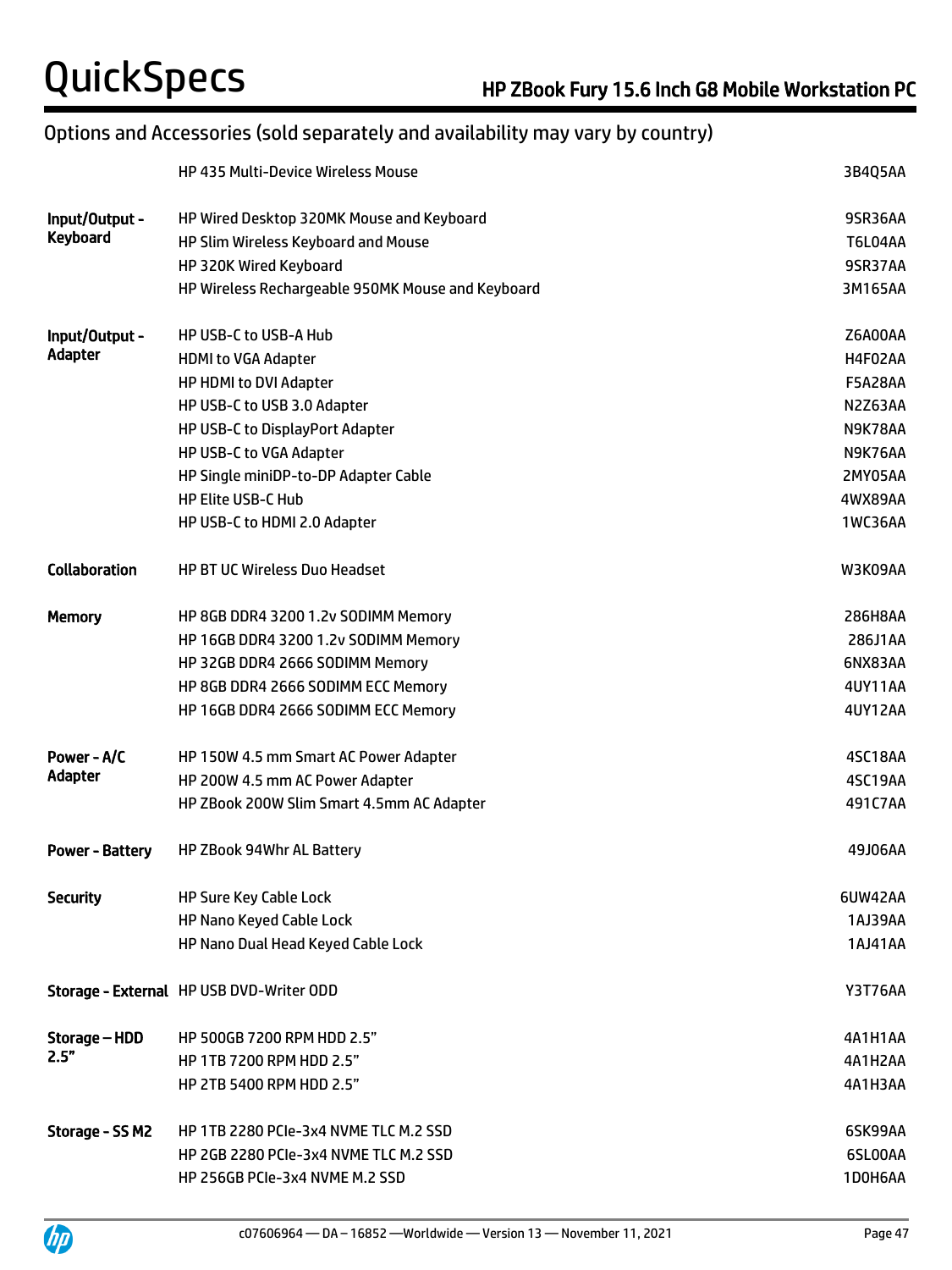# Options and Accessories (sold separately and availability may vary by country)

|      | HP 512GB PCI-e 3x4 NVMe M2 SSD<br>HP ZBook Fury G7/G8 HDD & SSD Brackets | 1D0H7AA<br>48Z98AA |
|------|--------------------------------------------------------------------------|--------------------|
| WWAN | <b>HP XMM 7360 LTE-Advance WWAN</b>                                      | 3FB01AA            |



 $\overline{a}$